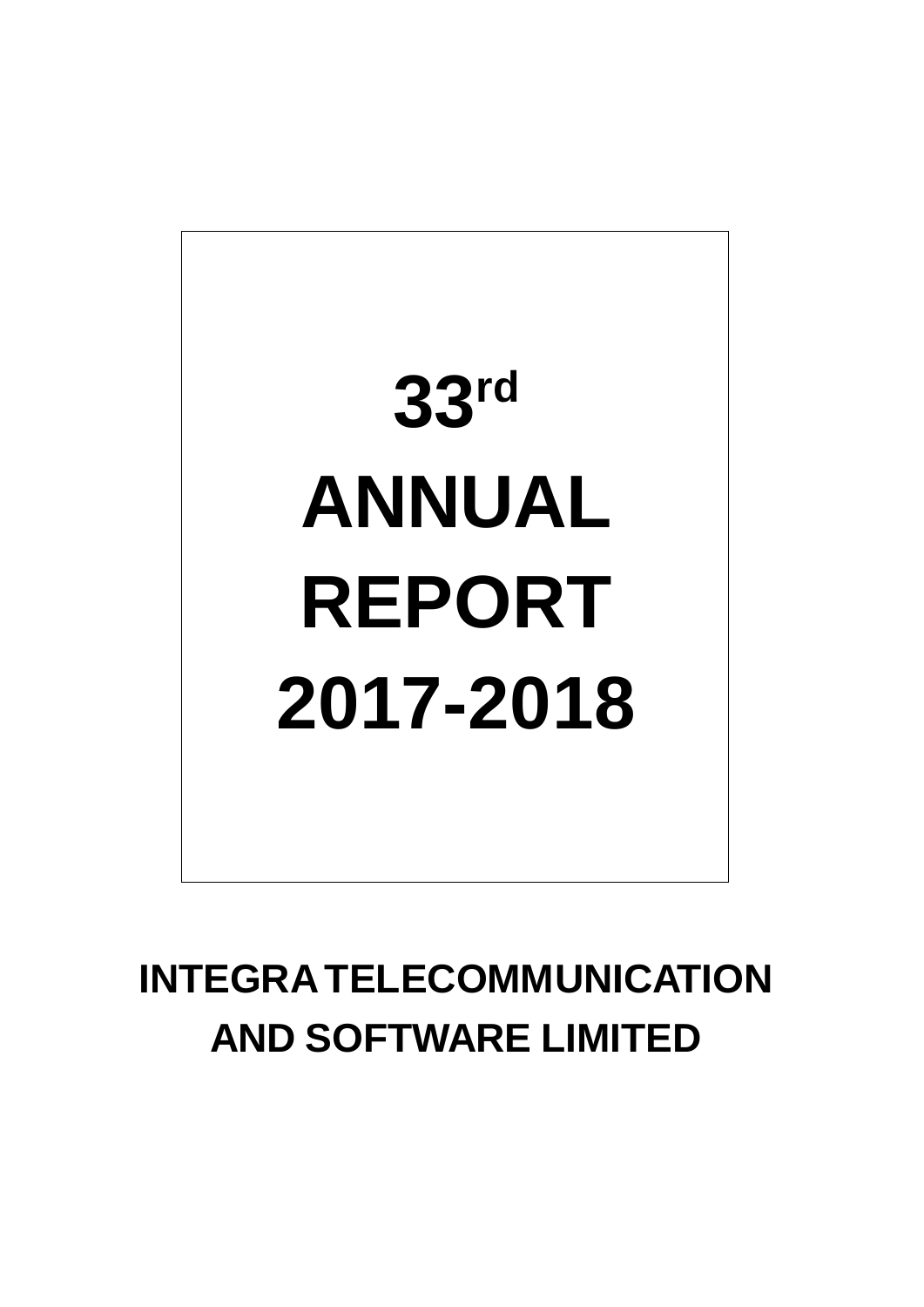**108/9, PREM APARTMENT, KISHAN GARH , VASANT KUNJ, NEW DELHI-110070**

### **BOARD OF DIRECTORS:- AUDITORS:-**

**PROMOTER DIRECTOR SARIKA & CO.** Mr. NIKHIL AGRAWAL

Mrs. RASHMEE AGRAWAL CHARTERED ACCOUNTANTS

**INDEPENDENT DIRECTOR REGISTRAR & TRANSFER AGENT:-** Mrs. RAJRANI AGGARWAL LINK INTIME INDIA PVT. LTD.<br>Mr. BISWANATH PATNAIK LINK INTERNET AND RESOLUTION AND MELONIMUNITY CENTRE, 2 44, COMMUNITY CENTRE, 2<sup>nd</sup> Flr, NARAINA INDUSTRIAL AREA PHASE - 1, PVR NARAINA, NEW DELHI- 1100028

**COMPANY SECRETARY:- BANKERS:- CS CHIMMAN LAL AGRAWAL ICICI BANK** ICICI BANK

**REGISTERED OFFICE:- LISTED AT:-**

108/9, PREM APARTMENT KISHAN GARH, VASANT KUNJ, NEW DELHI-110070

#### **SCRIP CODE:-**

BSE - 536868 ISIN No. - INE256F01019

**SECRETERIAL AUDITORS:-** A.K. NANDWANI & ASSOCIATES PRACTICING COMPANY SECRETARY

|    | <b>CONTENTS</b>                             |              |
|----|---------------------------------------------|--------------|
|    |                                             | Page No.     |
| 1. | <b>Director's Report</b>                    | $\mathbf{2}$ |
| 2. | <b>Management Discussion &amp; Analysis</b> | 14           |
| 3. | <b>Corporate Governance Report</b>          | 16           |
| 4. | <b>Auditors Report</b>                      | 25           |
| 5. | <b>Balance Sheet</b>                        | 29           |
| 6. | <b>Profit &amp; Loss Account</b>            | 30           |
| 7. | <b>Cash Flow Statement</b>                  | 31           |
| 8. | <b>Notes to Financial Statements</b>        | 34           |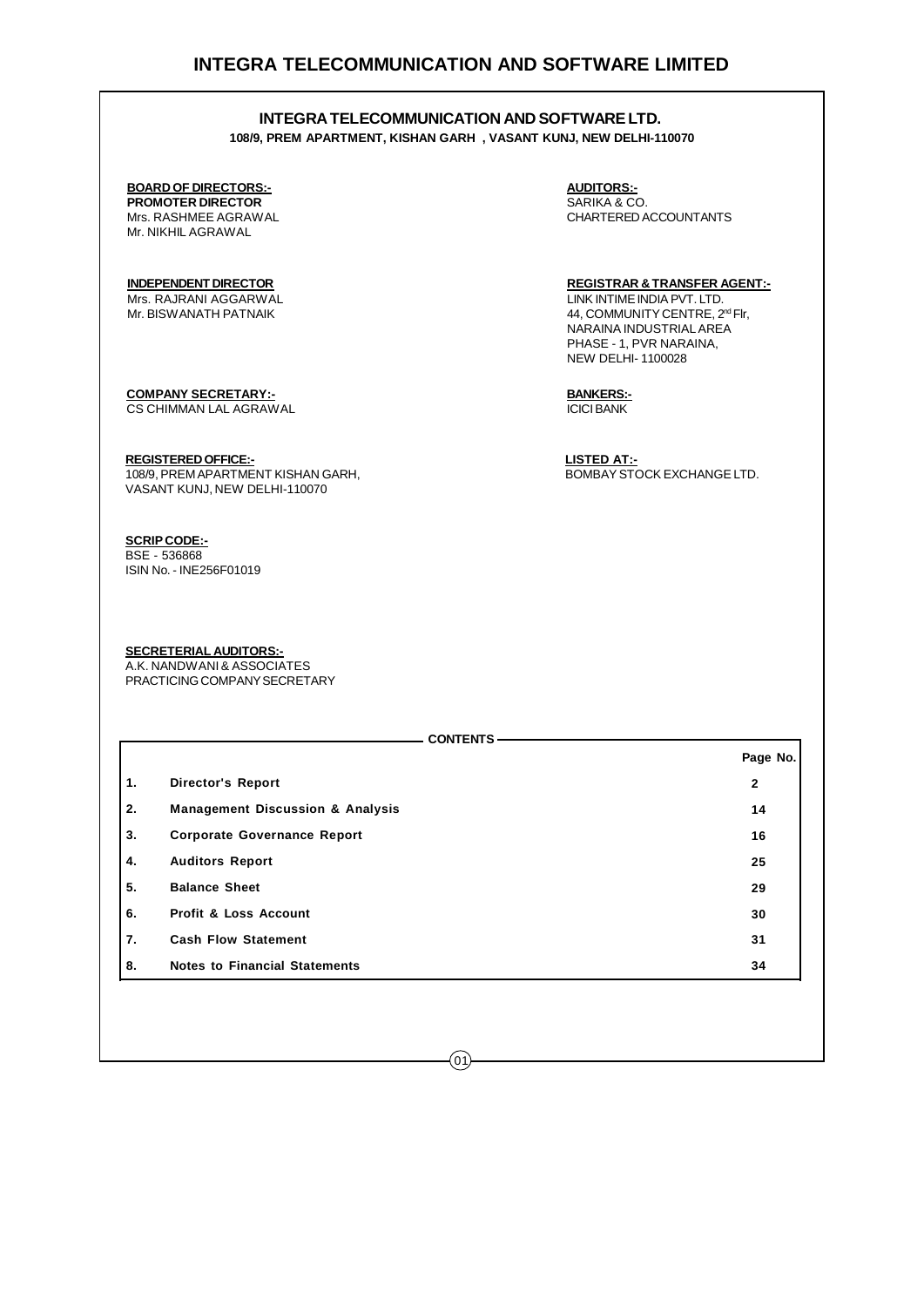#### **DIRECTORS' REPORT**

#### **Dear Members,**

Your Directors are pleased to present the 33<sup>rd</sup> Annual Report on the business and operations of the Company together with the Financial Statements for the year ended 31<sup>st</sup> March 2018.

#### **Financial Highlights**

:

The Company's financial performance, for the year ended 31<sup>st</sup> March, 2018 is summarized below:-

| <b>Particulars</b>                             | 2017-2018<br>(Rs.) | 2016-2017<br>(Rs.) |
|------------------------------------------------|--------------------|--------------------|
| Sales & Other Income                           | 238280.00          | 29390.00           |
| Profit/ (Loss) before Depreciation             | (770965.50)        | (1308865.34)       |
| Less: Depreciation & amortization              | 0.00               | 0.00               |
| Profit/(Loss) Before Taxation                  | (770965.50)        | (1308865.34)       |
| Less: Taxation                                 | 0.00               | 0.00               |
| Profit/(Loss) after Taxation                   | (770965.50)        | (1308865.34)       |
| Depreciation/Tax earlier year                  | 0.00               | (13222.00)         |
| Add: Profit Brought Forward from Previous Year | (21046466.48)      | (19724379.14)      |
| Balance Carried to Balance Sheet               | (21817431.98)      | (21046466.48)      |

#### **Working Results**

During the year under review, total income of the Company was Rs. 238280.00 as against Rs. 29390.00 in previous year ended 31st March, 2017 and Net loss reduced to just Rs. 770965.50 as against Rs. 1308865.34 in the previous year. Your company is incurring losses due to very low business due to adverse market conditions. The Business of the Company was badly affected due to high competition, cheaper Imports and shortage of orders.

The operational performance of the Company has been further covered in the Management Discussion and Analysis Report.

#### **Future Outlook**

The Company took up various stapes to overcome the aforesaid situation including cost reduction. The company is further making all possible efforts to improve its business .

The Management expects improvement in business operations in future years , although certain constraints can be addressed only over a period of time.

#### **Dividend**

Your Director has not recommended any dividend for this financial year due to losses.

#### **Transfer to Reserves**

No amount has been transferred in reserves during the current financial year.

#### **Deposits**

The company has not accepted any deposits from the public during the year under report.

#### **Directors and Key Managerial Personnel**

During the year, Mr. Ashok Kumar Juneja has resigned as an Independent Director w.e.f 23<sup>rd</sup> May, 2018. The Board Appreciated his services as an Independent Director and accepted his resignation.

Mrs. Rajrani Aggarwal has been Appointed as an Additional director(Independent Director) from 20<sup>th</sup> May, 2018 on getting the required consent & declaration. The Board recommends her appointment as an Independent Director for a period of Three year. Her brief details of provided in the Notice of AGM.

 $02$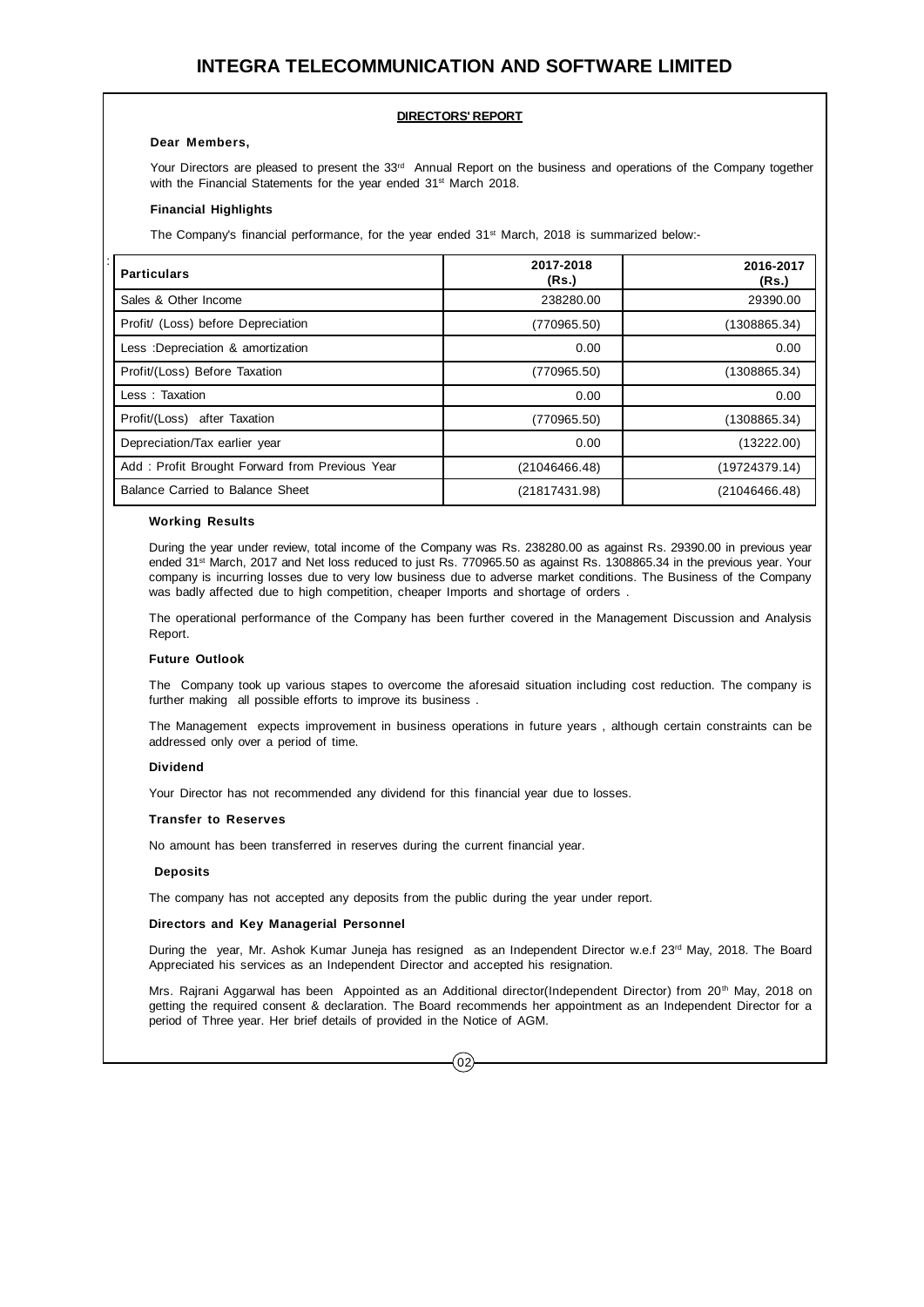In accordance with the provisions of the Companies Act, 2013, Mr. Nikhil Agrawal, Director, (DIN:02763328) retire by rotation and being eligible offer himself for re-appointment at the ensuing Annual General Meeting. The Board recommends his re-appointment. His brief details of provided in the Notice of AGM.

All independent Director of your company have given the required declarations confirming that they meet the criteria of independence As prescribe under the Act and SEBI Regulations.

#### **Board Evaluation**

Pursuant to the provisions of the companies Act 2013 and SEBI Regulations , the performance evaluation was carried out through a structured evaluation process to evaluate the performance of the Board, Its committees, Individual Directors including the Chairperson of the Board. They were evaluated on parameters such as their education, knowledge, experience, expertise, skills, behaviour, leadership qualities, independence of judgement, decision making ability for safeguarding the interest of the company, stakeholders and its shareholders. The Board was satisfied with the evaluation process and the results thereof.

#### **Statutory Auditors**

The term of your Company Auditors, **M/s. Sarika & Co.,** Chartered Accountants, expires at the ensuing Annual General Meeting. They have expressed their willingness to be appointed as Statutory Auditors of the company and given the required consent and documents. The Board recommends their Appointment for another two years in the ensuing AGM.

The Auditors observations and the relevant notes on the Accounts are self-explanatory and therefore do not call for further comments.

#### **Secretarial Auditor**

The Board has appointed, M/s A. K. NANDWANI & ASSOCIATES, NEW DELHI, Practising Company Secretary as per Section 204 of Companies Act, 2014 to conduct Secretarial Audit of financial year 2017-18. The Secretarial Audit Report for the year under review has been annexed as Annexure I . The Secretarial Audit report does not contain any qualification/ adverse remark.

#### **Human Resources**

Your Directors wish to place on record their deep appreciation for its human Resources. The Company continues to place tremendous importance on overall development of all its employees.

#### **Energy Conservation, Technology Absorption and Foreign Exchange Earnings and Outgo**

The Company has no activities relating to conservation of energy or technology absorption. There is no foreign exchange earnings and outgo during the year.

#### **Meetings of Board**

During the period under review, your company have complied the requirement of board meeting as per section 173 of Companies Act, 2013. It had five Board Meetings dated 29.05.2017, 03.08.2017, 31.08.2017, 23.10.2017, 06.02.2018 and the gap between two was not greater than 120 days. Further details are in the Corporate Governance Report appended hereto.

#### **Audit Committee**

The Audit Committee comprises 3 directors as Mr. Ashok Kumar Juneja (Independent Director), Mr. Biswanath Patnaik (Independent Director) and Mr. Nikhil Agrawal ( Non- Executive Director). There were 5 committee meetings held during the reporting period and all the recommendations made by the Audit Committee were accepted by the Board. More details are in the Corporate Governance Report appended hereto.

#### **Nomination and Remuneration Committee**

As per section 178 of Companies Act, 2013 Nomination and Remuneration Committee comprises three non-executive directors Mr. Biswanath Patnaik ( Independent Director), Mr. Ashok Kumar Juneja (Independent Director) and Mr. Nikhil Agrawal (Non- Executive Director). There was 1 committee meeting held during the reporting period.

The committee works with entire Board to determine the appropriate skills, expertness, experience, remuneration required for board as a whole and for Individual members and their remuneration based on their calibre. Further details are in the Corporate Governance Report appended hereto.

#### **Share Transfer -Cum- shareholders Grievance Committee**

Share Transfer -Cum- shareholders Grievance Committee comprise of three directors, Mr. Biswanath Patnaik (Independent Director) as Chairman, Mr. Ashok Kumar Juneja ( Independent Director) and Mrs. Rashmee Agrawal ( Executive Director). There was 1 committee meeting held during the reporting period. More details are in the Corporate Governance Report appended hereto.

#### **Separate Meeting of Independent Directors**

The Company's Independent Directors held their meeting on 6<sup>th</sup> February, 2018, without the attendance of Non Independent Directors and members of the management. All independent directors were present at the meeting, they:-

 $(03)$ 

i) Reviewed the performance of non independent directors and the board as a whole;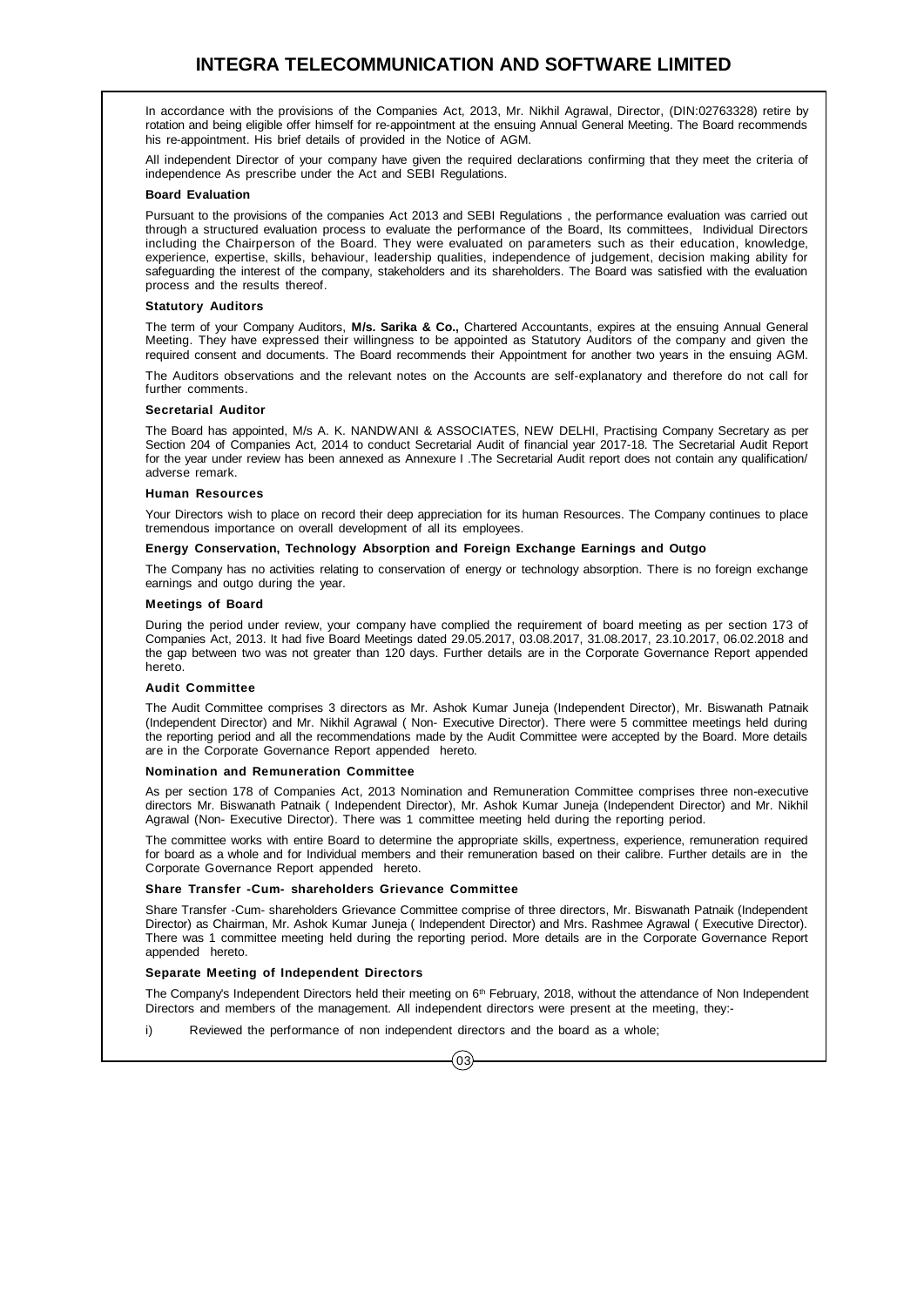- ii) Reviewed the performance of the chairperson of the company taking into the account the views of all the other director;
- iii) Assessed the quality and timeliness of flow of information between the company management and the Board which is necessary for the Board to effectively and reasonably perform their duties.

#### **Details of unclaimed Share Certificates**

In accordance with the requirements of the Regulation 39 of SEBI ( Listing Obligations and Disclosure Requirements) Regulations, 2015, shares remaining unclaimed even after 3 reminders have to be transferred and held in a separate demat account. As per the information provided by the Registrars and Transfer Agent, No share remained unclaimed at the end of the year.

#### **Related Party Transactions**

During the year, the Company has not entered into any contract/arrangement / transactions with any related parties referred to in sub-section (1) of section 188 of the Companies Act, 2013.

#### **Directors Responsibility Statement**

In terms of the provisions of Section 134(3)(c) of the Companies Act, 2013 and to the best of their knowledge and belief, your Directors confirm that:

- (i) In the preparation of the annual accounts for the year ended March 31, 2018, the applicable accounting standards read with requirements set out under Schedule III to the Act, have been followed and there are no material departures from the same;
- (ii) Appropriate accounting policies have been followed consistently and judgments were made that were reasonable and prudent so as to give a true and fair view of state of affairs and profit of the company for the year ended on 31/03/2018.
- (iii) Proper and sufficient care has been taken to maintain adequate accounting records for safeguarding the assets of the Company and for preventing and detecting fraud and other irregularities;
- (iv) The Accounts have been prepared on a going concern basis;
- (v) The Directors have laid down internal financial controls to be followed by the Management and that such internal financial controls are adequate and are operating effectively; and
- (vi) The Directors have devised proper systems to ensure compliance with the provisions of all applicable laws and that such systems are adequate and operating effectively.

#### **Material changes/commitments affecting the financial position, occurred after end of the financial year till date of report**

No material changes have been occurred subsequent to the close of the financial year of the Company to which the balance sheet relates and the date of the report of Board like settlement of any tax liabilities, depression in market value of investments, institution of cases by or against the company, sale or purchase of capital assets or destruction of any assets etc.

#### **Corporate Governance**

Your Company has taken adequate steps to ensure compliance with the provisions of Corporate Governance as prescribed SEBI ( Listing Obligations and Disclosure Requirements) Regulations, 2015. We are practicing good Corporate Governance over a period of time and lays emphasis on transparency, accountability and integrity.

A report on Corporate Governance along with a Certificate of Auditors, M/s Sarika & Co., Chartered Accountants, confirming, compliance of conditions of Corporate Governance as stipulated under Schedule V (E) of the SEBI ( Listing Obligations and Disclosures Requirements) Regulations, 2015, form part of the Annual Report .

#### **Management Discussion and Analysis Report**

Management Discussion and Analysis Report, as required by Regulation 34 of SEBI ( Listing Obligations and Disclosures Requirements) Regulations, 2015, form part of the Annual Report.

#### **Corporate Social Responsibility**

As per section 135 of the Companies Act, 2013, your company is out of the preview of corporate social responsibility due to continuous losses. But we view responsible conduct as a necessary input for long term business success. We accept responsibility for our business, our employees and society. That is how we define our corporate responsibility  $(CR)$ .

#### **Internal Financial Controls**

Your company has in place adequate internal financial control systems combined with delegation of power and periodical review of the process and financial statements. The control system is also supported by internal checking and management reviews with documented policies and procedures. As per requirement of Section 138 of Companies Act, 2013, The Board has Appointed to Mr. Jibachh Jha , CFO as Internal Auditor of the company for the Financial year 2017-18.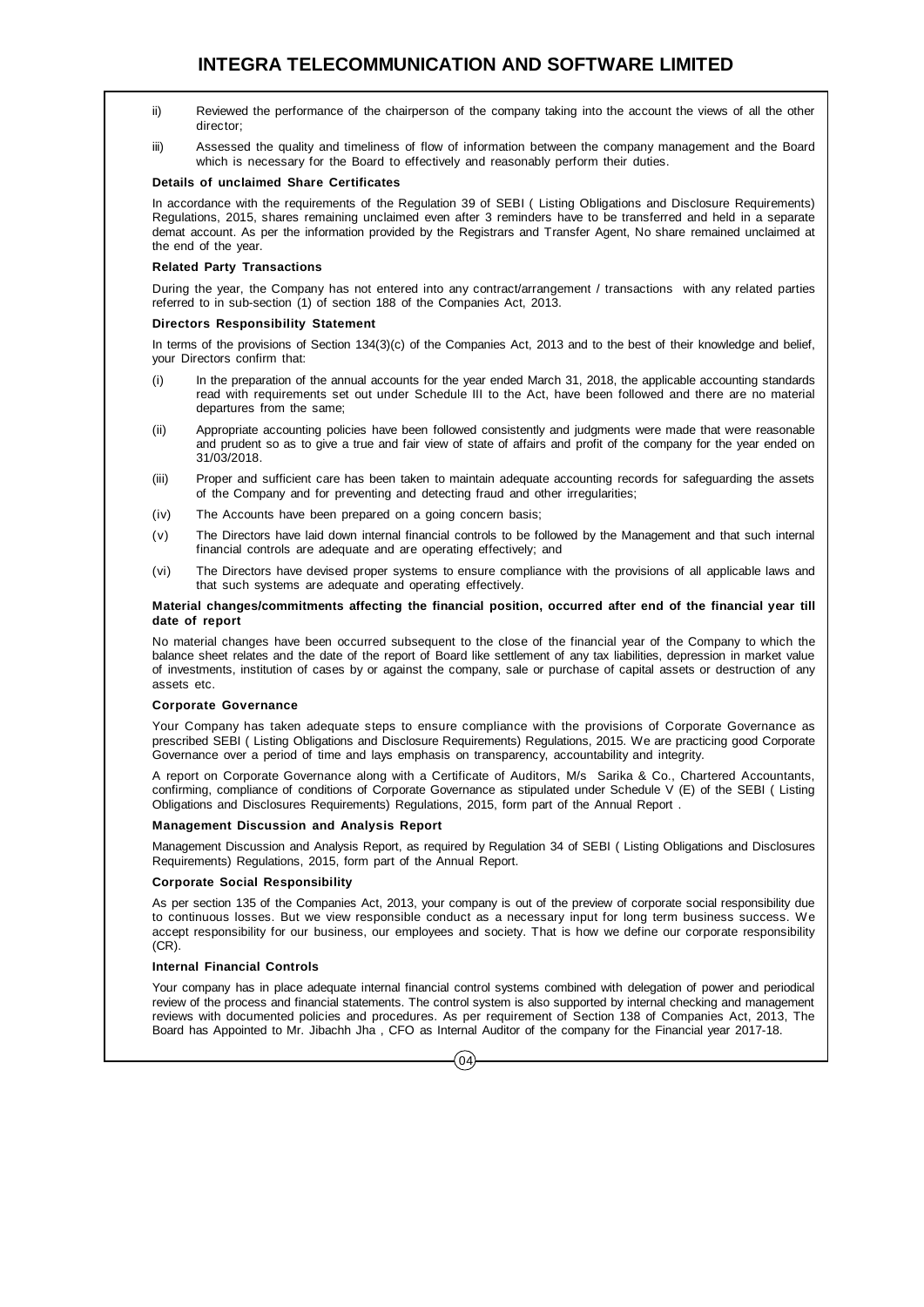#### **Vigil Mechanism/Whistle Blower Policy**

The Vigil Mechanism of the Company includes an Ethics & Compliance Task Force. Protected disclosures can be made by a whistle blower through an e-mail, or dedicated telephone line or a letter to the Chairman of Audit Committee as the case may be according to Vigil Mechanism/Whistle Blower Policy of the company.

#### **Subsidiary/Joint Ventures/Associate Companies**

Your company does not have any Subsidiary/Joint Ventures/Associate Companies.

#### **Risk Management**

During the year, your Directors have an adequate risk management infrastructure in place capable of addressing those risks. The company manages, monitors and reports on the principal risks and uncertainties that can impact its ability to achieve its strategic objectives. The Audit Committee and the Board of Directors review these procedures periodically.The Company's management systems, organisational structures, processes, standards, code of conduct and behaviours together form a complete and effective Risk Management System (RMS).

#### **Extract of the Annual Return**

The extract of the annual return as prescribed under Companies Act, 2013 (In Form No. MGT -9 ) form part of the Board's report as annexed herewith as Annexure II.

#### **General Disclosure**

Your Directors state that no disclosure or reporting is required in respect of the following items as there were no transactions on these items during the year under review:

- (i) There are no deposits , details relating to deposits covered under Chapter V of the Companies Act, 2013.
- (ii) There was no issue of equity shares with differential rights as to dividend, voting or otherwise.
- (iii) There was no issue of shares (including sweat equity shares) to employees of the Company under any scheme.
- (iv) No Change in the nature of the business of the company took place during the year.
- (v) Neither the Managing Director nor the Whole-time Directors of the Company received any remuneration or commission during the year under review, Hence, no ratio of remuneration is applicable as required in Clause (12) of Section 197 of Companies act, 2013.
- (vi) During the financial year under review, none of the Company's employees was in receipt of remuneration as prescribed under section 197(12) read with Rule 5(2) & 5(3) of the Companies (Appointment and Remuneration of Managerial Personnel) Rule, 2014.
- (vii) There has been no loan, guarantee, investment made during the current financial year under section 186.
- (viii) No significant or material orders were passed by the Regulators or Courts or Tribunals which impact the going concern status and Company's operations in future.
- (ix) The company has in place an anti-sexual harassment policies as required by the Sexual Harassment of Women at Workplace (Prevention, Prohibition and Redressal) Act, 2013 which covers all the implies . Internal Complaints Committees ( ICC) has been set-up. Your Directors further state that during the year under review, no cases were filed pursuant to the Sexual Harassment of Women at Workplace (Prevention, Prohibition and Redressal) Act, 2013.
- (x) The company has complied with secretarial standards issued by the Institute of the company Secretaries of India on Board meetings and Annual General Meeting.
- (xi) All new independent Directors inducted into the Board attend an Orientation program.
- (xii) Equity Shares of your company are listed at Bombay Stock Exchange Limited.
- (xiii) The Statutory Auditors or Secretarial Auditors of the company have not reported any fraud to the Audit Committee or to the Board under section 143(12) of a Companies Act 2013 and related Rules.

#### **Acknowledgement**

Your Directors take this opportunity to place their sincere appreciation for the assistance and co-operation received from Company's bankers, investors, vendors, customers , government authorities and business association during the year. The Board would also like to once again place on record their appreciation to the employees at all levels, who through their dedication, co-operation and support have enabled the Company to move closer towards achieving its corporate objectives.

> **By Order of the Board For Integra Telecommunication & Software Ltd.**

**Place: New Delhi Date: 31st August, 2018**

**Sd/- Nikhil Agrawal DIN : 02763328**

**Sd/- Rashmee Agrawal DIN : 01663761**

 $(05)$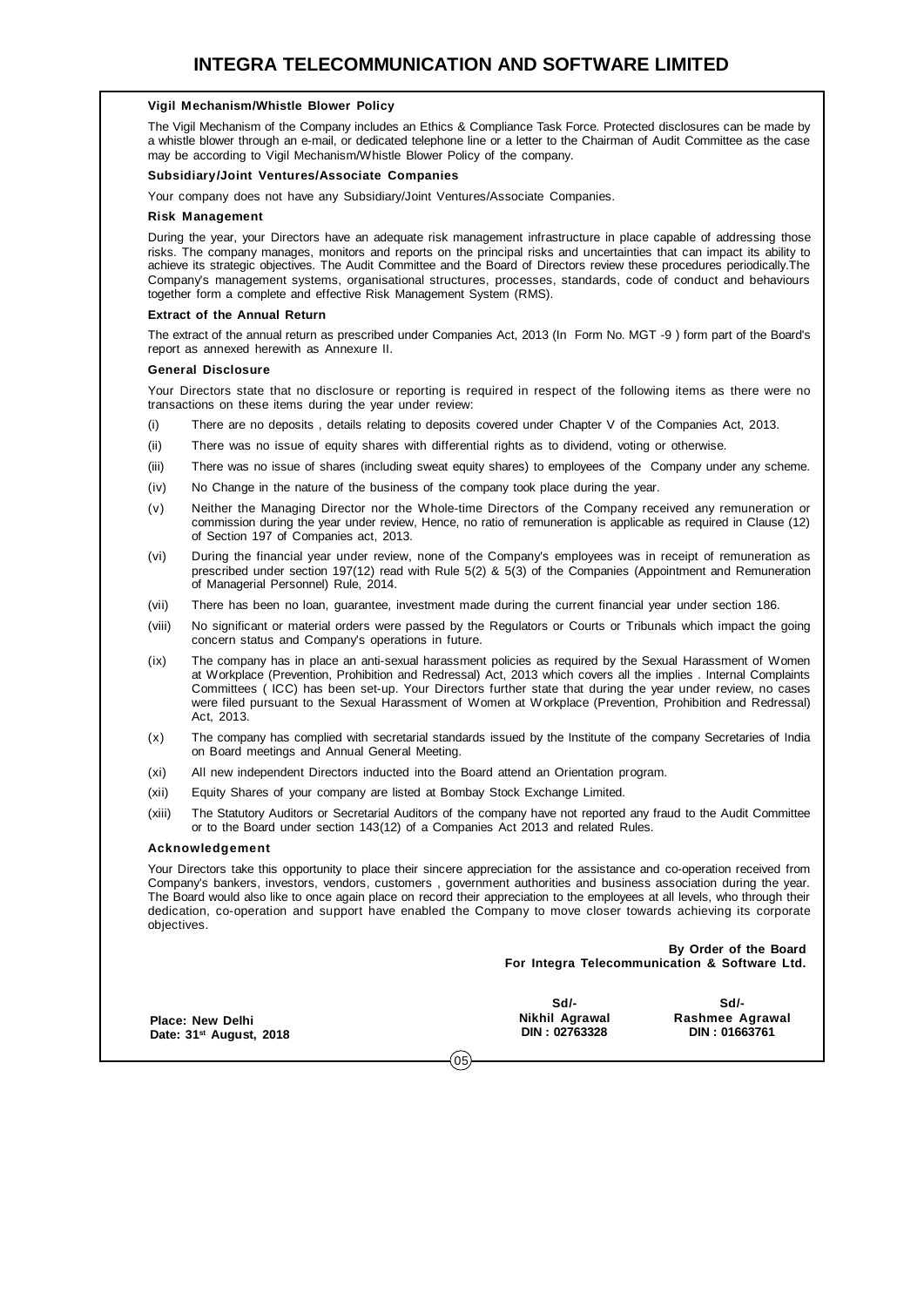#### **Form No. MR-3 SECRETARIAL AUDIT REPORT**

For the financial year ended 31.03.2018

[Pursuant to Section 204(1) of the Companies Act, 2013 and Rule No.9 of the Companies(Appointment and Remuneration of Managerial Personnel) Rules, 2014]

To

The Members

#### I**ntegra Telecommunication And Software Limited**

108/9, Kishan Garh Village

Vasant Kunj, South Delhi - 110070

We have conducted the Secretarial Audit of the compliance of applicable statutory provisions and the adherence to good corporate practices by **M/s. Integra Telecommunication and Software Limited** (hereinafter referred as "the company"). The Secretarial Audit was conducted in a manner that provided us a reasonable basis for evaluating the corporate conducts/statutory compliances and expressing our opinion thereon.

Based on our verification of thebooks, papers, minute books, forms and returns filed and other records maintained by the company and also the information provided by the Company, its officers, agents and authorized representatives during the conduct of secretarial audit, we hereby report that in our opinion, the company has, during the audit period covering the financial year ended on 31.03.2018 complied with the statutory provisions listed hereunder and also that the Company has proper Boardprocesses and compliancemechanism in place to the extent, in the manner and subject to the reporting made hereinafter:

We have examined the books, papers, minute books, forms and returns filed and other records maintained bythe Companyfor the financial year ended on 31.03.2018 according to the provisions of:

- (i) The Companies Act, 2013 (the Act) and the rules made thereunder;
- (ii) The Securities Contracts (Regulation) Act, 1956 ('SCRA') and the rules made thereunder;
- (iii) The Depositories Act, 1996 and the Regulations and Bye-laws framed thereunder;
- (iv) Foreign Exchange Management Act, 1999 and the rules and regulations made thereunder to the extent of Foreign Direct Investment, Overseas Direct Investment and External Commercial Borrowings;
- (v) The following Regulations and Guidelines prescribed under the Securities and Exchange Board of India Act, 1992 ('SEBI Act'):-
	- (a) The Securities and Exchange Board of India (Substantial Acquisition of Shares and Takeovers) Regulations, 2011;
	- (b) The Securities and Exchange Board of India (Prohibition of Insider Trading) Regulations, 1992;
	- (c) The Securities and Exchange Board of India (Issue of Capital and Disclosure Requirements) Regulations, 2009;
	- (d) The Securities and Exchange Board of India (Employee Stock Option Scheme and Employee Stock Purchase Scheme) Guidelines, 1999; (Not Applicable to the Company during the year)
	- (e) The Securities and Exchange Board of India (Issue and Listing of Debt Securities) Regulations, 2008; (Not Applicable to the Company during the year)
	- (f) The Securities and Exchange Board of India (Registrars to an Issue and Share Transfer Agents) Regulations, 1993 regarding the Companies Act and dealing with client;
	- (g) The Securities and Exchange Board of India (Delisting of Equity Shares) Regulations, 2009; and (Not Applicable to the Company during the year)
	- (h) The Securities and Exchange Board of India (Buyback of Securities) Regulations, 1998; (Not Applicable to the Company during the year)
	- (i) SEBI (Listing Obligation and Disclosure Requirements) Regulations 2015

We have also examined compliance with the applicable clauses of the following:

- (i) Secretarial Standards issued by The Institute of Company Secretaries of India.
- (ii) The Listing Agreement entered into by the Company with the Bombay Stock Exchange Limited

During the period under review, the Company has complied with the provisions of the Act, Rules, Regulations, Guidelines, Standards, etc. mentioned except filing of few forms/compliances.

 $\overline{06}$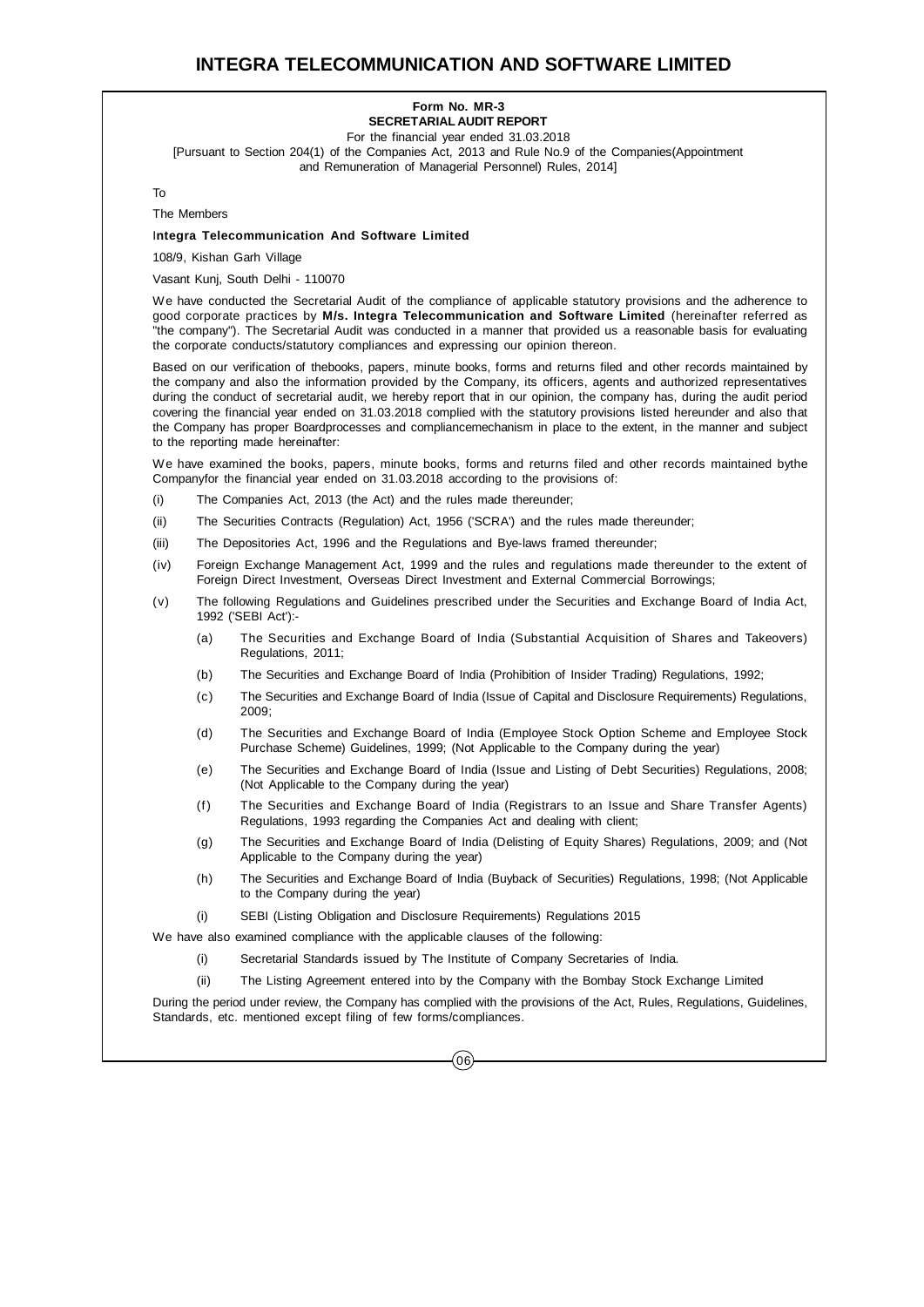#### **We further report that:**

- 1. As explained and undertaken by the management, the Board of Directors of the Company comprises of an optimum combination of Executive Directors, Non-Executive Directors and Independent Directors. During the period Mr. Chimman Lal Agrawal was appointed as the Company secretary of the Company w.e.f 08.08.2017 to fill the vacancy caused due to resignation of Ms. Shiwani Sharma in January 2017.
- 2. Adequate notice is given to all directors to schedule the Board Meetings, agenda and detailed notes on agenda were sent in advance, and a system exists for seeking and obtaining further information and clarifications on the agenda items before the meeting and for meaningful participation at the meeting.
- 3. Majority decision is carried through while the dissenting members' views (if any) are captured and recorded as part of the minutes.

We further report that there are adequate systems and processes in the company commensurate with the size and operations of the company to monitor and ensure compliance with applicable laws, rules, regulations and guidelines.

We further report that, the compliance by the Company of applicable financial laws like direct & indirect tax laws and maintenance of financial records and books of accounts has not been reviewed in this Audit since the same have been subject to review by statutory financial audit and other designated professionals.

We further report that during the audit period there were no specific events / actions having a major bearing on the company's affairs in pursuance of the above referred laws, rules, regulations, guidelines, standards, etc. referred to above.

> **For A.K. Nandwani& Associates Company Secretaries**

|                  | $Sd$ -           |
|------------------|------------------|
| Place: New Delhi | Mona Manku-      |
| Date: 30.08.2018 | <b>ACS 41125</b> |
|                  | CP. No. 18351    |

**'Annexure A'**

To

#### I**ntegra Telecommunication And Software Limited**

108/9, Kishan Garh Village

Vasant Kunj, South Delhi - 110070

Our report of even date is to be read along with this letter.

- 1. Maintenance of secretarial record is the responsibility of the management of the company.Our responsibility is to express an opinion on these secretarial records based on our audit.
- 2. We have followed the audit practices and processes as were appropriate to obtain reasonable assurance about the correctness of the contents of the Secretarial records. The verification was done on test basis to ensure that correct facts are reflected in secretarial records. We believe that the processes and practices we followed provide a reasonable basis for our opinion.
- 3. We have not verified the correctness and appropriateness of financial records and Books of Accounts of the company.
- 4. Wherever required, we have obtained the management representation about the complianceof laws, rules and regulations and happening of events etc.
- 5. The compliance of the provisions of Corporate and other applicable laws, rules, regulations, standards is the responsibility of management. Our examination was limited to the verification of procedures on test basis.
- 6. The Secretarial Audit report is neither an assurance as to the future viability of the company nor of the efficacy or effectiveness with which management has conducted the affairs of the company.

 $\hat{07}$ 

**For A.K. Nandwani& Associates Company Secretaries**

**Place: New Delhi Date: 30.08.2018**

**Sd/- Mona Manku-ACS 41125 CP. No. 18351**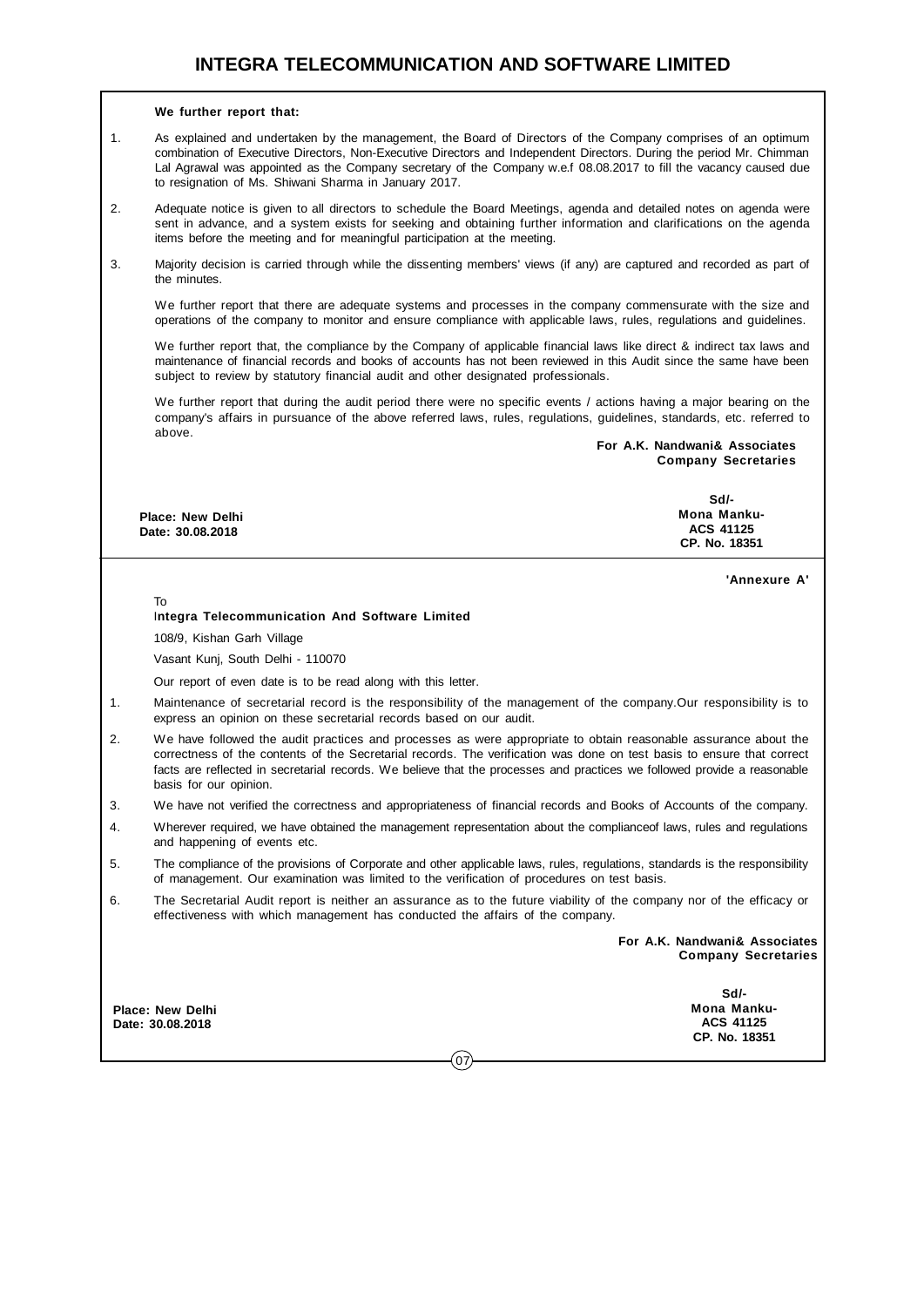$\Gamma$ 

|                                         |                                                                           | <b>FORM NO. MGT.9</b><br><b>EXTRACT OF ANNUAL RETURN</b> |              | as on the financial year ended on 31 <sup>st</sup> march 2018<br>[Pursuant to section 92(3) of the Companies Act, 2013 and rule 12(1) of the Companies<br>(Management and Administration) Rules, 2014] | Annuxure-II |
|-----------------------------------------|---------------------------------------------------------------------------|----------------------------------------------------------|--------------|--------------------------------------------------------------------------------------------------------------------------------------------------------------------------------------------------------|-------------|
| Ι.                                      | REGISTRATION AND OTHER DETAILS:                                           |                                                          |              |                                                                                                                                                                                                        |             |
| i) CIN                                  |                                                                           |                                                          | $\mathbf{I}$ | L74899DL1985PLC020286                                                                                                                                                                                  |             |
| <b>Registration Date</b><br>$\parallel$ |                                                                           |                                                          | ÷.           | 27/02/1985                                                                                                                                                                                             |             |
| Name of the Company<br>iii)             |                                                                           |                                                          | ÷.           | INTEGRA TELECOMMUNICATION AND SOFTWARE LTD.                                                                                                                                                            |             |
| iv)                                     | Category / Sub-Category of the Company                                    |                                                          | $\mathbf{I}$ | PUBLIC COMPANY                                                                                                                                                                                         |             |
|                                         | v) Address of the Registered office and contact details:-                 |                                                          | t÷.          | 108/9, PREM APARTMENT, KISHAN GARH,<br>VASANT KUNJ, 1100070. PH:- +91-11-40574542.                                                                                                                     |             |
| vi) Whether listed Company              |                                                                           |                                                          | $\mathbf{I}$ | Yes, on BSE LIMITED                                                                                                                                                                                    |             |
| vii)                                    | Name, Address and Contact details of Registrar and Transfer Agent, if any |                                                          |              |                                                                                                                                                                                                        |             |
| <b>REGISTRAR &amp; TRANSFER AGENT:-</b> |                                                                           | LINK INTIME INDIA PVT. LTD.                              |              | 44, COMMUNITY CENTRE, 2 <sup>nd</sup> Flr, NARAINA INDUSTRIAL AREA<br>PHASE - 1, NEW DELHI-1100028. PH: - 011-41410594                                                                                 |             |
| Ш.                                      | PRINCIPAL BUSINESS ACTIVITIES OF THE COMPANY                              |                                                          |              |                                                                                                                                                                                                        |             |
|                                         |                                                                           |                                                          |              | All the business activities contributing 10 % or more of the total turnover of the company shall be stated:-                                                                                           |             |
| SI. No.                                 | Name and                                                                  |                                                          |              | NIC Code of                                                                                                                                                                                            | % to total  |

| SI. No. | Name and<br>Description of<br>main products/<br>services | NIC Code of<br>the Product/<br>service | % to total<br>turnover of the<br>company |
|---------|----------------------------------------------------------|----------------------------------------|------------------------------------------|
|         | COMPUTER HARDWARE                                        | 620                                    | 100                                      |

### **III. PARTICULARS OF HOLDING, SUBSIDIARY AND ASSOCIATE COMPANIES - NIL**

| <b>S. NO.</b>  | <b>NAME AND ADDRESS OF</b><br>THE COMPANY | <b>CIN/GLN</b> | <b>HOLDING/</b><br><b>SUBSIDIARY/</b><br><b>ASSOCIATE</b> | % of shares<br>held | Applicable<br><b>Section</b> |
|----------------|-------------------------------------------|----------------|-----------------------------------------------------------|---------------------|------------------------------|
|                |                                           |                |                                                           |                     |                              |
| $\overline{2}$ |                                           |                |                                                           |                     |                              |
|                |                                           |                |                                                           |                     |                              |
|                |                                           |                |                                                           |                     |                              |
|                |                                           |                |                                                           |                     |                              |

 $(08)$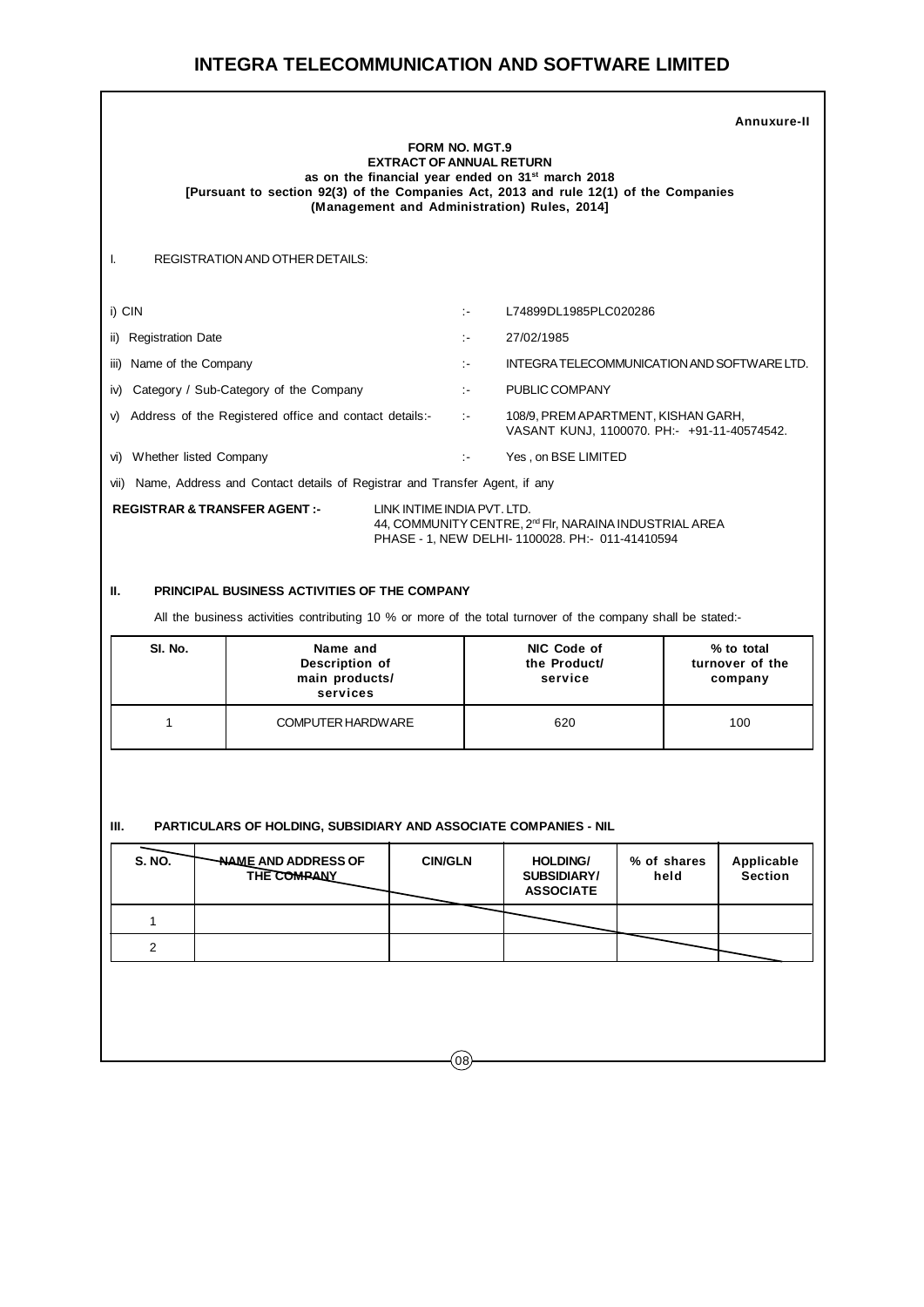| <b>Category of Shareholders</b>                                                                                                                                                                                                   |                    | No. of Shares held at the<br>beginning of the year |             |                         |                    | No. of Shares held at the<br>end of the year |                    |                                       | % Change<br>during<br>the year |
|-----------------------------------------------------------------------------------------------------------------------------------------------------------------------------------------------------------------------------------|--------------------|----------------------------------------------------|-------------|-------------------------|--------------------|----------------------------------------------|--------------------|---------------------------------------|--------------------------------|
|                                                                                                                                                                                                                                   | Demat              | Physical                                           | Total       | % of<br>Total<br>Shares | Demat              | <b>Physical</b>                              | <b>Total</b>       | % of<br><b>Total</b><br><b>Shares</b> |                                |
| A. Promoters<br>$(1)$ Indian                                                                                                                                                                                                      |                    |                                                    |             |                         |                    |                                              |                    |                                       |                                |
| g) Individual/ HUF<br>h) Central Govt                                                                                                                                                                                             | 6593299            | $\mathbf 0$                                        | 6593299     | 62.44                   | 6593299            | $\mathbf 0$                                  | 6593299            | 62.44                                 | 0                              |
| i) State Govt (s)<br>i) Bodies Corp.<br>k) Banks/FI                                                                                                                                                                               | 0                  | 0                                                  | 0           | 0                       | 0                  | 0                                            | 0                  | $\Omega$                              | 0                              |
| I) Any Other<br>Sub-total (A) (1):-<br>(2) Foreign                                                                                                                                                                                | 6593299            | 0                                                  | 6593299     | 62.44                   | 6593299            | 0                                            | 6593299            | 62.44                                 | 0                              |
| a) NRIs - Individuals<br>b) Other - Individuals<br>c) Bodies Corp.<br>d) Banks / FI<br>e) Any Other                                                                                                                               |                    |                                                    |             |                         |                    |                                              |                    |                                       |                                |
| Sub-total (A) (2):-<br>Total shareholding of<br>Promoter $(A) =$<br>$(A)(1)+(A)(2)$                                                                                                                                               | 6593299            | 0                                                  | 6593299     | 62.44                   | 6593299            | $\mathbf 0$                                  | 6593299            | 62.44                                 | 0                              |
| <b>B. Public Shareholding</b><br>1. Institutions<br>a) Mutual Funds<br>b) Banks/FI<br>c) Central Govt<br>d) State Govt(s)<br>e) Venture Capital Funds<br>f) Insurance Companies<br>g) Fils<br>h) Foreign Venture Capital<br>Funds |                    |                                                    |             |                         |                    |                                              |                    |                                       |                                |
| i) Others (specify)<br>Sub-total (B)(1):-<br>2. Non-Institutions                                                                                                                                                                  | 0                  | 0                                                  | 0           | 0                       | 0                  | 0                                            | 0                  | 0                                     | 0                              |
| a) Bodies Corp.<br>i) Indian<br>ii) Overseas                                                                                                                                                                                      | 1873125            | 0                                                  | 1873125     | 17.73                   | 1847211            | 0                                            | 1847211            | 17.49                                 | $+0.24$                        |
| b) Individuals<br>i) Individual shareholders<br>holding nominal share capital                                                                                                                                                     | 54885              | 1489152 1544037                                    |             | 14.62                   | 55708              |                                              | 1489152 1544860    | 14.63                                 | $+0.01$                        |
| upto Rs. 1 lakh<br>ii) Individual shareholders<br>holding nominal share capital in                                                                                                                                                | 103664             | 445875                                             | 549539      | 5.20                    | 69160              | 445875                                       | 515035             | 4.87                                  | $-0.33$                        |
| excess of Rs 1 lakh<br>c) Others (specify)<br><b>Clearing Member</b>                                                                                                                                                              | $\mathbf 0$        | 0                                                  | 0           | 0.0                     | 59595              | 0                                            | 59595              | 0.56                                  | +0.56                          |
| Sub-total (B)(2):-<br>Total Public Shareholding $(B) =$<br>$(B)(1) + (B)(2)$                                                                                                                                                      | 2031674<br>2031674 | 1935027 3966701<br>1935027                         | 3966701     | 37.56<br>37.56          | 2031674<br>2031674 | 1935027<br>1935027                           | 3966701<br>3966701 | 37.56<br>37.56                        | 0<br>0                         |
| C. Shares held by                                                                                                                                                                                                                 | $\mathbf 0$        | 0                                                  | $\mathbf 0$ | 0                       | 0                  | 0                                            | 0                  | 0                                     | 0                              |
| Custodian for GDRs & ADRs<br>Grand Total (A+B+C)                                                                                                                                                                                  | 8624973 1935027    |                                                    | 10560000    | 100.00                  | 8624973            |                                              | 1935027 10560000   | 100.00                                | 0                              |

# **IV. SHARE HOLDING PATTERN (Equity Share Capital Breakup as percentage of Total Equity)**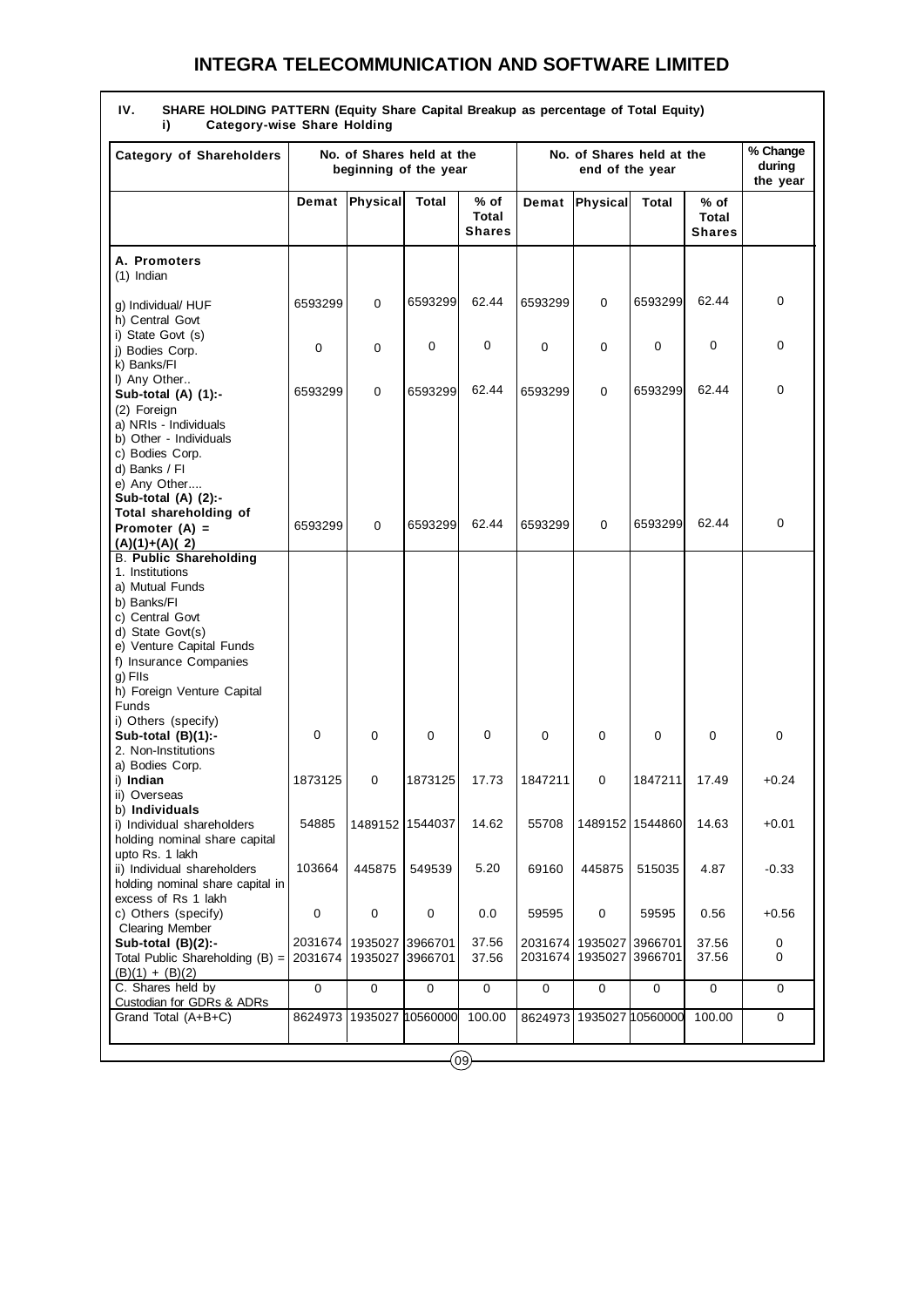#### **ii) Shareholding of Promoters**

| SI.<br>No. | <b>Shareholder's Name</b> | Shareholding at the beginning of | the year                                         |                                                                          |                         | Shareholding at the end of<br>the year           |                                                                          |                                                       |
|------------|---------------------------|----------------------------------|--------------------------------------------------|--------------------------------------------------------------------------|-------------------------|--------------------------------------------------|--------------------------------------------------------------------------|-------------------------------------------------------|
|            |                           | No. of<br><b>Shares</b>          | % of total<br><b>Shares</b><br>of the<br>company | %of<br><b>Shares</b><br>Pledged/<br>encumbe<br>red to<br>total<br>shares | No. of<br><b>Shares</b> | % of total<br><b>Shares</b><br>of the<br>company | %of<br><b>Shares</b><br>Pledged/<br>encumbe<br>red to<br>total<br>shares | % change<br>in share<br>holding<br>during the<br>year |
|            | Chimman Lal Agrawal       | 1656672                          | 15.69                                            | 0                                                                        | 1656672                 | 15.69                                            | $\mathbf 0$                                                              | $\Omega$                                              |
| 2          | Rashmee Agrawal           | 4320541                          | 16.50                                            | 0                                                                        | 4320541                 | 40.92                                            | $\mathbf 0$                                                              | $\Omega$                                              |
| 3          | Nikhil Agrawal            | 311086                           | 2.95                                             | 0                                                                        | 311086                  | 2.95                                             | $\Omega$                                                                 | $\Omega$                                              |
| 4          | Ratika Agrawal            | 305000                           | 2.88                                             | 0                                                                        | 305000                  | 2.88                                             | $\Omega$                                                                 | $\Omega$                                              |
|            | Total                     | 6593299                          | 62.44                                            | $\mathbf 0$                                                              | 6593299                 | 62.44                                            | $\Omega$                                                                 | $\Omega$                                              |

**iii) Change in Promoters' Shareholding (please specify, if there is no change) NIL**

| Зŀ.<br>No.     |                             |                         | Shareholding at the beginning of<br>the year     |                         | <b>Cumulative Shareholding during</b><br>the year |
|----------------|-----------------------------|-------------------------|--------------------------------------------------|-------------------------|---------------------------------------------------|
|                |                             | No. of<br><b>Shares</b> | % of total<br><b>Shares</b><br>of the<br>company | No. of<br><b>Shares</b> | % of total<br><b>Shares</b><br>of the<br>company  |
| 1              | At the begining of the year |                         |                                                  |                         |                                                   |
|                | Sale of Shares              |                         |                                                  |                         |                                                   |
|                | At the End of the year      |                         |                                                  |                         |                                                   |
| $\overline{2}$ | At the begining of the year |                         |                                                  |                         |                                                   |
|                | Purchase of Shares as       |                         |                                                  |                         |                                                   |
|                | At the End of the year      |                         |                                                  |                         |                                                   |
|                |                             |                         |                                                  |                         |                                                   |

 $(10)$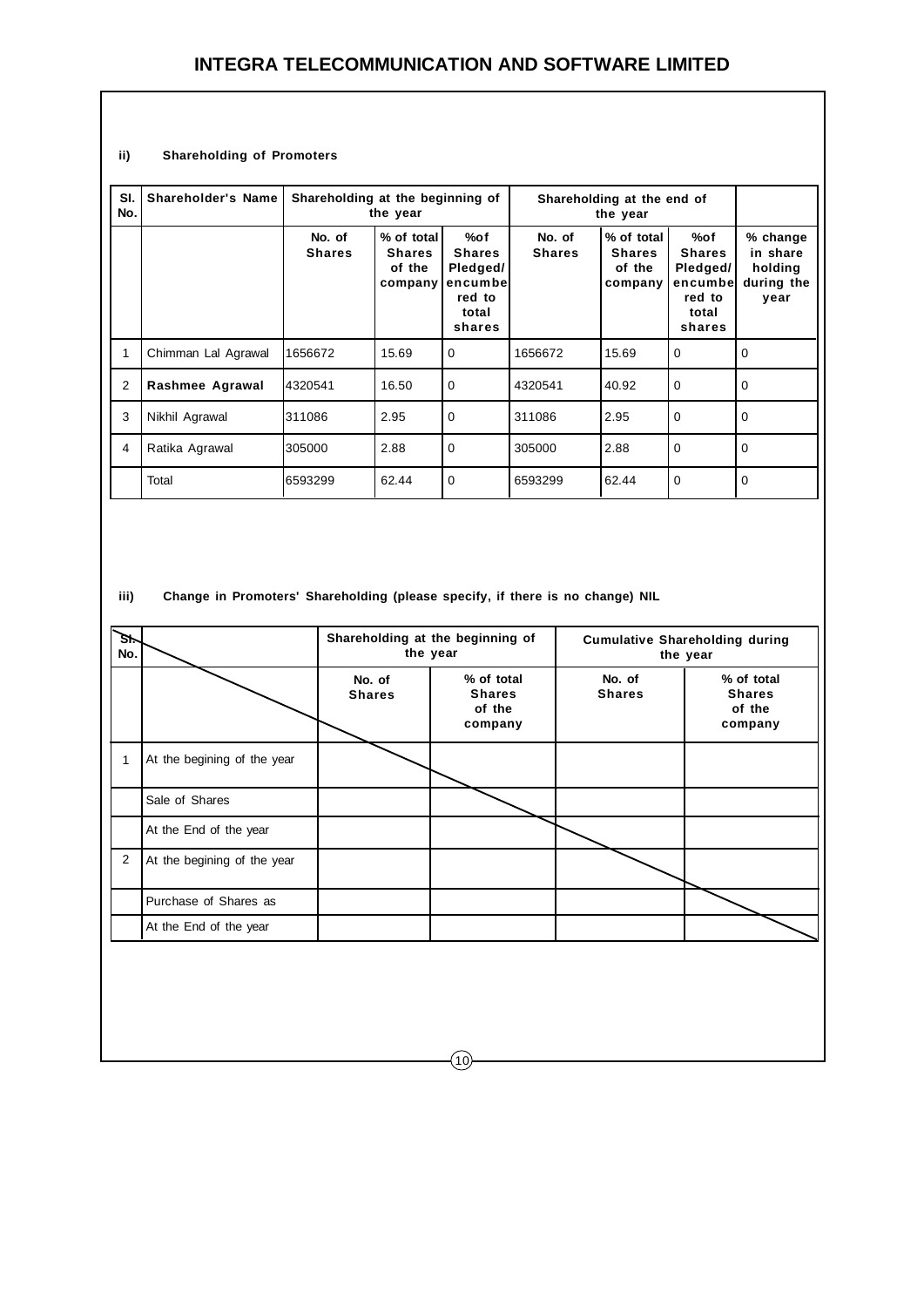| iv)            | Shareholding Pattern of top ten Shareholders (other than Directors, Promoters and Holders of GDRs and ADRs): |                         |                                                  |                                     |                                                  |  |
|----------------|--------------------------------------------------------------------------------------------------------------|-------------------------|--------------------------------------------------|-------------------------------------|--------------------------------------------------|--|
| SI.<br>No.     |                                                                                                              |                         | Shareholding at the beginning of<br>the year     | Shareholding at the end<br>the year |                                                  |  |
|                | Name of<br><b>Shareholders</b>                                                                               | No. of<br><b>Shares</b> | % of total<br><b>Shares</b><br>of the<br>company | No. of<br><b>Shares</b>             | % of total<br><b>Shares</b><br>of the<br>company |  |
| 1              | <b>CRA Infotech Pvt Ltd</b>                                                                                  | 1355821                 | 12.84                                            | 1355816                             | 12.84                                            |  |
| $\overline{2}$ | NC Infrasolution Pvt Ltd.                                                                                    | 477795                  | 4.52                                             | 477695                              | 4.52                                             |  |
| 3              | Balance Equity Broking (India)                                                                               | 0                       | 0                                                | 59590                               | 0.56                                             |  |
| 4              | UMA DEVI MOGALAPALLI                                                                                         | 38000                   | 0.36                                             | 46800                               | 0.44                                             |  |
| 5              | BHUBNESHWARI CHAUDHARY                                                                                       | 30185                   | 0.28                                             | 30185                               | 0.28                                             |  |
| 6              | Kamla Saxena                                                                                                 | 30185                   | 0.28                                             | 30185                               | 0.28                                             |  |
| $\overline{7}$ | Manohar Tiwari                                                                                               | 30185                   | 0.28                                             | 30185                               | 0.28                                             |  |
| 8              | Mohan Ojha                                                                                                   | 30185                   | 0.28                                             | 30185                               | 0.28                                             |  |
| 9              | Namita Garg                                                                                                  | 30185                   | 0.28                                             | 30185                               | 0.28                                             |  |
| 10             | Rupa                                                                                                         | 30185                   | 0.28                                             | 30185                               | 0.28                                             |  |

#### **v) Shareholding of Directors and Key Managerial Personnel**

| SI.<br>No. |                                                      |                         | Shareholding at the beginning of<br>the year     | <b>Cumulative Shareholding during</b><br>the year |                                                  |
|------------|------------------------------------------------------|-------------------------|--------------------------------------------------|---------------------------------------------------|--------------------------------------------------|
|            | For Each of the Directors<br>and KMP                 | No. of<br><b>Shares</b> | % of total<br><b>Shares</b><br>of the<br>company | No. of<br><b>Shares</b>                           | % of total<br><b>Shares</b><br>of the<br>company |
|            | Mrs. Rashmee Agrawal<br>At the beginning of the year | 4320541                 | 40.92                                            | 4320541                                           | 40.92                                            |
|            | Increase in Share holding during<br>the year         | <b>NIL</b>              | <b>NIL</b>                                       | <b>NIL</b>                                        | <b>NIL</b>                                       |
|            | At the End of the year                               | 4320541                 | 40.92                                            | 4320541                                           | 40.92                                            |
|            | Nikhil Agrawal<br>At the beginning of the year       | 311086                  | 2.95                                             | 311086                                            | 2.95                                             |
|            | Decrease in Share holding<br>during the year         | <b>NIL</b>              | <b>NIL</b>                                       | <b>NIL</b>                                        | <b>NIL</b>                                       |
|            | At the End of the year                               | 311086                  | 2.95                                             | 311086                                            | 2.95                                             |
|            | Chimman Lal Agrawal<br>At the beginning of the year  | 1656672                 | 15.69                                            | 1656672                                           | 15.69                                            |
|            | Decrease in Share holding<br>during the year         | <b>NIL</b>              | <b>NIL</b>                                       | <b>NIL</b>                                        | <b>NIL</b>                                       |
|            | At the End of the year                               | 1656672                 | 15.69                                            | 1656672                                           | 15.69                                            |
|            |                                                      | (11)                    |                                                  |                                                   |                                                  |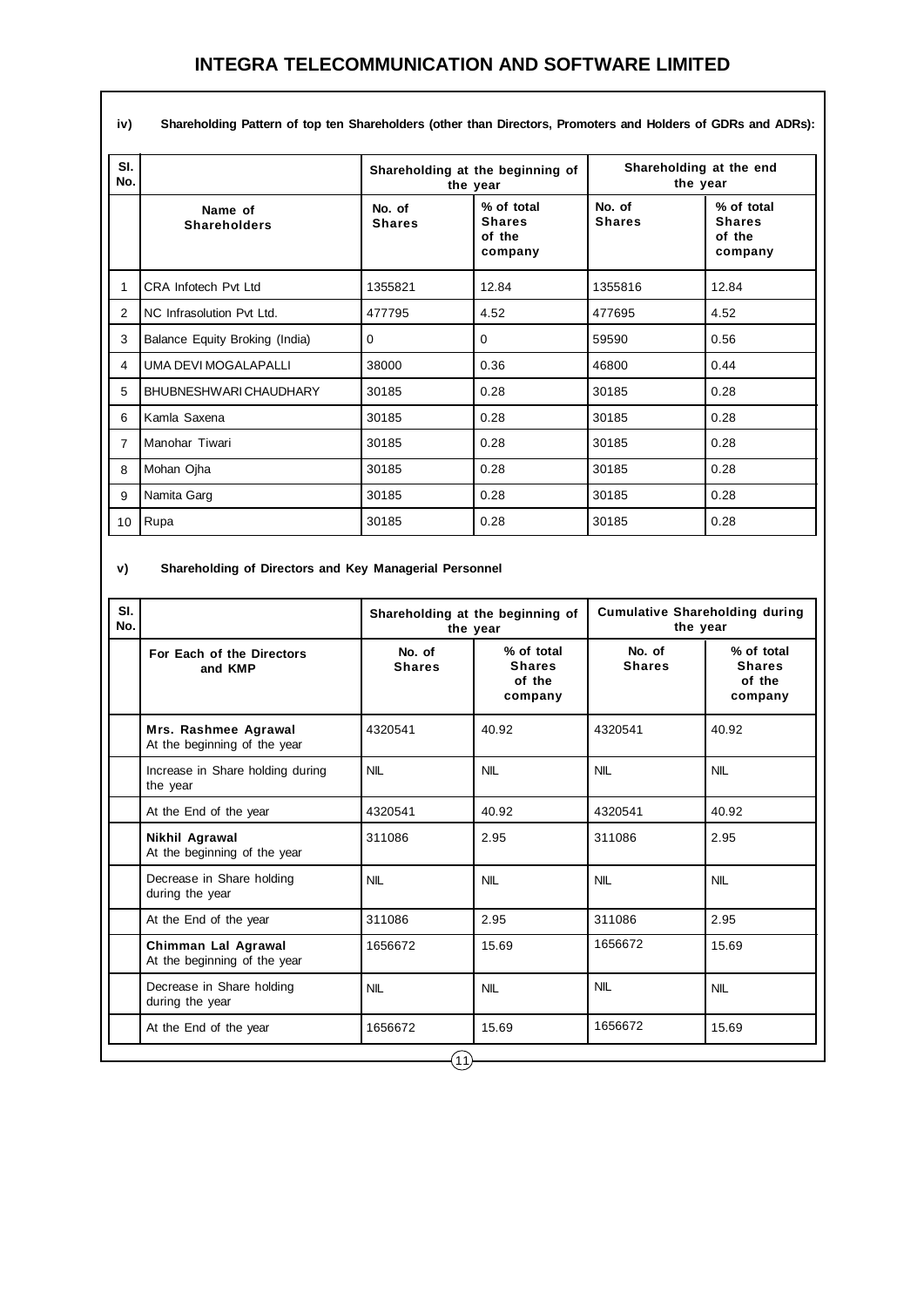|        |                                                                                                                                              | <b>Secured Loans</b><br>excluding<br>deposits | <b>Unsecured</b><br>Loans | <b>Deposits</b> | Total<br><b>Indebtedness</b> |
|--------|----------------------------------------------------------------------------------------------------------------------------------------------|-----------------------------------------------|---------------------------|-----------------|------------------------------|
|        | Indebtedness at the beginning of the financial year                                                                                          |                                               |                           |                 |                              |
| i)     | Principal Amount                                                                                                                             |                                               |                           |                 |                              |
| ii)    | Interest due but not paid                                                                                                                    |                                               |                           |                 |                              |
| iii)   | Interest accrued but not due                                                                                                                 |                                               |                           |                 |                              |
|        | Total (i+ii+iii)                                                                                                                             |                                               |                           |                 |                              |
|        | Change in Indebtedness during the financial year                                                                                             |                                               |                           |                 |                              |
|        | Addition                                                                                                                                     |                                               |                           |                 |                              |
|        | Reduction                                                                                                                                    |                                               |                           |                 |                              |
|        | <b>Net Change</b>                                                                                                                            |                                               |                           |                 |                              |
|        | Indebtedness at the end of the financial year                                                                                                |                                               |                           |                 |                              |
| i)     | Principal Amount                                                                                                                             |                                               |                           |                 |                              |
| ii)    | Interest due but not paid                                                                                                                    |                                               |                           |                 |                              |
| iii)   | Interest accrued but not due                                                                                                                 |                                               |                           |                 |                              |
|        | Total (i+ii+iii)                                                                                                                             |                                               |                           |                 |                              |
|        |                                                                                                                                              |                                               |                           |                 |                              |
| VI.    | REMUNERATION OF DIRECTORS AND KEY MANAGERIAL PERSONNEL: NIL<br>Remuneration to Managing Director, Whole-time Directors and/or Manager:<br>А. |                                               |                           |                 |                              |
| SI.No. | <b>Particulars of Remuneration</b>                                                                                                           |                                               | Name of MD/WTD/ Manager   |                 | Total<br>Amount              |
|        |                                                                                                                                              |                                               | .                         | .<br>           |                              |
| 1.     | Gross salary<br>(a)<br>Salary as per provisions contained in section<br>17(1) of the Income-tax Act, 1961                                    |                                               |                           |                 |                              |
|        | Value of perquisites u/s VZ(2) Income-tax Act,<br>(b)<br>1961                                                                                |                                               |                           |                 |                              |
|        | Profits in lieu of salary under section $17(3)$<br>(c)<br>Income- tax Act, 1961                                                              |                                               |                           |                 |                              |
| 2.     | Stock Option                                                                                                                                 |                                               |                           |                 |                              |
| 3.     | Sweat Equity                                                                                                                                 |                                               |                           |                 |                              |
| 4.     | Commission                                                                                                                                   |                                               |                           |                 |                              |
|        | as % of profit                                                                                                                               |                                               |                           |                 |                              |
|        | others, specify                                                                                                                              |                                               |                           |                 |                              |
| 5.     | Others, please specify                                                                                                                       |                                               |                           |                 |                              |
|        | Total (A)                                                                                                                                    |                                               |                           |                 |                              |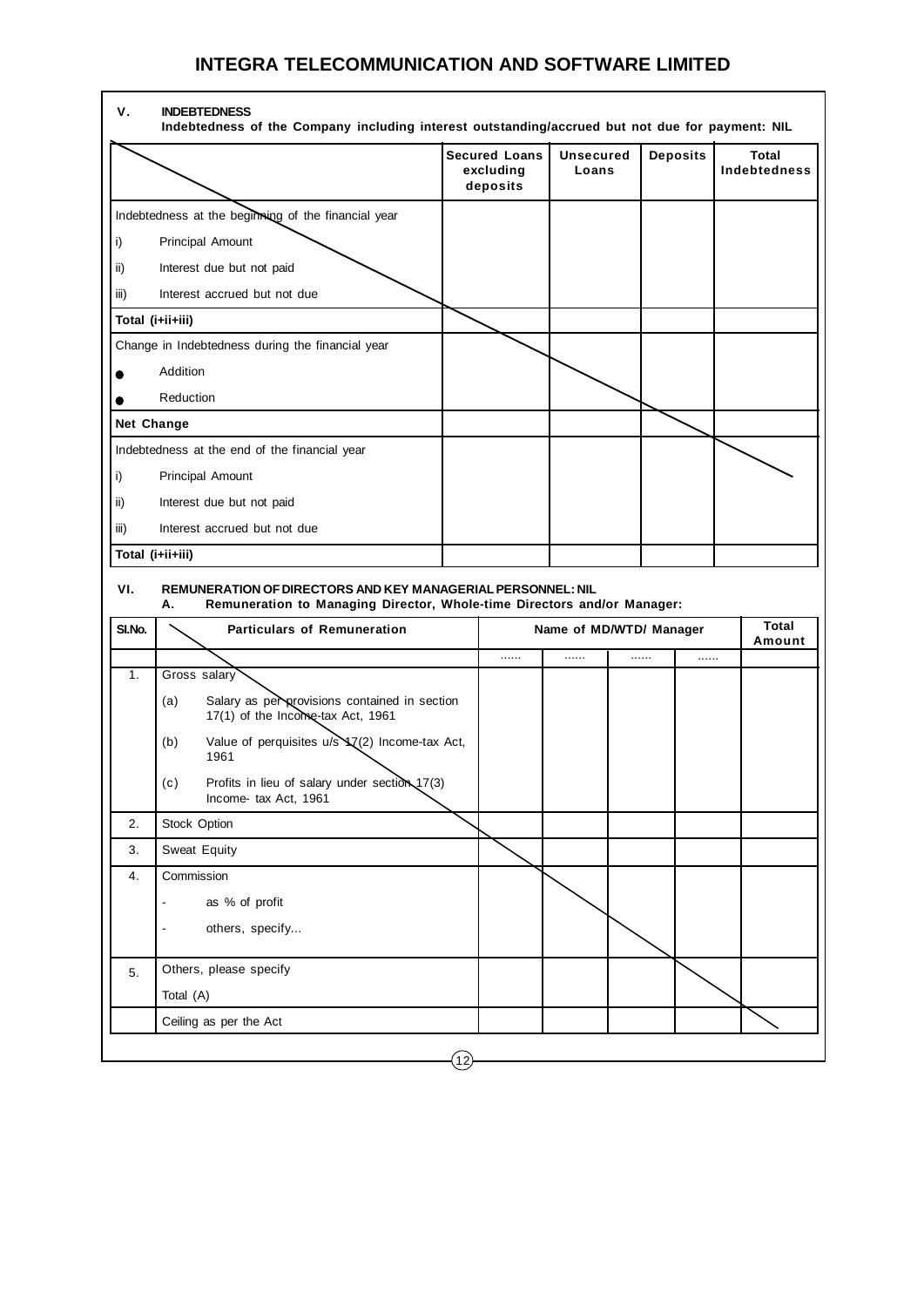| В.                                                    |                                                                    | Remuneration to other directors: NIL                                  |                                    |            |                                                                   |            |            |                               |            |                                       |
|-------------------------------------------------------|--------------------------------------------------------------------|-----------------------------------------------------------------------|------------------------------------|------------|-------------------------------------------------------------------|------------|------------|-------------------------------|------------|---------------------------------------|
| SI.No.                                                |                                                                    | <b>Particulars of Remuneration</b>                                    |                                    |            |                                                                   |            |            | <b>Name of Directors</b>      |            | Total<br>Amount                       |
|                                                       |                                                                    |                                                                       |                                    |            | .                                                                 |            | .          | .                             | .          |                                       |
|                                                       |                                                                    | 3. Independent Directors                                              |                                    |            |                                                                   |            |            |                               |            |                                       |
|                                                       | $\bullet$                                                          | Fee for attending board committee meetings                            |                                    |            |                                                                   |            |            |                               |            |                                       |
|                                                       |                                                                    | Commission                                                            |                                    |            |                                                                   |            |            |                               |            |                                       |
|                                                       | $\bullet$                                                          | Others, please specify                                                |                                    |            |                                                                   |            |            |                               |            |                                       |
|                                                       | Total (1)                                                          |                                                                       |                                    |            |                                                                   |            |            |                               |            |                                       |
|                                                       |                                                                    | 4. Other Non-Executive Directors                                      |                                    |            |                                                                   |            |            |                               |            |                                       |
|                                                       | ●                                                                  | Fee for attending board committee meetings                            |                                    |            |                                                                   |            |            |                               |            |                                       |
|                                                       |                                                                    | Commission                                                            |                                    |            |                                                                   |            |            |                               |            |                                       |
|                                                       | $\bullet$<br>Total (2)                                             | Others, please specify                                                |                                    |            |                                                                   |            |            |                               |            |                                       |
|                                                       | Total $(B) = (1 + 2)$                                              |                                                                       |                                    |            |                                                                   |            |            |                               |            |                                       |
|                                                       |                                                                    | <b>Total Managerial Remuneration</b>                                  |                                    |            |                                                                   |            |            |                               |            |                                       |
|                                                       |                                                                    | Overall Ceiling as per the Act                                        |                                    |            |                                                                   |            |            |                               |            |                                       |
|                                                       |                                                                    |                                                                       |                                    |            |                                                                   |            |            |                               |            |                                       |
| C.                                                    |                                                                    | REMUNERATION TO KEY MANAGERIAL PERSONNEL OTHER THAN MD/MANAGER/WTD    |                                    |            |                                                                   |            |            |                               |            |                                       |
| SI.No.                                                |                                                                    | <b>Particulars of Remuneration</b>                                    |                                    |            |                                                                   |            | <b>CEO</b> | Company<br>Secretary          | <b>CFO</b> | <b>Total</b>                          |
| 1.                                                    | Gross salary                                                       |                                                                       |                                    |            |                                                                   |            | <b>NIL</b> | <b>NIL</b>                    | 2,40,000   | 2,40,000                              |
|                                                       | (a)                                                                | Salary as per provisions contained in section 17(1) of the            |                                    |            |                                                                   |            |            |                               |            |                                       |
|                                                       |                                                                    | Income-tax Act, 1961                                                  |                                    |            |                                                                   |            |            |                               |            |                                       |
|                                                       | (b)                                                                | Value of perquisites u/s 17(2) Income-tax Act, 1961                   |                                    |            |                                                                   |            |            |                               |            |                                       |
|                                                       | (c)                                                                | Profits in lieu of salary under section 17(3) Income-tax<br>Act, 1961 |                                    |            |                                                                   |            |            |                               |            |                                       |
| 2.                                                    | Stock Option                                                       |                                                                       |                                    |            |                                                                   |            | <b>NIL</b> | <b>NIL</b>                    | <b>NIL</b> |                                       |
| 3.                                                    | Sweat Equity                                                       |                                                                       |                                    |            |                                                                   |            | <b>NIL</b> | <b>NIL</b>                    | <b>NIL</b> |                                       |
| 4.                                                    | Commission                                                         |                                                                       |                                    |            |                                                                   |            | <b>NIL</b> | <b>NIL</b>                    | <b>NIL</b> |                                       |
|                                                       |                                                                    | as % of profit                                                        |                                    |            |                                                                   |            |            |                               |            |                                       |
|                                                       |                                                                    | others, specify                                                       |                                    |            |                                                                   |            |            |                               |            |                                       |
| 5.                                                    |                                                                    | Others, please specify                                                |                                    |            |                                                                   |            | NIL        | NIL                           | NIL        |                                       |
| 6.                                                    | Total                                                              |                                                                       |                                    |            |                                                                   |            | <b>NIL</b> | <b>NIL</b>                    | 2,40,000   | 2,40,000                              |
| VII.                                                  |                                                                    | PENALTIES/PUNISHMENT/COMPOUNDING OF OFFENCES: NIL)                    |                                    |            |                                                                   |            |            |                               |            |                                       |
|                                                       | Type                                                               | Section of the<br><b>Companies Act</b>                                | <b>Brief</b><br><b>Description</b> |            | Details of Penalty/<br>Punishment/<br>Compounding<br>tees imposed |            |            | Authority [RD/NCLT/<br>COURT] |            | Appeal made, if<br>any (give Details) |
|                                                       | A. COMPANY                                                         |                                                                       |                                    |            |                                                                   |            |            |                               |            |                                       |
| Penalty                                               |                                                                    | NIL                                                                   | <b>NIL</b>                         | <b>NIL</b> |                                                                   |            | <b>NIL</b> |                               | <b>NIL</b> |                                       |
| Punishment                                            |                                                                    | <b>NIL</b>                                                            | ℕ                                  | <b>NIL</b> |                                                                   | <b>NIL</b> |            | <b>NIL</b>                    |            |                                       |
|                                                       | Compounding<br><b>NIL</b>                                          |                                                                       | <b>NIL</b>                         | <b>NIL</b> |                                                                   | <b>NIL</b> |            | <b>NIL</b>                    |            |                                       |
|                                                       | <b>B. DIRECTORS</b>                                                |                                                                       |                                    |            |                                                                   |            |            |                               |            |                                       |
| Penalty                                               |                                                                    | <b>NIL</b>                                                            | <b>NIL</b>                         | <b>NIL</b> |                                                                   |            | <b>NIL</b> |                               | <b>NIL</b> |                                       |
| <b>NIL</b><br><b>NIL</b><br>Punishment<br><b>NIL</b>  |                                                                    |                                                                       |                                    | <b>NIL</b> |                                                                   | <b>NIL</b> |            |                               |            |                                       |
| <b>NIL</b><br><b>NIL</b><br><b>NIL</b><br>Compounding |                                                                    |                                                                       |                                    | NL         |                                                                   | <b>NIL</b> |            |                               |            |                                       |
|                                                       | C. OTHER OFFICERS IN DEFAULT                                       |                                                                       |                                    |            |                                                                   |            |            |                               |            |                                       |
| Penalty                                               | <b>NIL</b><br><b>NIL</b><br><b>NIL</b><br><b>NIL</b><br><b>NIL</b> |                                                                       |                                    |            |                                                                   |            |            |                               |            |                                       |
| Punishment                                            |                                                                    | <b>NIL</b>                                                            | NIL                                | <b>NIL</b> |                                                                   |            | <b>NIL</b> |                               | ÆГ         |                                       |
|                                                       | Compounding                                                        | <b>NIL</b>                                                            | <b>NIL</b>                         | NIL        |                                                                   |            | <b>NIL</b> |                               | <b>NIL</b> |                                       |
|                                                       |                                                                    |                                                                       |                                    |            |                                                                   |            |            |                               |            |                                       |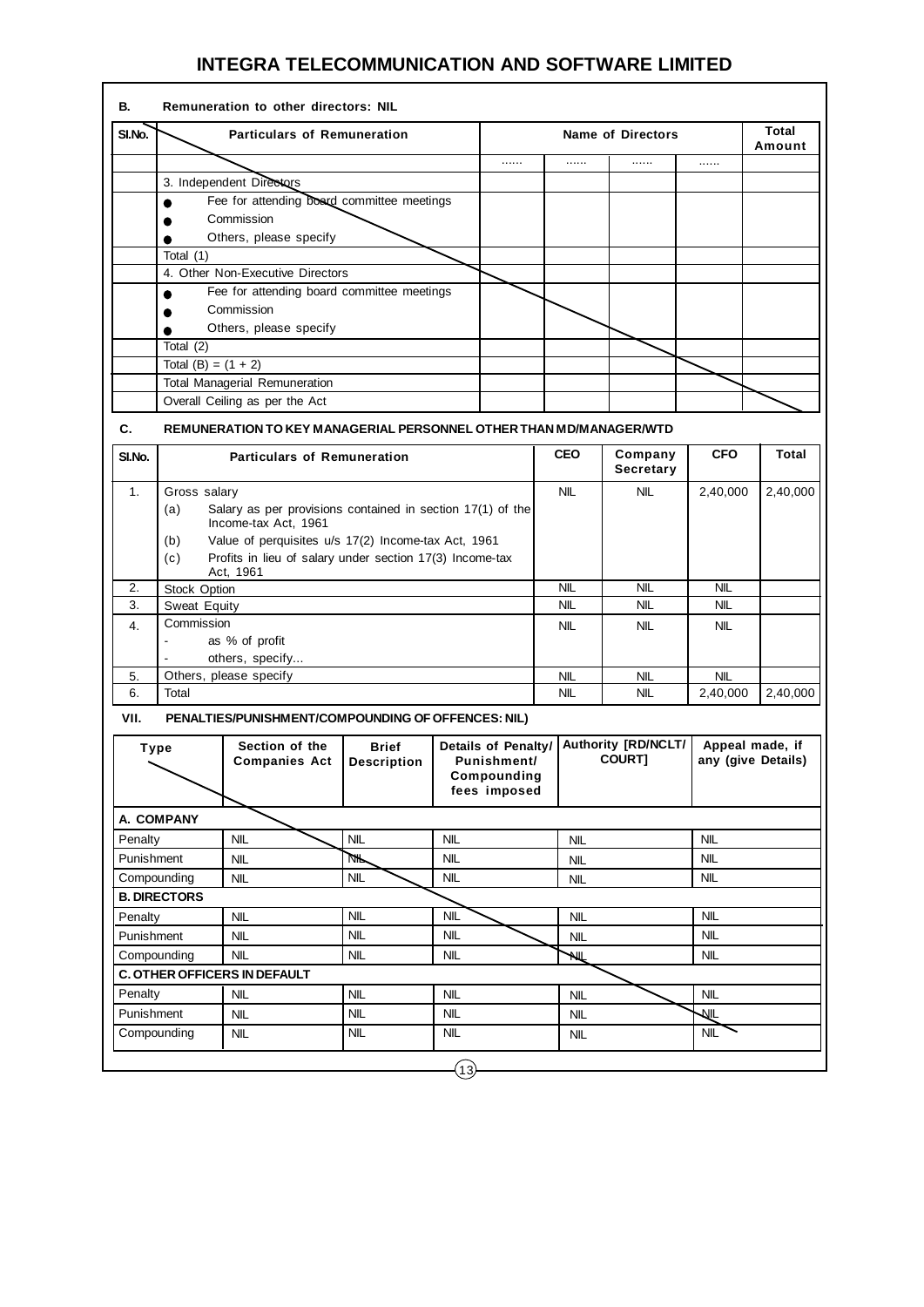#### **MANAGEMENT DISCUSSION AND ANALYSIS REPORT**

Management Discussion and Analysis Report ("MD&A") provide the readers a greater understanding of the Company's business, the Company's business strategy, performance, the Company's expectations of the future, and how the company manages risk and capital resources under ongoing / upcoming economic & industrial conditions.

Any forward looking statements made in this Report, are based on certain assumptions and of future events. The company does not undertake to make any announcements in case any of these forward looking statements become materially incorrect in future or any update made thereon.

#### **Business & Performance Overview**

The company is engaged in the business of Computer hardware and software as per the customer specification. The Company is a public limited company incorporated and domicile in India having registered office at Delhi. The Company is listed at Bombay Stock Exchange.

The summarized financial performance is as under :-

|                          |               | Amount (Rs.)  |
|--------------------------|---------------|---------------|
| <b>Particulars</b>       | F.Y 2017-18   | F.Y 2016-17   |
| <b>Total Turnover</b>    | 238280.00     | 29390.00      |
| Depreciation             | 0.00          | 0.00          |
| <b>Total Expenditure</b> | 1009245.50    | 1338255.34    |
| Profit Before Tax (PBT)  | (770765.50)   | (1308865.34)  |
| Provision For Tax        | 0.00          | 0.00          |
| Profit After Tax(PAT)    | (770765.50)   | (1308865.34)  |
| <b>Equity Capital</b>    | 105600000.00  | 105600000.00  |
| Reserves & Surplus       | (17817431.98) | (17046466.48) |
|                          |               |               |

#### **Industry Structure and Developments**

As the IT industry has played a key role in the country's progress over the years and the situation is likely to gain momentum in the times ahead. This industry continues to hold a dominant position in country's economic structure because of its huge contribution towards employment generation, industrial output and export earnings and meet out the basic need of people at large. As the Economy of India is also expected to grow with reasonable pace, each and every Sector of the Industry will be growing including IT, Software and Telecom Sector.

#### **Outlook, Opportunities and Threats**

With the continuous technological advancements in economy, particularly in IT sector, there will be enormous business opportunities for your company, but due to lack of working capital and no orders in hand, the outlook in the current year does not seems bright.

#### **Risk and Concerns**

No industry is free from normal business risk ,concern, uncontrollable and unfavorable changes.

IT Industry continues to face stiff competition, which is growing among software developers and manufacturers of computer software. There is competitive pressure on sales and margins are lowering year by year. The performance of the company is further dependent on the performance of the economy environment, pricing pressure, competitive position of IT Industry.

Risks can come from uncertainties in financial markets, legal liabilities, credit risk, accidents, natural causes and disasters. Your company has adopted appropriate procedure and policies to safeguard it against such type of risks and uncertainty.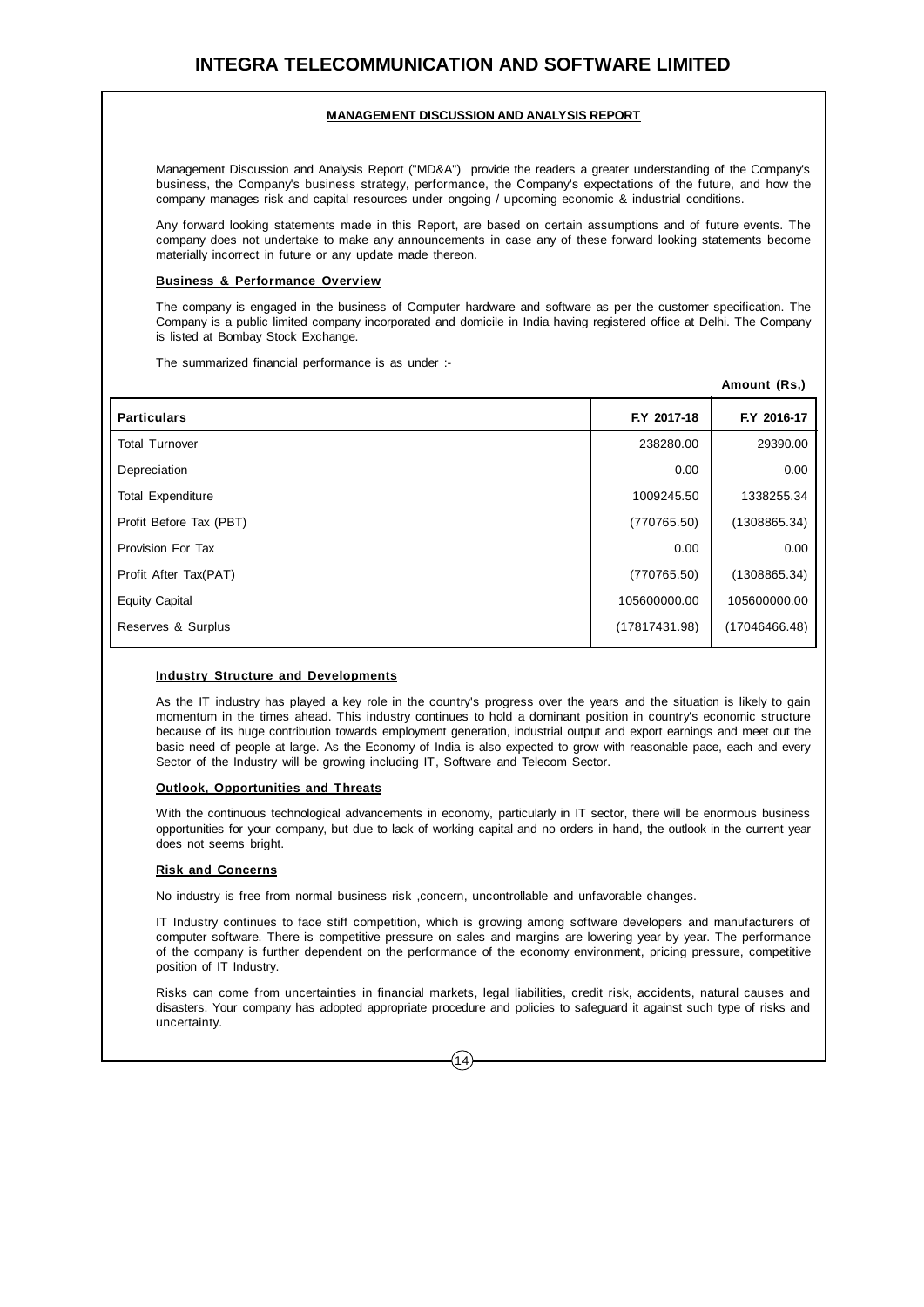#### **Internal Control Systems and their adequacy**

The Company is maintaining an efficient and effective system of Internal control for facilitation of speedy and accurate compilation of financial statements. As part of the internal control systems, a comprehensive and well documented system of internal audit was reviewed by the Audit committee of Directors of your company, which commensurate with the size and nature of its business.

#### **The Company's internal control system aims to ensure that:**

- All Statutory requirements are duly complied;
- All transactions are authorized, recorded and reported properly;
- The instructions and directional guidelines fixed by Executive Management or the Management Board are applied;
- The Company's internal processes are functioning correctly, particularly those implicating the security of its assets;
- All Accounting records and Financial information are reliable; and generally, contributes to the control over its activities, to the efficiency of its operations and to the efficient utilization of its resources.

#### **Material development in Human Resources / Industrial Relation**

Human resource continues to be the backbone of your company. The Company lays strong emphasis on attracting and retaining the best talent including their training and skill development. HR policies of your company are being aligned with the current trends in the market.

#### **Prohibition of Insider Trading**

The Company has implemented a policy of prohibiting Insider trading in conformity with applicable regulations of the Securities Exchange Board of India (SEBI). Necessary procedures have been laid down for prohibition of Insider Trading.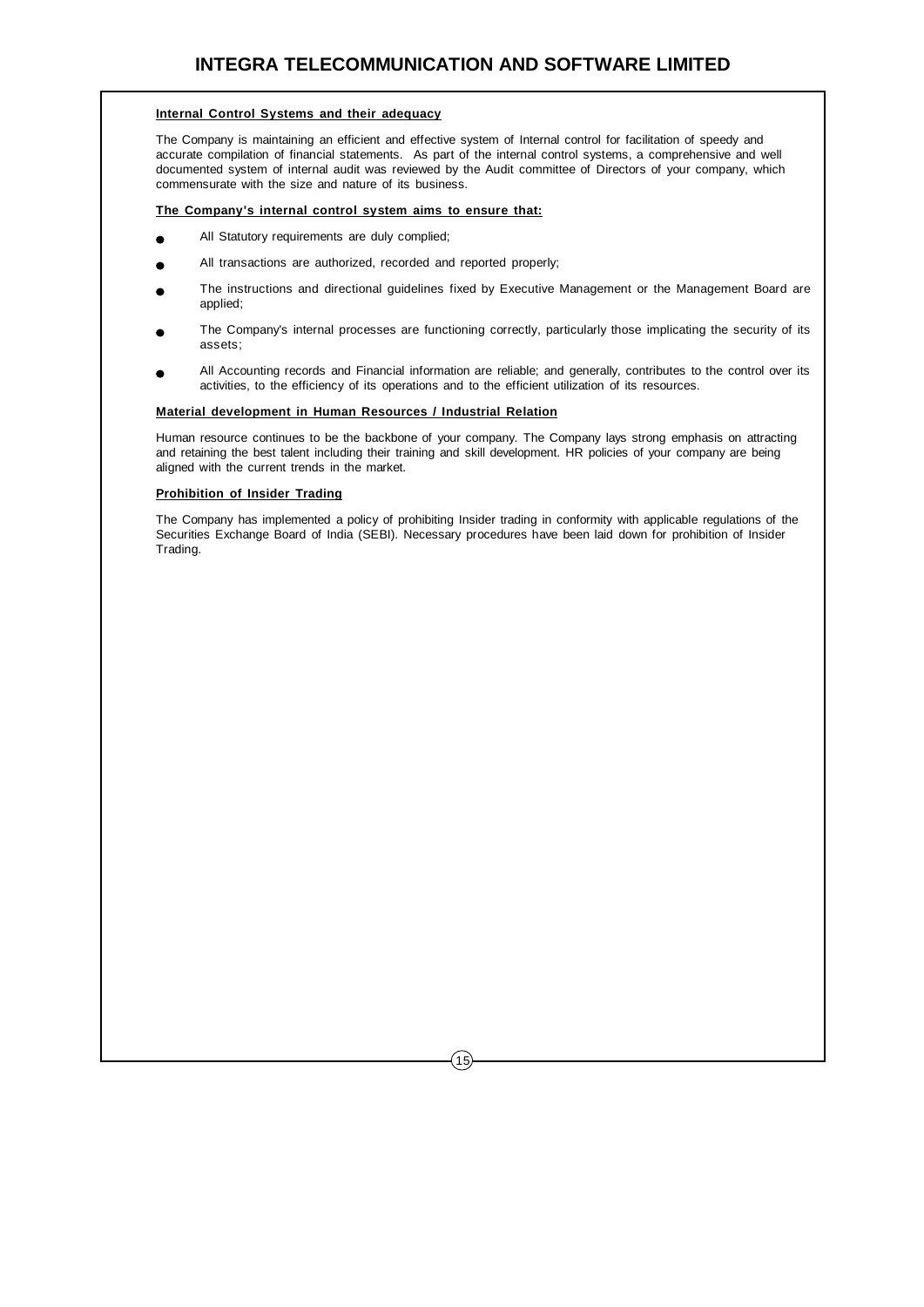### **Corporate Governance Report**

#### **CORPORATE GOVERNANCE**

Corporate Governance refers to the set of systems, principles and processes by which a company is governed. They provide the guidelines as to how the company can be directed or controlled so as to fulfill its goal and objectives in a manner that adds to the value of the company and benefits to all the stakeholders in the long term. Stakeholders in this case would include everyone ranging from the Board of directors, management, and shareholders to customers, suppliers, financers, employees and society at large. Strong and improved corporate governance practices are indispensible in today's competitive world and complex economy.

#### **COMPANY'S PHILOSOPHY ON CORPORATE GOVERNANCE**

Your Company is keen to ensure that the business is carried on with integrity, honesty and fairness and also endeavored for bringing excellence in all spheres of its working be it quality control, customer satisfaction, shareholders servicing, relationship with Employees etc. The basic Corporate Governance norms have been adopted at the Board, Management and Operational levels. These norms are reviewed and reaffirmed on an ongoing basis.Your Company is in compliance with the mandatory requirements of Corporate Governance under SEBI (Listing Obligations and Disclosure requirements) Regulations, 2015 as detailed below:-

#### **I. BOARD OF DIRECTORS**

#### **(A) Composition of Board :**

The Composition of the Board is in conformity with Regulation 17 relating to the composition in terms of non-executive/ Independent directors. The Board of Directors consists of total 4 Directors with one Promoter (Executive) Director as equity investor, one Promoter (Non-Executive) Director as equity investor and two Independent (Non-Executive) Directors.

#### **(B) Non-Executive Directors' compensation and disclosures :**

No remuneration has been paid to the Non Executive Directors' during the year. No stock options were granted to Non Executive Directors or Independent Director.

#### **(C) Other provisions as to Board and Committees :**

The meetings are convened by giving appropriate advance notice after obtaining approval of the Chairman of the Board/ Committee. Detailed agenda, management reports and other explanatory statements are circulated in advance in the defined agenda format amongst the members for facilitating meaningful, informed and focused decisions at the meetings.

The meetings of the Board of Directors are normally held at the Company's registered office in New Delhi, 5( five) Board Meetings were held during the financial year 2017-2018. The dates on which the meetings were held are 29.05.2017, 03.08.2017, 31.08.2017, 23.10.2017, 06.02.2018

Details of number of Board meetings attended by Directors, attendance at the AGM, number of other directorship/ committee membership held by them during the year 2017-2018 are tabulated below: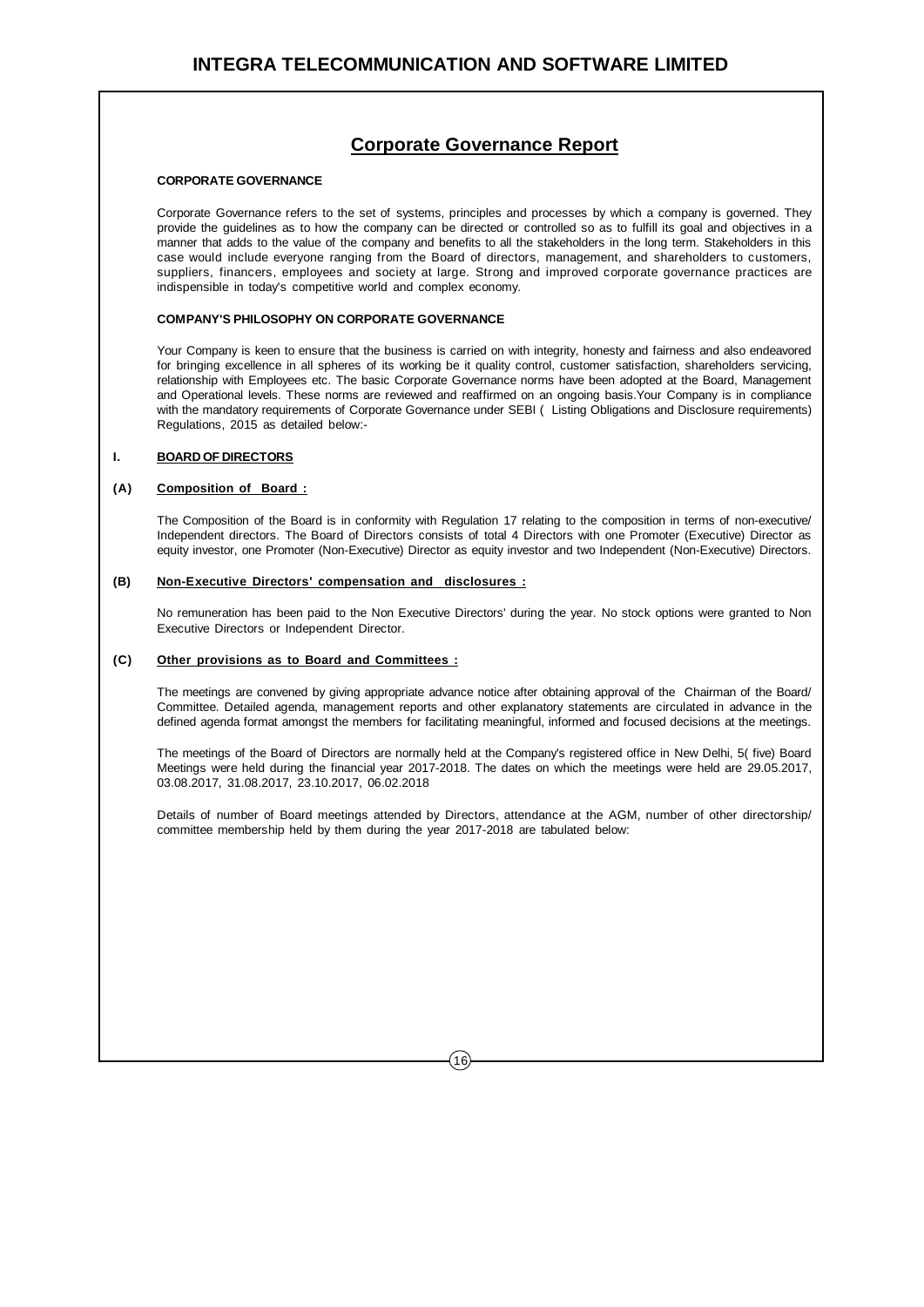| <b>Name</b>                          | Category                                      | <b>Board Meeting</b><br><b>Attended</b><br>during<br>year | Attendance<br>at the Last<br><b>AGM</b> | No. of positions held in other Public<br><b>Companies</b> |                          |                        |
|--------------------------------------|-----------------------------------------------|-----------------------------------------------------------|-----------------------------------------|-----------------------------------------------------------|--------------------------|------------------------|
|                                      |                                               |                                                           |                                         | Directorship#                                             | Committee*<br>Membership | Committee*<br>Chairman |
| Mr. Nikhil<br>Agrawal                | Promoter Director<br>(Non Executive)          | 5                                                         | Yes                                     | $\mathbf 0$                                               |                          |                        |
| Agrawal                              | Mrs. Rashmee Promoter Director<br>(Executive) | 5                                                         | Yes                                     | 0                                                         |                          |                        |
| Mr. Biswanath Independent<br>Patnaik | <b>Director</b><br>(Non Executive)            | 3                                                         |                                         | $\overline{2}$                                            |                          |                        |
| Mr. Ashok<br>Kumar Juneja            | Independent<br>Director<br>(Non Executive)    | 5                                                         |                                         | $\overline{2}$                                            | 1                        |                        |

# As per Section 165 of the Companies Act, 2013 and Regulation 26 of the SEBI ( Listing Obligations and Disclosure requirements) Regulations, 2015.

\*Only covers Membership /Chairmanships of Committee of all public companies.

None of the Directors on the Company's Board is a member of more than ten committees and chairman of more than five committees (committees being Audit committee, Nomination and Remuneration Committee and Stakeholders Relationship committee) across all the companies in which they are directors. The Board periodically reviews Compliance Reports of all laws applicable to the Company and has put in place procedure to review steps to be taken by the Company to rectify instances of non-compliances, if any.

The Company's Independent Directors met on 06/02/2018, without the attendance of Non Independent Directors and members of management to review the performance of non-independent directors and the Board as whole, assessed the quality and timeliness of flow of information between the Company management and the Board.

#### **(D) Familiarisation Programme for Board Members :**

The Company at the time of appointing a Director, issues a formal letter of appointment which inter alia, explains the role, functions, duties and responsibilities expected from him/her as a Director of the Company. All Independent Directors are provided with copies of all the policies/Guidelines as framed by the Company under various statutes and SEBI ( Listing Obligations and Disclosure requirements) Regulations, 2015 to familiarize with Company's procedures and practices. Company's policy on Familiarization Programme for Independent Directors are posted on the website of the Company and can be assessed at **http://www.integratelesoftware.com/**

#### **II. AUDIT COMMITTEE**

The Company has an Audit Committee of Directors. The Company complies with the provisions of Section 177 of the Companies Act, 2013 as well as requirements of Regulation 18 of SEBI ( Listing Obligations and Disclosure Requirements) Regulations, 2015. Its composition and functioning is as under:

- i) The Audit Committee consists of the three directors as members and two of them are independent directors.
- ii) All members of the committee are financially literate and the Chairman is having the requisite financial management expertise.

 $17$ 

iii) The Chairman of the Audit Committee is an independent director.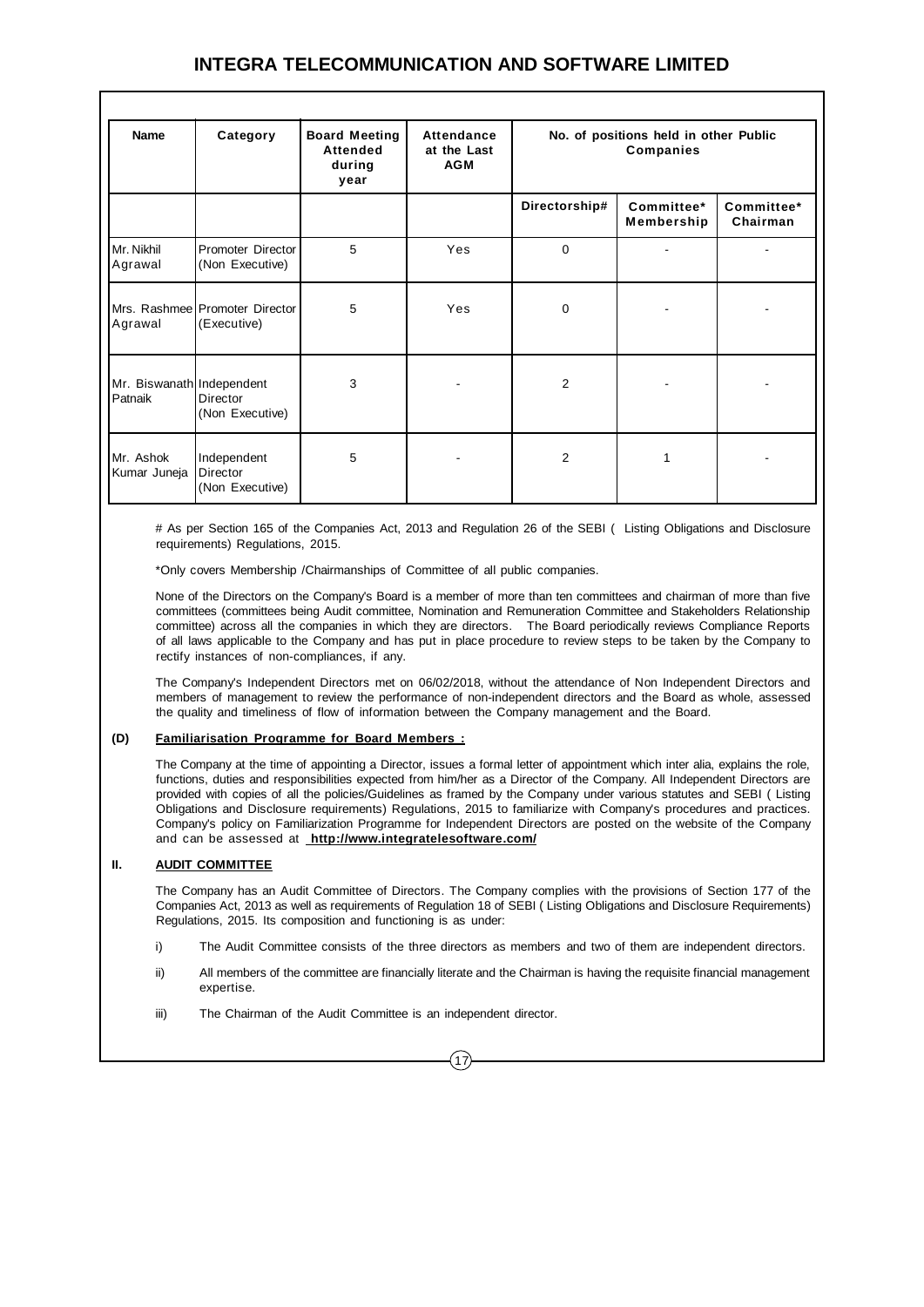- vi) The Chairman of the Audit Committee is suppose to be present at coming Annual General Meeting going to be held on 29th September, 2018.
- v) The representatives of the statutory auditors and such other person and official of the company are invited to attend the Audit Committee meetings as and when required.

#### **(A) Meeting of the Audit Committee:**

During the Year, the Audit Committee had met five times on 29.05.2017, 03.08.2017, 31.08.2017, 23.10.2017, 06.02.2018

| Name of Member         | Category                          | Number of meetings attended | <b>Remarks</b> |
|------------------------|-----------------------------------|-----------------------------|----------------|
| Mr. Ashok Kumar Juneja | Chairman, Independent Director    |                             |                |
| Mr. Biswanath Patnaik  | Independent Director              |                             |                |
| Mr. Nikhil Agrawal     | Non Executive Director (Promoter) |                             |                |

29.05.2017, 03.08.2017, 31.08.2017, 23.10.2017, 06.02.2018 The composition of the Audit Committee and number of meetings attended by the members are given below:

\*The Company Secretary acts as the secretary of the Committee.

#### **III. NOMINATION AND REMUNERATION COMMITTEE**

For Complying the requirement of Section 178 of Companies Act, 2013, board has established the Nomination and Remuneration Committee to works with the entire board to determine the appropriate characteristics, skills, experience required for the board as a whole and for individual members. Board members are expected to possess the required qualifications, integrity, expertise and experience. The composition of the Committee is as under:-

| Name of Member         | Category                          | Remarks |
|------------------------|-----------------------------------|---------|
| Mr. Biswanath Patnaik  | Chairman, Independent Director    |         |
| Mr. Ashok Kumar Juneja | Independent Director              |         |
| Mr. Nikhil Agrawal     | Non Executive Director (Promoter) |         |

During the year under review there was only 1 (one) meeting held on 23/10/2017 of Nomination and Remuneration Committee, in which all the committee members were presented.

#### **The Board like to further inform as under about Remuneration of Director:**

- i) No remuneration was paid to the Executive as well as non Non-executive Directors.
- ii) The Non-Executive directors have disclosed their share holding in the company.
- iii) There has been no pecuniary relationship or transactions of the non-executive directors vis-a-vis the company

#### **IV. SHARE TRANSFER-CUM-SHAREHOLDERS GRIEVANCE COMMITTEE**

#### **i) Terms of reference**

The Share Transfer-cum-Shareholders Grievance Committee is constituted under the Chairmanship of a non-executive director to consider and approve various requests for transfer, subdivision, consolidation, renewal, exchange, dematerialization, re-materialization, issue of new Certificates in replacement of old ones and redress the grievances of the Shareholders as may received from time to time.

 $(18)$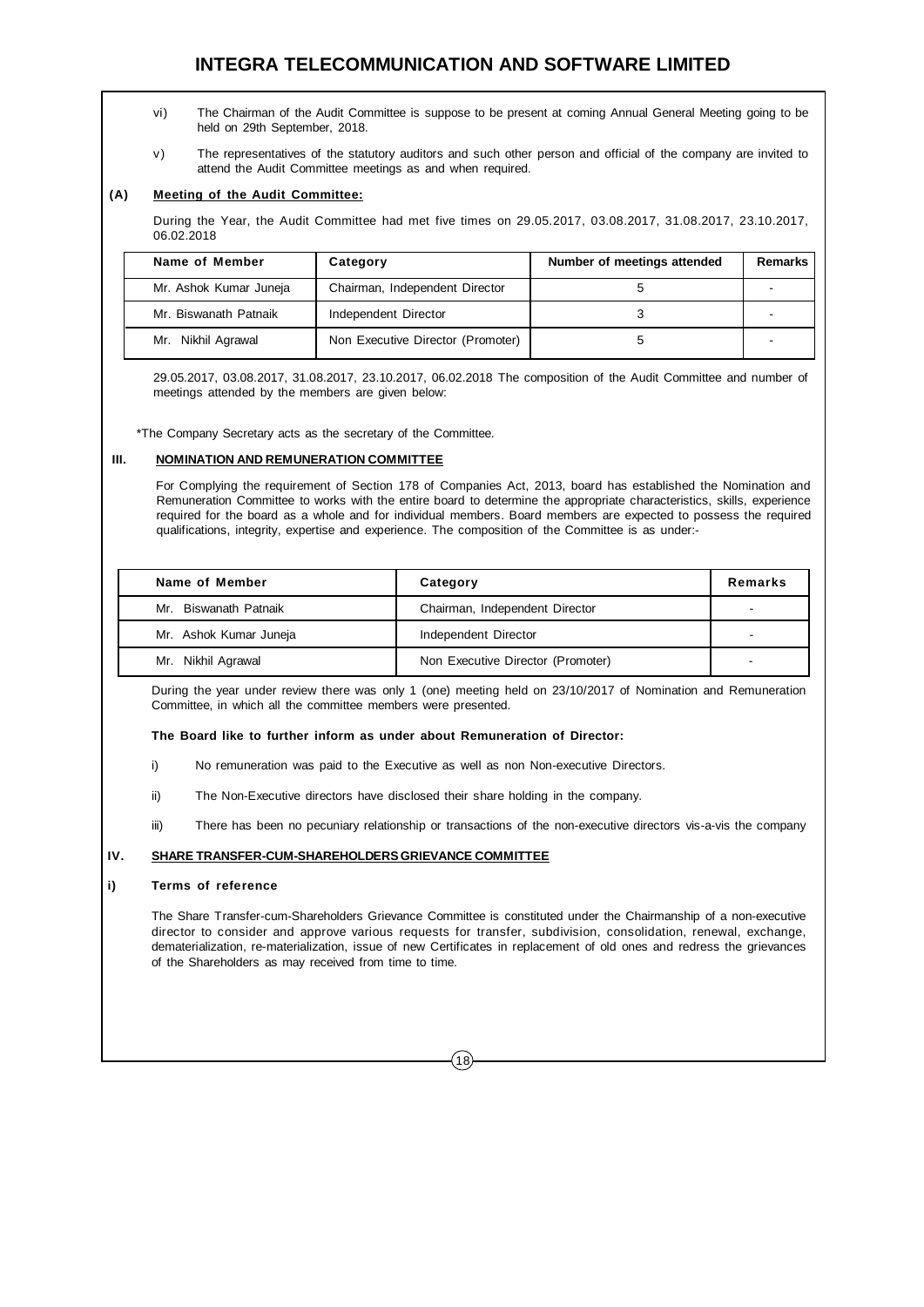#### i**i) Composition and Meeting**

The present Composition of the committee is in conformity with Regulation 20 of SEBI ( Listing Obligations and Disclosure Requirements) Regulations, 2015 is tabulated as under :-

| Name of Member        | Category                                      | Remarks |
|-----------------------|-----------------------------------------------|---------|
| Mr. Ashok Juneja      | Non Executive & Independent Director          |         |
| Mr. Biswanath Patnaik | Chairman, Non Executive & Independent Directo |         |
| Mrs. Rashmee Agrawal  | Executive Director                            |         |

Mr. C. L. Agrawal, Company Secretary is the Compliance Officer of the Committee, who overseas the investors grievances. Our Share transfer committee meets as often as required.

#### **iii) Investor Complaints received and redressed**

No investors' complaint was received during the year under review. All queries received during the year under review were replied to the satisfaction of the shareholders/ investors.

#### **V. GENERAL BODY MEETINGS**

Location and time where the last three Annual General Meetings were held and the Special Resolutions passed thereat:

| Year    | Date       | Location                                                                              | Time     | Whether Spl.<br><b>Resolutions Passed</b> |
|---------|------------|---------------------------------------------------------------------------------------|----------|-------------------------------------------|
| 2014-15 | 29/07/2015 | 2283, Sector-D, Pocket-2, Vasant Kuni,<br>New Delhi-110070                            | 11.00 AM | No                                        |
| 2015-16 | 09/07/2016 | Community Hall, Sector-D, Poc-2 Vasant Kunj,<br>New Delhi-110070                      | 9.30 AM  | No                                        |
| 2016-17 | 28/09/2017 | Room No 101.145A/9, Kishan Garh, Opp.<br>Community Hall Vasant Kunj, New Delhi-110070 | 10.30 AM | <b>No</b>                                 |

Whether any Special Resolutions were passed through Postal Ballot Last Year: NIL

#### **VI. SUBSIDIARY COMPANIES**

The company does not have any Subsidiary.

#### **VII. DISCLOSURES**

#### **(A) Basis of related party transactions**

During the year under review, there is no related party transaction. The required disclosure with respect to the related party transactions, if any were duly made to Audit Committee on a quarterly basis in terms of Regulation 23 and other applicable laws. Transactions with related parties, if any are disclosed in the Notes to the Accounts as part of Financial Statements. The policy on dealing with related party transaction is also hosted on the website of the company at **http:/ /www.integratelesoftware.com/**

#### **(B) Disclosure of Accounting Treatment**

During the year there has been no deviation in Accounting Policies/Accounting Standards of the company. The same are disclosed in the Notes to the Accounts as part of Financial Statements.

#### **(C) Risk Management**

Your Company has a well-defined risk management framework in place. Under this framework, the Management identifies and monitors business risks on a continuous basis and initiates appropriate risk mitigation steps as and when deemed necessary. The company has laid down procedures to inform the Board of Directors about the Risk Management and its minimization procedures. The Audit Committee and the Board of Directors review these procedures periodically.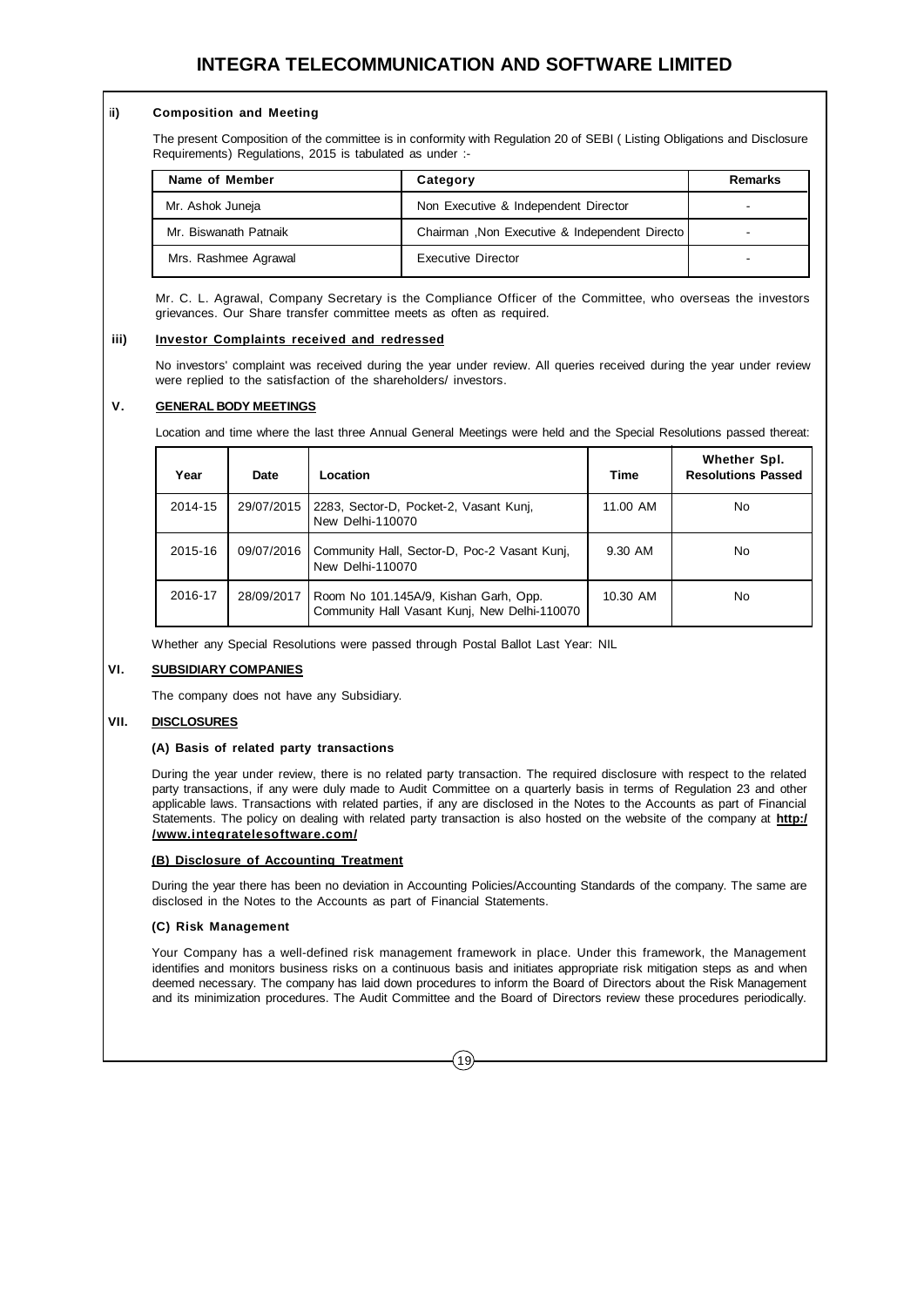#### **(E) Proceeds from Public issue, right issue, preferential issue etc.**

Your company have not issued any share capital during the period under review by way of public issue, right issue, preferential issue or by any other means.

#### **(F) CEO/CFO Certifications**

Mrs. Rashmee Agrawal, Director and Mr. Jibachh Jha (Chief Finance Officer ),who are carrying responsibility of CEO and CFO respectively have given CEO/CFO certificate as per format prescribed under Regulation 17 of SEBI ( Listing Obligations and Disclosure Requirements) Regulations, 2015 at the Board meeting held on 31st August , 2018.

#### **(G) Details of Non Compliance**

No penalties or strictures have been imposed on the Company by Stock Exchanges or SEBI or any Statutory Authority nor there has been any instance of non compliance with any legal requirement or on any matter related to Capital Markets during the last three years.

#### **(H) SEBI Complaints Redress System (SCORES)**

The Company processes the investors complaints received by it through a computerized complaints redress system. The salient features of this system are computerized database of all inwards receipts and action taken on them, online submission of Action Taken Reports (ATRs) alongwith supporting documents electronically in SCORES .The investors can view online the current status of their complaints submitted through SEBI Complaints Redress System (SCORES).

#### **(I) Whistle Blower Policy/ Vigil Mechanism**

The company has adopted a Whistle Blower Policy through which vigil mechanism of the company has been laid down. The Company affirms that no personnel have been denied access to Audit Committee on any issue.

#### **VIII. Code of Conduct :**

- (i) In compliance with Regulation 17 of SEBI ( Listing Obligations and Disclosure Requirements) Regulations, 2015 and the Companies Act, 2013 the company has framed a Code of Conduct and Code of Fair Disclosures. The copies of Code of Conduct as applicable to the Members of Board, Executive officers (including Senior Management of the Company) and Non Executive officers and all employees of the company have been sent to all the Directors and Senior Management Personnel. These are posted on the website of the Company at **www.integratelesoftware.com .** The copy of the Code of Conduct and Code of Fair Disclosures can be had / inspected from the Registered Office of the company.
- (ii) All the members of the Board of Directors and Senior Management personnel have affirmed compliance with the Code as applicable to them during year ended March 31, 2018. The annual report of the Company contains certificate duly signed by the Director of the company.

#### **IX. REPORT ON CORPORATE GOVERNANCE:**

The Quarterly Compliance report has been submitted to the Stock Exchanges where the Companies equity shares are listed in the requisite format duly signed by the Compliance Officer i.e. Company Secretary.

#### **X. COMPLIANCE CERTIFICATE**

Compliance Certificate for Corporate Governance from the Auditors of the Company is annexed here with.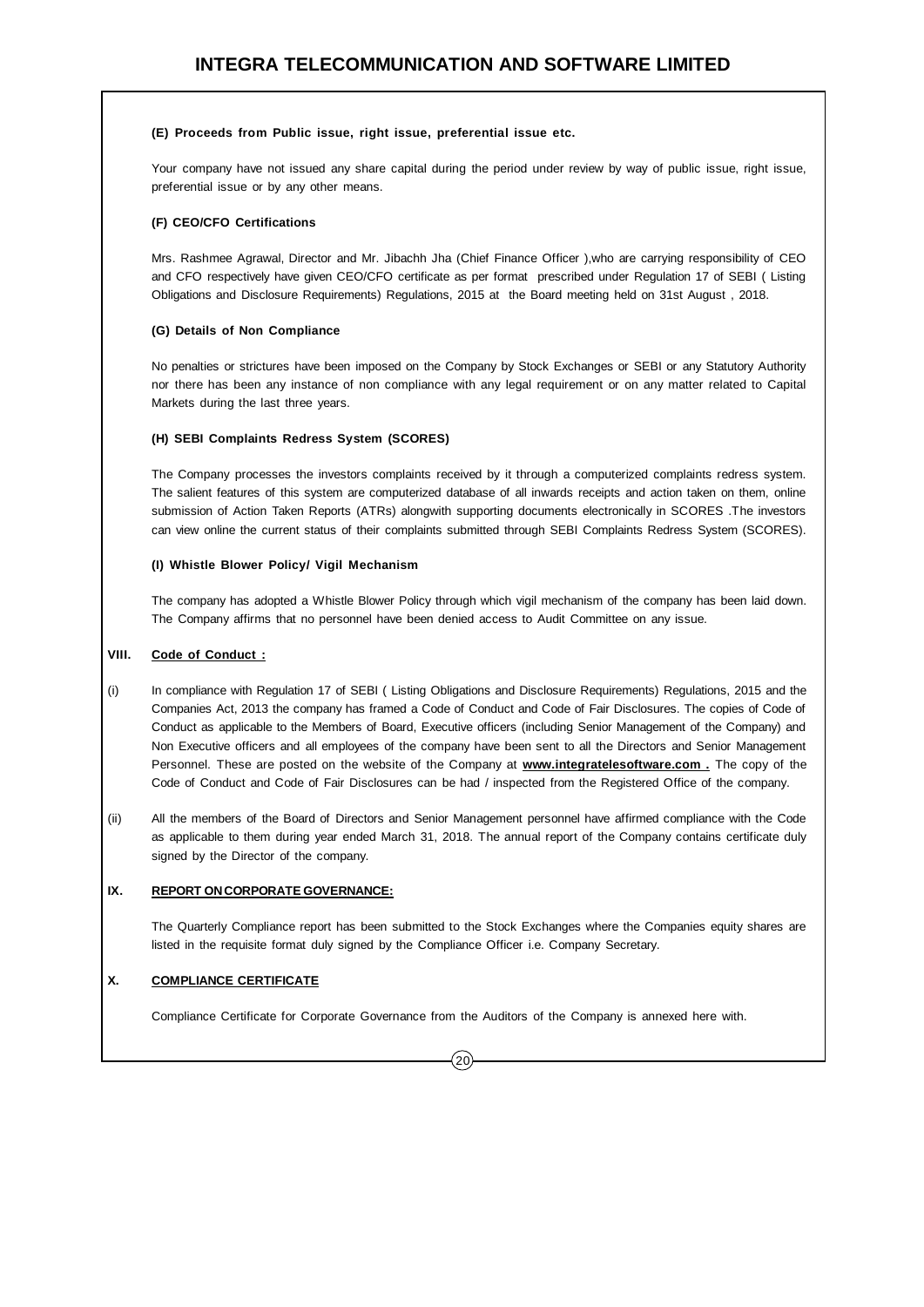#### **XI. MEANS OF COMMUNICATION**

The Company's quarterly results in the format prescribed by the Stock Exchange are approved and taken on record by the Board within the prescribed time frame and sent immediately to the Bombay Stock

Exchange. The Company published its results within the stipulated time as per the SEBI ( Listing Obligations and Disclosure Requirements) Regulations, 2015 in leading newspapers, i.e. Business Standard in English & Hindi.

As per Regulation 46 of SEBI ( Listing Obligations and Disclosure Requirements) Regulations, 2015, the Company has maintained functional website containing basic information & financial results. **(www.integratelesoftware.com)**

The Company has designated an email-id info@integratelesoftware.com

#### **XII. GENERAL SHAREHOLDER INFORMATION**

| (i) Annual General Meeting |   | Saturday, the 29 <sup>th</sup> September, 2018 at 10.30 AM                                      |
|----------------------------|---|-------------------------------------------------------------------------------------------------|
|                            |   | At Room No-101,145A/9, Kishan Garh (Behind<br>Community Hall) Vasant Kunj, New Delhi-110070     |
| <b>Financial Year</b>      |   | April 01, 2017 to March 31, 2018                                                                |
| Book closure period        | ÷ | September 22 <sup>th</sup> , 2018 to September 29 <sup>th</sup> , 2018<br>(Both days inclusive) |
| Dividend payment           | ÷ | No dividend is recommended to be declared.                                                      |

**(ii) Financial Calendar:-**

| <b>Events</b>                                                                | Actual date/Tentative time frame       |
|------------------------------------------------------------------------------|----------------------------------------|
| Financial Reporting for the quarter ending 30th June, 2018                   | <b>August, 2018</b><br>3 <sup>rd</sup> |
| Financial Reporting for the quarter ending 30 <sup>tth</sup> September, 2018 | 2 <sup>nd</sup> Week of November, 2018 |
| Financial Reporting for the quarter ending 31 <sup>st</sup> December, 2018   | 2 <sup>nd</sup> Week of February, 2019 |
| Financial Reporting for the quarter ending 31 <sup>st</sup> March, 2019      | Week of May, 2019<br>4 <sup>th</sup>   |

#### **(iii) Listing:**

The Equity Shares of the company are listed on Bombay Stock Exchange Ltd. Listing fee for the year 2018-19 has been paid.

**(iv) ISIN No. and BSE Security Code** is INE256F01019 and 536868 respectively.

**(v) Market price information:** As per our information, last trading price was Rs.56 ( as per BSE traded price ).

#### **(vi) Stock Market Price Data**

The Monthly High/Low stock prices of Company Equity Shares at Bombay Stock Exchange and BSE Sensex during Financial Year 2017-2018 are given below :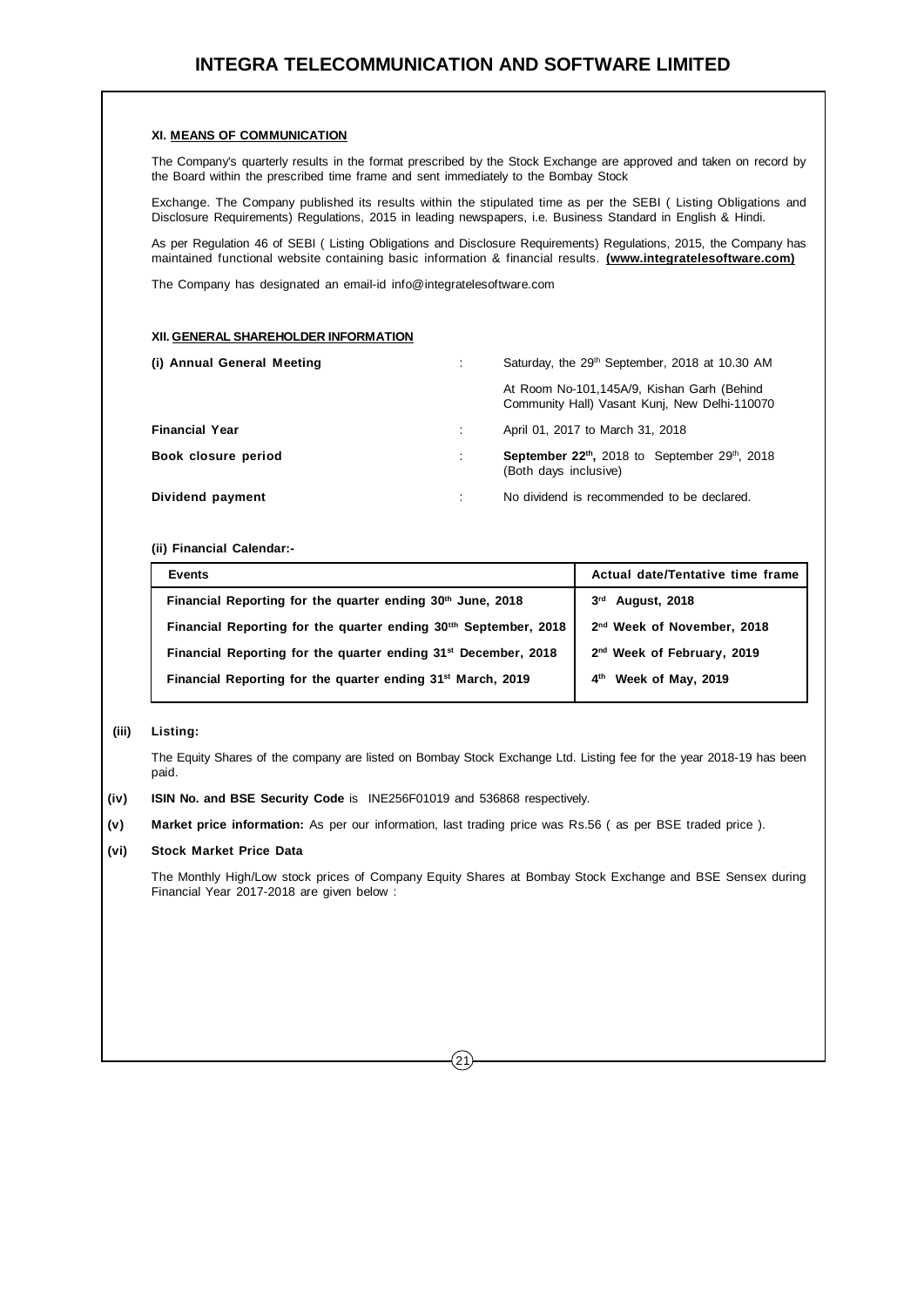|               | Integra Telecommunication & Software Ltd.<br>(Share Price) |            | <b>BSE Sensex</b> |           |  |
|---------------|------------------------------------------------------------|------------|-------------------|-----------|--|
| Month         | High (Rs.)                                                 | Low (Rs.)  | High (Rs.)        | Low (Rs.) |  |
| Apr-17        | 47.50                                                      | 47.50      | 30184.22          | 29241.48  |  |
| May-17        | <b>NIL</b>                                                 | Nil        | 31255.28          | 29804.12  |  |
| $Jun-17$      | 49.50                                                      | 49.50      | 31522.87          | 30680.66  |  |
| Jul-17        | <b>NIL</b>                                                 | <b>NIL</b> | 32672.66          | 31017.11  |  |
| Aug-17        | 48.10                                                      | 48.00      | 32686.48          | 31128.02  |  |
| Sep-17        | 49.50                                                      | 47.50      | 32524.11          | 31081.83  |  |
| $Oct-17$      | <b>NIL</b>                                                 | Nil        | 33340.17          | 31440.48  |  |
| <b>Nov-17</b> | 48.00                                                      | 48.00      | 33865.95          | 32683.59  |  |
| Dec-17        | <b>NIL</b>                                                 | <b>NIL</b> | 34137.97          | 32565.16  |  |
| $Jan-18$      | <b>NIL</b>                                                 | <b>NIL</b> | 36443.98          | 33703.37  |  |
| Feb-18        | 50.30                                                      | 50.30      | 36256.83          | 33482.81  |  |
| Mar-18        | 56.50                                                      | 50.00      | 34278.63          | 32483.84  |  |

#### **(vii) Share Transfer System**

The application for transfer, transmission and issue of duplicate shares are received at the office of Registrar Transfer Agent, M/s LINK INTIME INDIA PVT. LTD. and processed within stipulated time from date of receipt of documents complete in all respect.

#### **(viii) Distribution of shareholding**

**(a) Distribution of shareholding as on March 31st, 2018 :**

| Category<br>(No. of Shares) | No. of<br><b>Shareholders</b> | Percentage of<br><b>Shareholders</b> | No. Shares | Percentage of<br><b>Total Shares</b> |
|-----------------------------|-------------------------------|--------------------------------------|------------|--------------------------------------|
| $1 - 500$                   | 87                            | 14.65                                | 2269       | 0.02                                 |
| $501 - 1000$                | 176                           | 29.63                                | 151087     | 1.43                                 |
| 1001-2000                   | 126                           | 21.21                                | 216451     | 2.05                                 |
| 2001-3000                   | 16                            | 2.69                                 | 40720      | 0.39                                 |
| 3001-4000                   |                               | 0.17                                 | 3880       | 0.04                                 |
| 4001 - 5000                 | 34                            | 5.73                                 | 147901     | 1.40                                 |
| 5001-10000                  | 108                           | 18.18                                | 723859     | 6.85                                 |
| 10001 & above               | 46                            | 7.74                                 | 9273833    | 87.82                                |
| <b>TOTAL</b>                | 594                           | 100.00                               | 10560000   | 100.00                               |

#### **(b) Shareholding pattern as on March 31, 2018**

| <b>Category of Shareholder</b>         | No. of Shareholders | Total No. of<br>Shares held | Percentage of<br>Shareholding |
|----------------------------------------|---------------------|-----------------------------|-------------------------------|
| (A) Promoters & Promoter Group         | 4                   | 6593299                     | 62.44                         |
| (B) Public shareholding                |                     |                             |                               |
| Mutual Funds /Banks /FIIS /IFCI<br>(i) | NIL                 | <b>NIL</b>                  | <b>NIL</b>                    |
| NRIs/ Foreign Nationals<br>(ii)        | NIL                 | <b>NIL</b>                  | <b>NIL</b>                    |
| (iii) Private Corporate Bodies         | 10                  | 1906806                     | 18.06                         |
| (iv) Individual                        | 580                 | 2059895                     | 19.50                         |
| <b>TOTAL</b>                           | 594                 | 10560000                    | 100.00                        |
|                                        | 22                  |                             |                               |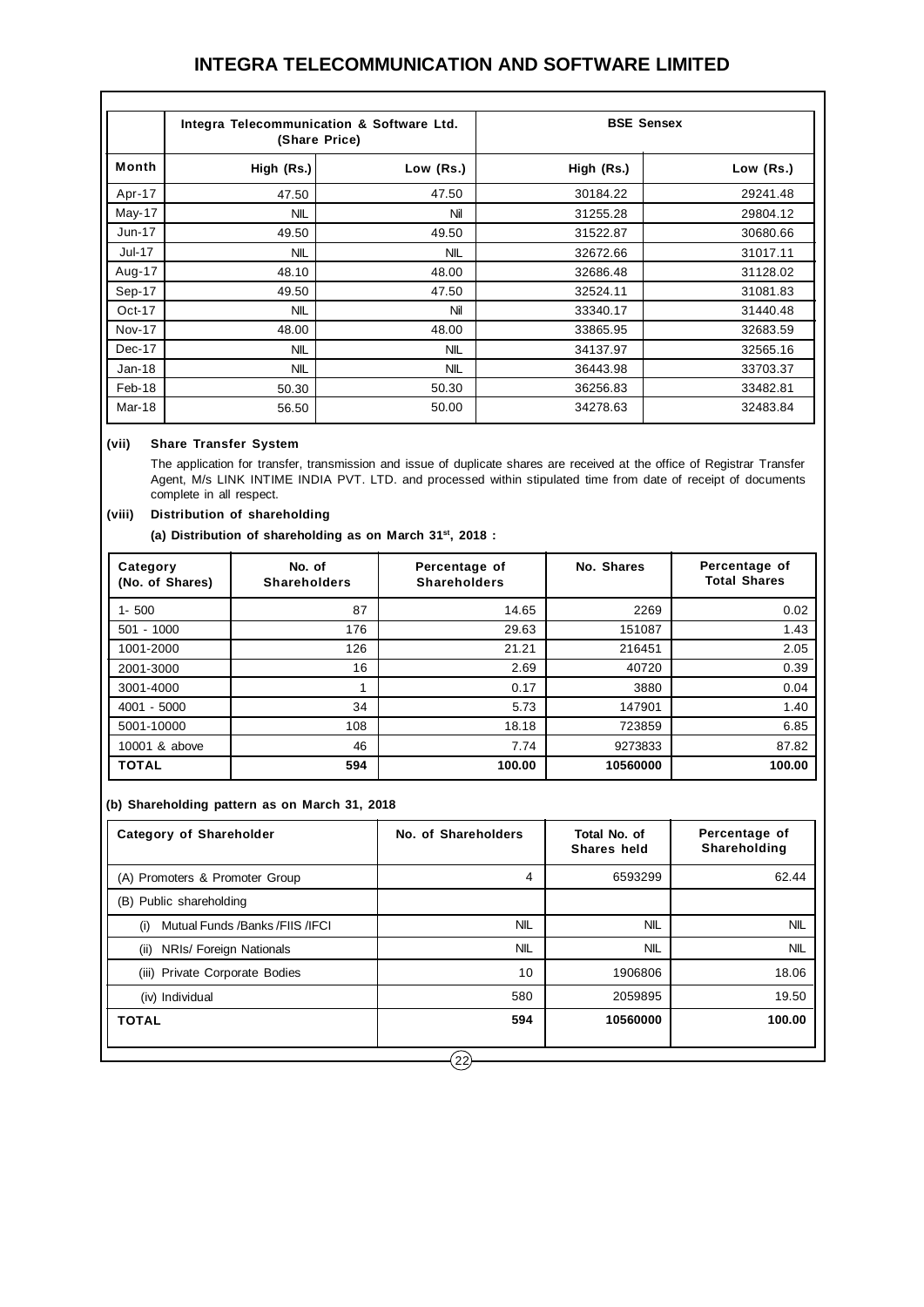#### **(ix) Dematerialization of shares and liquidity**

The shareholders of the company have been admitted with both NSDL and CDSL for dematerialization. This helps the investor to dematerialize their holding in electronic form and resultant fast transfer of shares. As on 31st March 2018, 81.68% of Equity shares stands dematerialized.

#### **(x) Outstanding ADRs/GDRs/Warrants/Options or any convertible Instruments, conversion date and likely impact on Equity**

There are no outstanding GDRs/ADRs/Warrants of the Company.

#### **(xi) Green Initiative**

Pursuant to Circulars No. 17/2011 dated April 21, 2011 and 18/2011 dated April 29, 2011 issued by the Ministry of Corporate Affairs (MCA), MCA has undertaken a "Green Initiative in Corporate Governance", by allowing paperless compliance including service of notices/documents, Annual Report by companies to their shareholders through electronic mode. In order to enable the Company to send such documents in electronic form, members are requested to register/ update their latest e-mail id addressed with their Depository Participant (DP) with whom they have Demat A/c or send the same to the company at **cs@integratelesoftware.com**

#### **(xii) Address for correspondence :**

#### **Company Secretary Company Secretary Company Secretary Company Secretary COMPANY**

Integra Telecommunication & Software Limited Link Intime India (P) Ltd<br>108/9, Prem Apartment, Kishan Garh, Vasant Kunj, 1998 Marchandale Automunity Centre, 2<sup>nd</sup> Flr, 108/9, Prem Apartment, Kishan Garh, Vasant Kunj, New Delhi-70 Tel: 011-40574542 Naraina Industrial Area Email ID: cs@integratelesoftware.com **Phase-1, PVR Naraina, New Delhi-110028.**<br>Website: www.integratelesoftware.com Phone No-011-41410592 & 94 Website: www.integratelesoftware.com

E-mail:-**delhi@linkintime.co.in**

#### **CERTIFICATION BY CEO/CFO :-**

#### **We, to the best of our knowledge and belief, do hereby certify that:**

- a) We have reviewed financial statements and the cash flow statement for the year ended 31st March, 2018 and that to the best of their knowledge and belief:
	- i) These statements do not contain any materially untrue statement or omit any material fact or contain statements that might be misleading:
	- ii) These statements together present a true and fair view of the Company's affairs and are in compliance with existing accounting standards, applicable laws and regulations.
- b) To the best of their knowledge and belief, no transactions entered into by the Company during the year which are fraudulent, illegal or violate the Company's Code of Conduct.
- c) We accept responsibility for establishing and maintaining internal controls for financial reporting and that they have evaluated the effectiveness of internal control systems of the Company pertaining to financial reporting and they have disclosed to the Auditors and Audit Committee, deficiencies in the design or operation of such internal controls, if any, of which they are aware and the steps they have taken or propose to take to rectify these deficiencies.
- d) We have indicated to the Auditors and the Audit Committee:
	- i) Significant changes in internal control over financial reporting during the year;
	- ii) Significant changes in accounting policies during the year and that the same have been disclosed in the notes to the financial statements; and
	- iii) Instances of significant fraud of which they have become aware and involvement therein, if any, of the management or an employee having a significant role in the Company's internal control system over financial reporting.

#### **For Integra Telecommunication & Software Limited**

**Date: 31st August, 2018 Sd/- Sd/-**

Place: New Delhi **Place: New Delhi** and the Schief Finance Officer and the Chief Finance Officer and the Chief Finance Officer and the Director of the Director **Chief Finance Officer** 

 **DIN-01663761**

 $(23)$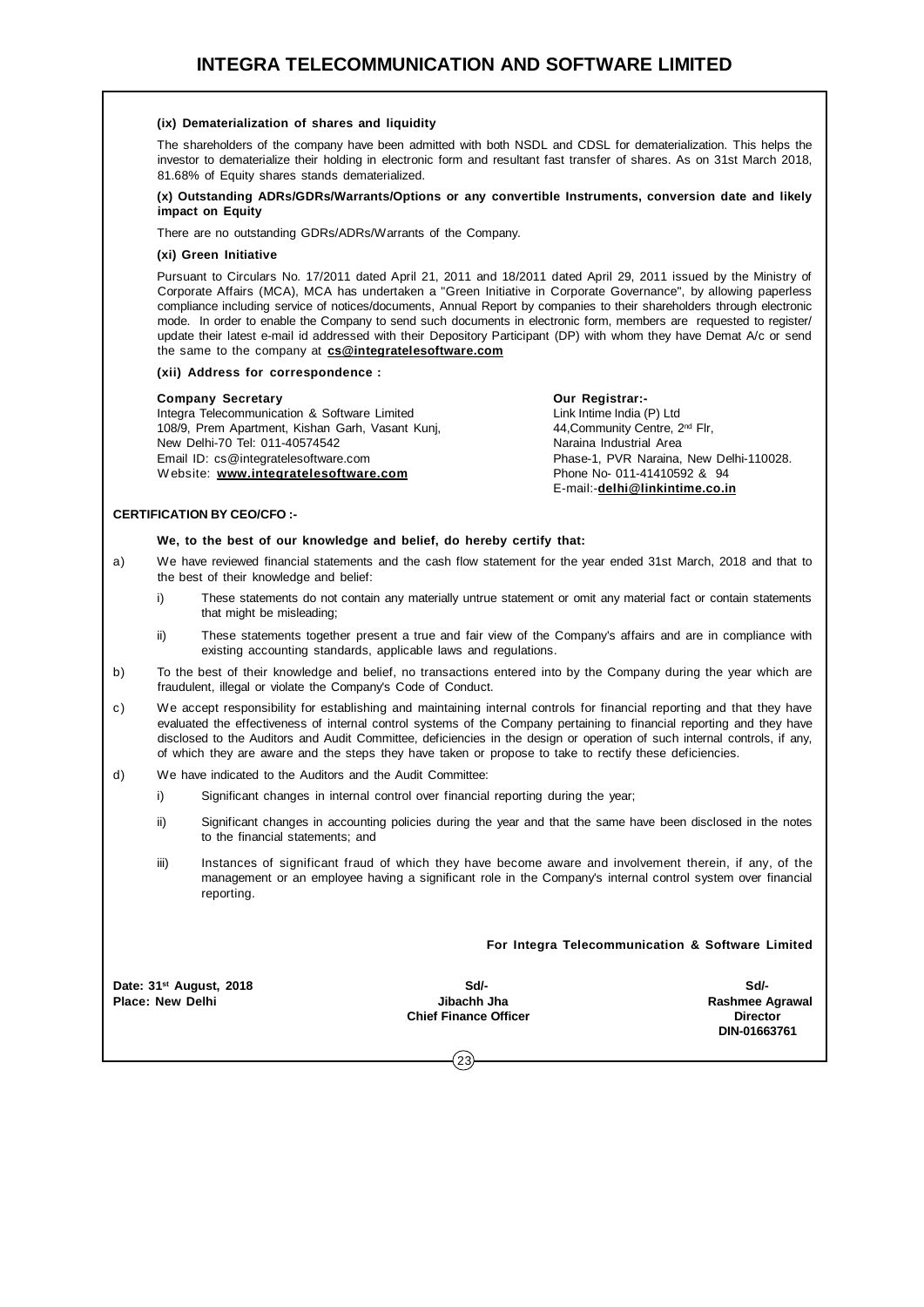#### **DECLARATION ON COMPLIANCE OF COMPANY'S CODE OF CONDUCT**

This is to confirm that the company has adopted a Code of Conduct for its employees and Directors.

I confirm that that the Company has in respect of the financial year ended 31st March, 2018, received from the Senior Management Personal and the members of the Board, a declaration of compliance with the code of conduct as applicable to them.

For the purpose of this declaration, senior management team means the Chief Financial Officer, the Company Secretary and all functional heads of Company as on March 31, 2018.

#### **FOR INTEGRA TELECOMMUNICATION & SOFTWARE LTD.**

**Place: New Delhi DIN-01663761 Date: 31st August, 2018**

**Sd/- Rashmee Agrawal Director**

#### **AUDITORS' CERTIFICATE ON CORPORATE GOVERNANCE**

#### To The Members of **M/s Integra Telecommunication & Software Ltd.**

We have examined the compliance of conditions of Corporate Governance by M/s Integra Telecommunication & Software Ltd. for the year ended 31st March, 2018 as per SEBI ( Listing Obligations and Disclosure Requirements) Regulations, 2015.

The compliance of conditions of Corporate Governance is the responsibility of management. Our examination to procedure and implementation thereof, adopted by the Company for ensuring the compliance of the conditions of Corporate Governance. It is neither an audit nor an expression of opinion on the financial statements of the company.

In our opinion and to the best of our information and according to the explanations given to us, we certify that the conditions of Corporate Governance as stipulated in the above-mentioned SEBI ( Listing Obligations and Disclosure Requirements) Regulations, 2015.

We state that such compliance is neither as assurance as to the future viability of the Company nor the efficiency or effectiveness with which the management has conducted the affairs of the Company.

> **FOR SARIKA & COMPANY Chartered Accountant Firm registration No.- 015306C**

> > **Sd- Sarika Prasad Proprietor**

**Date: 31st August, 2018 FCA Place: New Delhi** 

 $(24)$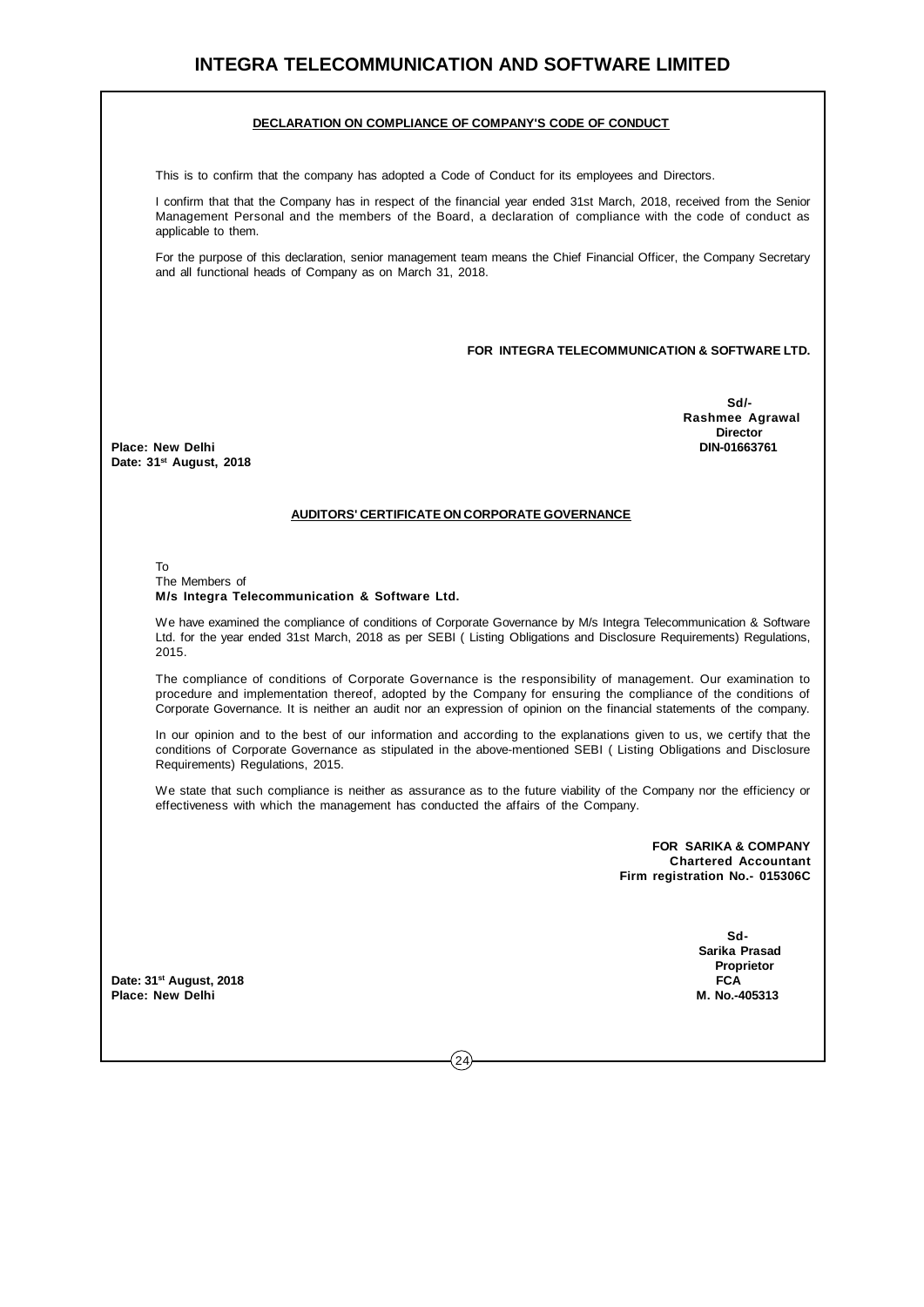### **INDEPENDENT AUDITOR'S REPORT**

#### **TO**

#### **THE MEMBERS OF INTEGRA TELECOMMUNICATION & SOFTWARE LIMITED**

#### **REPORT of the Standalone Financial Statements**

We have audited the accompanying standalone Ind AS financial statements of **INTEGRA TELECOMMUNICATION & SOFTWARE LIMITED** which comprise the Balance Sheet as at **31st March 2018,** the statement of Profit & Loss account, **the Statement of Changes in Equity** and Cash flows statement for the year ended and a summary of significant accounting policies and other explanatory information.

#### **Management's Responsibility for the Standalone Ind AS Financial Statements**

The Company's Board Of Directors is responsible for the matters states in section 134(5) of the Companies Act 2013 ("the Act") with respect to the preparation of these standalone Ind AS financial statements that give a true and fair view of the financial position, the financial performance and cash flows and Changes in Equity , of the company in accordance with the Indian Accounting Standards (Ind AS) specified under section 133 of the act, read with rule 7 of the Companies (Accounts) Rules, **2015 as amended and other accounting principles generally accepted in India.**

This responsibility also includes the maintenance of adequate accounting records in accordance with the provisions of the Act for safeguarding the assets of the company, and for preventing and detecting the frauds and other irregularities, selection and application of appropriate accounting policies, making judgments and estimates that are reasonable and prudent and design, implementation and maintenance of adequate internal financial controls , that were operating effectively for ensuring the accuracy and completeness of the accounting records, relevant to the preparation and presentation of the financial statements that give a true and fair view and are free from any material misstatement , whether due to fraud or error.

In preparing the financial statements, management is responsible for assessing the Company's ability to continue as a going concern an using the going concern basis of accounting unless management either intends to liquidate the Company or to cease operations, or has no realistic alternative but to do so.

#### **Auditor's Responsibility**

Our responsibility is to express an opinion on these standalone Ind AS financial statements based on our audit.

We have taken into account the provisions of the Act, the accounting policies and auditing standards and matters which are required to be included in the audit report under the provisions of the Act and the rules made there under and the Order under Section 143 (11) of the Act.

We conducted our audit of the Ind AS financial statements in accordance with the standards on auditing specified under section 143(10) of the Act. Those standards require complying with the ethical requirements and planning and performing the audit to obtain reasonable assurance about whether the financial statements are free from material misstatement.

An audit involves performing procedures to obtain audit evidence about the amount and disclosures in the financial statements. The procedures selected depend upon the auditor's judgment, including the assessments of the risks of material misstatement of the Ind AS financial statements whether due to fraud or error. In making those risk assessments; the auditor considers internal financial control relevant to the company's preparation of the financial statements that give a true and fair view. In order to design the audit procedures that are appropriate in the circumstances but not for the purpose of expressing an opinion on whether the company has in place an adequate internal financial control system over financial reporting and the operating effectiveness of such controls. An audit also includes evaluating the appropriateness of the accounting policies used and the reasonableness of the accounting estimates made by the company's directors as well as the overall presentation of the Ind AS financial statements.

We believe that the audit evidence we have obtained is sufficient and appropriate to provide a basis for our audit opinion on the standalone Ind AS financial statements.

#### **Opinion**

In our opinion and to the best of our information and according to the explanations given to us, the aforesaid standalone Ind AS financial statements give the information required by the Act in the manner so required and give a true and fair view in conformity with the accounting principles generally accepted in India, , of the state of affairs of the company as at 31<sup>st</sup> March, 2018 its losses, its Cash Flows for the year ended on 31<sup>st</sup> March 2018.

 $25$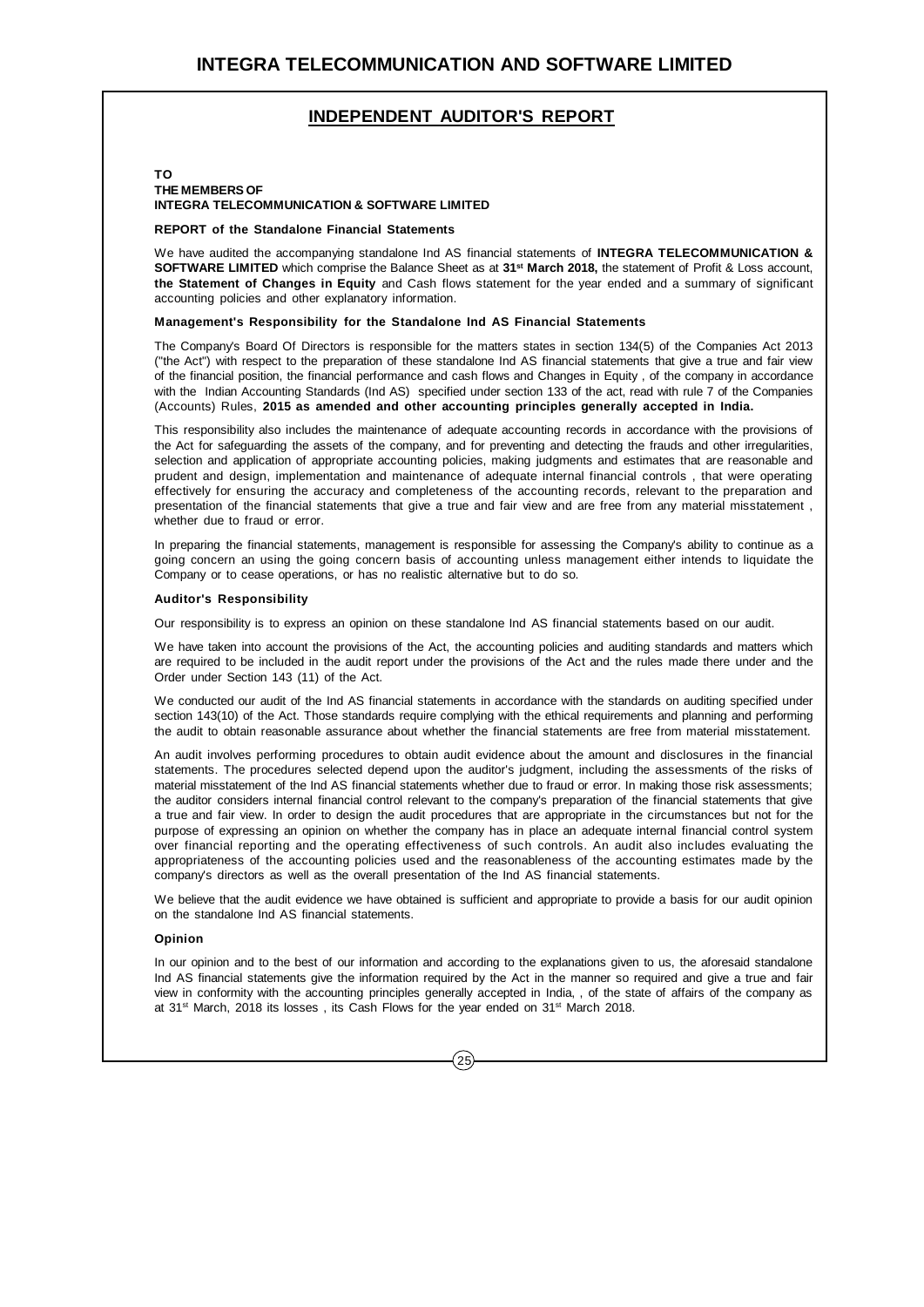#### **Report on Other Legal and Regulatory Requirements**

1. As required by the Companies (Auditor's Report) Order, 2016 ("the Order") issued by the Central Government in terms of Section 143(11) of the Act, we give in "Annexure A" a statement on the matters specified in paragraphs 3 and 4 of the Order

#### 2.. **As required by section 143(3), we report that:**

- a. We have sought and obtained all the information and explanations which to the best of our knowledge and belief were necessary for the purpose of our audit;
- b. In our opinion, proper books of accounts as required by the law have been kept by the company so far as it appears from our examination of those books;
- c. The Balance sheet, the statements of profit and loss , Statement of Changes in Equity and the cash flow statements, dealt with by this report are in agreement with the books of accounts;
- d. In our opinion, the aforesaid Ind AS standalone financial statements comply with the accounting standards as specified under section 133 of the Act,.
- e. On the basis of the written representations received from the Directors as on 31st March, 2018 taken on the record by the Board of Directors , none of the Directors is disqualified as on 31st March 2018 for being appointed as the Director in terms of section 164(2) of the Act, and.
- f. With respect to the adequacy of the Internal Financials Controls over Financial Reporting of the Company and the operating effectiveness of such controls referred to are separate report in Annexure B
- g. With respect to the other matters to be included in the Auditor's Report in accordance with Rule 11, of the Companies (Audit & Auditor's) Rule 2014 in our opinion and to the best of our Information and according to the explanations given to us :
	- 1. the Company does not have any pending litigations which would impact its Ind AS Financial position ;
	- 2. the Company did not have any long term contracts including derivative contracts for which there were any material foreseeable losses ;
	- 3. there were no amounts which were required to be transferred Investor Education and Protection Fund ;
- 3. As required by the Companies ( Auditor's Report) Order 2016 ("the order, as amended") issued by the Central Government of India in terms of the sub section (11) of the section 143 of the Act, we give in the Annexure B, a statement on the matters specified in the paragraph 3 and 4 of the order, to the extent applicable.

 $(26)$ 

**FOR SARIKA & CO. CHARTERED ACCOUNTANTS Firm Registration No. 015306C**

**Place : New Delhi DATED : 31th August 2018**

> **Sd/- (Sarika Prasad) Proprietor FCA Membership No: 405313**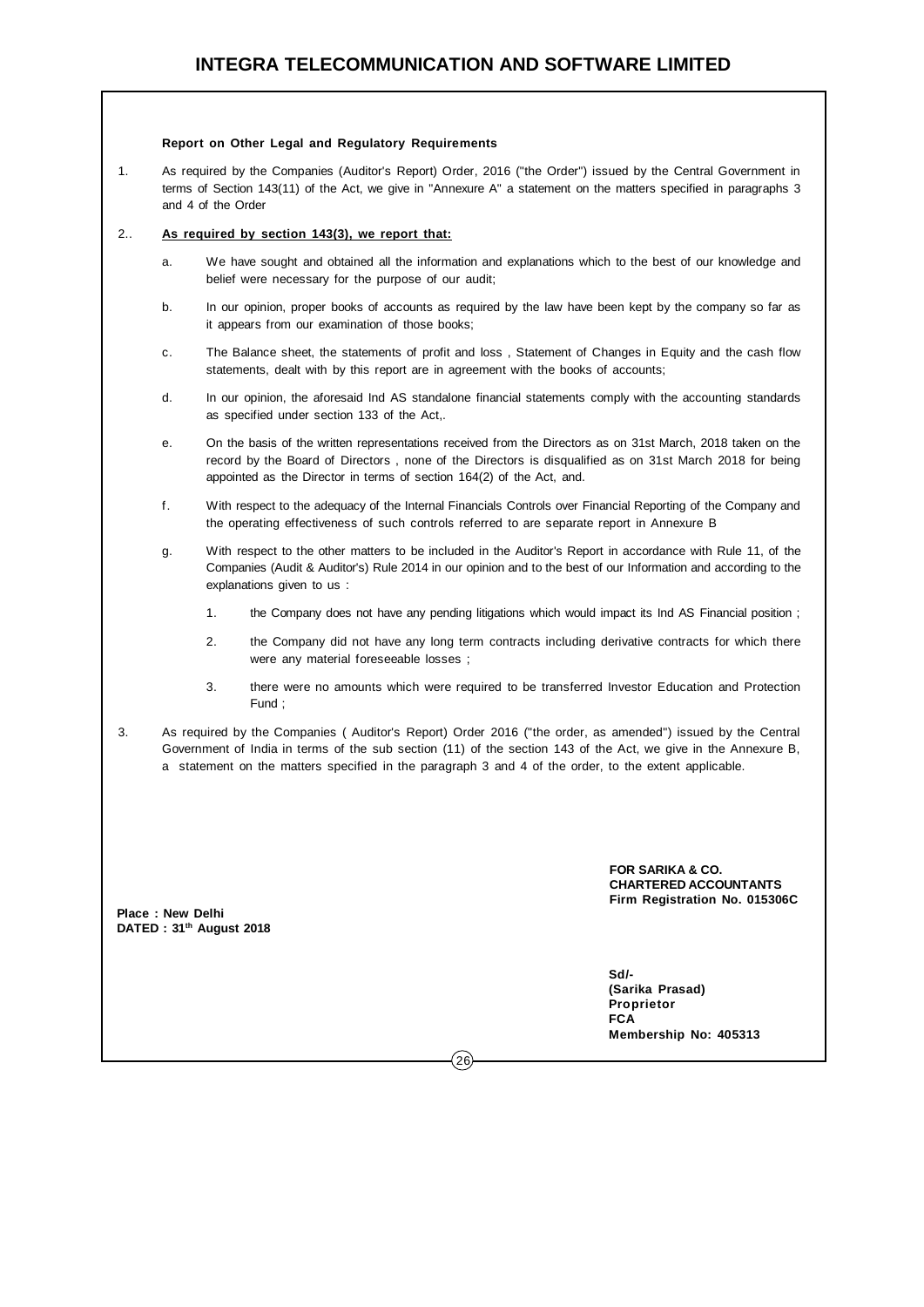| "ANNEXURE A TO THE INDEPENDENT AUDITOR'S REPORT<br>(Referred to in our Paragraph 2 under the heading Report on Other Legal and Regulatory requirement of<br>our report of even date to the financial statements of the Company the year ended 31 <sup>st</sup> March 2018, we<br>report that:)<br>i.<br>The Company has maintained proper records showing full particulars, including quantities, details and<br>a.<br>situation of fixed assets.<br>b.<br>The company has a regular programme of physical verification of its assets by which the assets of the<br>company are verified from time to time, in accordance with this programme, certain fixed assets were<br>verified during the year and no material discrepancies were noticed on such verification is reasonable<br>having regard to the size of the company and the nature of its assets.<br>ii.<br>The company is dealing in trading of software and physical verification of the inventory has been<br>а.<br>conducted at reasonable intervals by the management.<br>The procedures of physical verification of inventory is followed by the management is reasonable and<br>b.<br>adequate in relation to the size of the company and nature of its business.<br>The company is maintaining proper records of inventory and no material discrepancies were noticed on<br>c.<br>physical verification.<br>iii.<br>The Company has not granted any loans ,secured or unsecured to any companies, firms , limited liability<br>а.<br>partnerships, or other parties covered in the register maintained under section 189 of the Companies act<br>2013 ("the act").<br>b.<br>Since the company has not granted any loans secured or unsecured companies, firms or other parties<br>covered in the register maintained under section 189 of the Companies Act, 2013 ("the act") clause iii (b)<br>of the order is not applicable.<br>Since the company has not granted any loans secured or unsecured companies, firms and other parties<br>с.<br>covered in the register maintained under section 189 of the companies act 2013, ("the act") clause (iii)(c)<br>of the order is not applicable.<br>iv.<br>In our opinion and according to the Information and explanations and given to us the Company has compiled with<br>the Provisions of Section 185 and 186 of the Companies Act 2013, in respect of Loans and Investments.<br>The company has not accepted any deposits from the public.<br>۷.<br>vi.<br>The Central government has not prescribed the maintenance of cost records under section 148(1) of the act for<br>business done by the company.<br>vii.<br>According to the information and explanations given to us and on the basis of<br>а.<br>the records of the<br>company, amounts deducted/accrued in the books accounts in respect of undisputed statutory dues<br>including provident fund, income tax, sales tax, wealth tax, service tax, duty of customs, value added<br>tax, cess and other material statutory dues have been regularly deposited by the company with the<br>appropriate authorities. As explained to us, the company did not have any dues on account of employee's<br>state insurance and excise duty.<br>According to the information and explanations given to us, no undisputed amounts<br>payable in respect<br>of provident fund, income tax, sales tax, wealth tax, service tax, duty of customs, value added tax, cess<br>and other material statutory dues as at 31st March 2018 for a period of more than six months from the<br>date they became payable.<br>b.<br>According to the information and explanations given to us, there are no material dues of wealth tax,<br>service tax, custom duty and cess which have not been deposited with the appropriate authorities on |
|----------------------------------------------------------------------------------------------------------------------------------------------------------------------------------------------------------------------------------------------------------------------------------------------------------------------------------------------------------------------------------------------------------------------------------------------------------------------------------------------------------------------------------------------------------------------------------------------------------------------------------------------------------------------------------------------------------------------------------------------------------------------------------------------------------------------------------------------------------------------------------------------------------------------------------------------------------------------------------------------------------------------------------------------------------------------------------------------------------------------------------------------------------------------------------------------------------------------------------------------------------------------------------------------------------------------------------------------------------------------------------------------------------------------------------------------------------------------------------------------------------------------------------------------------------------------------------------------------------------------------------------------------------------------------------------------------------------------------------------------------------------------------------------------------------------------------------------------------------------------------------------------------------------------------------------------------------------------------------------------------------------------------------------------------------------------------------------------------------------------------------------------------------------------------------------------------------------------------------------------------------------------------------------------------------------------------------------------------------------------------------------------------------------------------------------------------------------------------------------------------------------------------------------------------------------------------------------------------------------------------------------------------------------------------------------------------------------------------------------------------------------------------------------------------------------------------------------------------------------------------------------------------------------------------------------------------------------------------------------------------------------------------------------------------------------------------------------------------------------------------------------------------------------------------------------------------------------------------------------------------------------------------------------------------------------------------------------------------------------------------------------------------------------------------------------------------------------------------------------------------------------------------------------------------------------------------------------------------------------------------------------------------------------------------------------------------------------------------------------------------------------------------------------------------------|
|                                                                                                                                                                                                                                                                                                                                                                                                                                                                                                                                                                                                                                                                                                                                                                                                                                                                                                                                                                                                                                                                                                                                                                                                                                                                                                                                                                                                                                                                                                                                                                                                                                                                                                                                                                                                                                                                                                                                                                                                                                                                                                                                                                                                                                                                                                                                                                                                                                                                                                                                                                                                                                                                                                                                                                                                                                                                                                                                                                                                                                                                                                                                                                                                                                                                                                                                                                                                                                                                                                                                                                                                                                                                                                                                                                                                          |
|                                                                                                                                                                                                                                                                                                                                                                                                                                                                                                                                                                                                                                                                                                                                                                                                                                                                                                                                                                                                                                                                                                                                                                                                                                                                                                                                                                                                                                                                                                                                                                                                                                                                                                                                                                                                                                                                                                                                                                                                                                                                                                                                                                                                                                                                                                                                                                                                                                                                                                                                                                                                                                                                                                                                                                                                                                                                                                                                                                                                                                                                                                                                                                                                                                                                                                                                                                                                                                                                                                                                                                                                                                                                                                                                                                                                          |
|                                                                                                                                                                                                                                                                                                                                                                                                                                                                                                                                                                                                                                                                                                                                                                                                                                                                                                                                                                                                                                                                                                                                                                                                                                                                                                                                                                                                                                                                                                                                                                                                                                                                                                                                                                                                                                                                                                                                                                                                                                                                                                                                                                                                                                                                                                                                                                                                                                                                                                                                                                                                                                                                                                                                                                                                                                                                                                                                                                                                                                                                                                                                                                                                                                                                                                                                                                                                                                                                                                                                                                                                                                                                                                                                                                                                          |
|                                                                                                                                                                                                                                                                                                                                                                                                                                                                                                                                                                                                                                                                                                                                                                                                                                                                                                                                                                                                                                                                                                                                                                                                                                                                                                                                                                                                                                                                                                                                                                                                                                                                                                                                                                                                                                                                                                                                                                                                                                                                                                                                                                                                                                                                                                                                                                                                                                                                                                                                                                                                                                                                                                                                                                                                                                                                                                                                                                                                                                                                                                                                                                                                                                                                                                                                                                                                                                                                                                                                                                                                                                                                                                                                                                                                          |
|                                                                                                                                                                                                                                                                                                                                                                                                                                                                                                                                                                                                                                                                                                                                                                                                                                                                                                                                                                                                                                                                                                                                                                                                                                                                                                                                                                                                                                                                                                                                                                                                                                                                                                                                                                                                                                                                                                                                                                                                                                                                                                                                                                                                                                                                                                                                                                                                                                                                                                                                                                                                                                                                                                                                                                                                                                                                                                                                                                                                                                                                                                                                                                                                                                                                                                                                                                                                                                                                                                                                                                                                                                                                                                                                                                                                          |
|                                                                                                                                                                                                                                                                                                                                                                                                                                                                                                                                                                                                                                                                                                                                                                                                                                                                                                                                                                                                                                                                                                                                                                                                                                                                                                                                                                                                                                                                                                                                                                                                                                                                                                                                                                                                                                                                                                                                                                                                                                                                                                                                                                                                                                                                                                                                                                                                                                                                                                                                                                                                                                                                                                                                                                                                                                                                                                                                                                                                                                                                                                                                                                                                                                                                                                                                                                                                                                                                                                                                                                                                                                                                                                                                                                                                          |
|                                                                                                                                                                                                                                                                                                                                                                                                                                                                                                                                                                                                                                                                                                                                                                                                                                                                                                                                                                                                                                                                                                                                                                                                                                                                                                                                                                                                                                                                                                                                                                                                                                                                                                                                                                                                                                                                                                                                                                                                                                                                                                                                                                                                                                                                                                                                                                                                                                                                                                                                                                                                                                                                                                                                                                                                                                                                                                                                                                                                                                                                                                                                                                                                                                                                                                                                                                                                                                                                                                                                                                                                                                                                                                                                                                                                          |
|                                                                                                                                                                                                                                                                                                                                                                                                                                                                                                                                                                                                                                                                                                                                                                                                                                                                                                                                                                                                                                                                                                                                                                                                                                                                                                                                                                                                                                                                                                                                                                                                                                                                                                                                                                                                                                                                                                                                                                                                                                                                                                                                                                                                                                                                                                                                                                                                                                                                                                                                                                                                                                                                                                                                                                                                                                                                                                                                                                                                                                                                                                                                                                                                                                                                                                                                                                                                                                                                                                                                                                                                                                                                                                                                                                                                          |
|                                                                                                                                                                                                                                                                                                                                                                                                                                                                                                                                                                                                                                                                                                                                                                                                                                                                                                                                                                                                                                                                                                                                                                                                                                                                                                                                                                                                                                                                                                                                                                                                                                                                                                                                                                                                                                                                                                                                                                                                                                                                                                                                                                                                                                                                                                                                                                                                                                                                                                                                                                                                                                                                                                                                                                                                                                                                                                                                                                                                                                                                                                                                                                                                                                                                                                                                                                                                                                                                                                                                                                                                                                                                                                                                                                                                          |
|                                                                                                                                                                                                                                                                                                                                                                                                                                                                                                                                                                                                                                                                                                                                                                                                                                                                                                                                                                                                                                                                                                                                                                                                                                                                                                                                                                                                                                                                                                                                                                                                                                                                                                                                                                                                                                                                                                                                                                                                                                                                                                                                                                                                                                                                                                                                                                                                                                                                                                                                                                                                                                                                                                                                                                                                                                                                                                                                                                                                                                                                                                                                                                                                                                                                                                                                                                                                                                                                                                                                                                                                                                                                                                                                                                                                          |
|                                                                                                                                                                                                                                                                                                                                                                                                                                                                                                                                                                                                                                                                                                                                                                                                                                                                                                                                                                                                                                                                                                                                                                                                                                                                                                                                                                                                                                                                                                                                                                                                                                                                                                                                                                                                                                                                                                                                                                                                                                                                                                                                                                                                                                                                                                                                                                                                                                                                                                                                                                                                                                                                                                                                                                                                                                                                                                                                                                                                                                                                                                                                                                                                                                                                                                                                                                                                                                                                                                                                                                                                                                                                                                                                                                                                          |
|                                                                                                                                                                                                                                                                                                                                                                                                                                                                                                                                                                                                                                                                                                                                                                                                                                                                                                                                                                                                                                                                                                                                                                                                                                                                                                                                                                                                                                                                                                                                                                                                                                                                                                                                                                                                                                                                                                                                                                                                                                                                                                                                                                                                                                                                                                                                                                                                                                                                                                                                                                                                                                                                                                                                                                                                                                                                                                                                                                                                                                                                                                                                                                                                                                                                                                                                                                                                                                                                                                                                                                                                                                                                                                                                                                                                          |
|                                                                                                                                                                                                                                                                                                                                                                                                                                                                                                                                                                                                                                                                                                                                                                                                                                                                                                                                                                                                                                                                                                                                                                                                                                                                                                                                                                                                                                                                                                                                                                                                                                                                                                                                                                                                                                                                                                                                                                                                                                                                                                                                                                                                                                                                                                                                                                                                                                                                                                                                                                                                                                                                                                                                                                                                                                                                                                                                                                                                                                                                                                                                                                                                                                                                                                                                                                                                                                                                                                                                                                                                                                                                                                                                                                                                          |
|                                                                                                                                                                                                                                                                                                                                                                                                                                                                                                                                                                                                                                                                                                                                                                                                                                                                                                                                                                                                                                                                                                                                                                                                                                                                                                                                                                                                                                                                                                                                                                                                                                                                                                                                                                                                                                                                                                                                                                                                                                                                                                                                                                                                                                                                                                                                                                                                                                                                                                                                                                                                                                                                                                                                                                                                                                                                                                                                                                                                                                                                                                                                                                                                                                                                                                                                                                                                                                                                                                                                                                                                                                                                                                                                                                                                          |
|                                                                                                                                                                                                                                                                                                                                                                                                                                                                                                                                                                                                                                                                                                                                                                                                                                                                                                                                                                                                                                                                                                                                                                                                                                                                                                                                                                                                                                                                                                                                                                                                                                                                                                                                                                                                                                                                                                                                                                                                                                                                                                                                                                                                                                                                                                                                                                                                                                                                                                                                                                                                                                                                                                                                                                                                                                                                                                                                                                                                                                                                                                                                                                                                                                                                                                                                                                                                                                                                                                                                                                                                                                                                                                                                                                                                          |
| account of any dispute.                                                                                                                                                                                                                                                                                                                                                                                                                                                                                                                                                                                                                                                                                                                                                                                                                                                                                                                                                                                                                                                                                                                                                                                                                                                                                                                                                                                                                                                                                                                                                                                                                                                                                                                                                                                                                                                                                                                                                                                                                                                                                                                                                                                                                                                                                                                                                                                                                                                                                                                                                                                                                                                                                                                                                                                                                                                                                                                                                                                                                                                                                                                                                                                                                                                                                                                                                                                                                                                                                                                                                                                                                                                                                                                                                                                  |
| viii.<br>The company did not have any outstanding dues to financial institutions, banks or debenture holders during the<br>year.                                                                                                                                                                                                                                                                                                                                                                                                                                                                                                                                                                                                                                                                                                                                                                                                                                                                                                                                                                                                                                                                                                                                                                                                                                                                                                                                                                                                                                                                                                                                                                                                                                                                                                                                                                                                                                                                                                                                                                                                                                                                                                                                                                                                                                                                                                                                                                                                                                                                                                                                                                                                                                                                                                                                                                                                                                                                                                                                                                                                                                                                                                                                                                                                                                                                                                                                                                                                                                                                                                                                                                                                                                                                         |
| Based on the Audit Procedures formed and the Information's and explanations given by the Management the<br>ix.<br>Company has not raised money by way of Initial public offer or further Public offer including Debt Instruments and<br>term loans, Accordingly the Provisions of Clause 3(ix) of the Order are not applicable to the Company and hence<br>not commented upon.                                                                                                                                                                                                                                                                                                                                                                                                                                                                                                                                                                                                                                                                                                                                                                                                                                                                                                                                                                                                                                                                                                                                                                                                                                                                                                                                                                                                                                                                                                                                                                                                                                                                                                                                                                                                                                                                                                                                                                                                                                                                                                                                                                                                                                                                                                                                                                                                                                                                                                                                                                                                                                                                                                                                                                                                                                                                                                                                                                                                                                                                                                                                                                                                                                                                                                                                                                                                                           |
| According to the information and explanations given to us, no material fraud on or by the company has been<br>х.<br>noticed or reported during the course of audit.                                                                                                                                                                                                                                                                                                                                                                                                                                                                                                                                                                                                                                                                                                                                                                                                                                                                                                                                                                                                                                                                                                                                                                                                                                                                                                                                                                                                                                                                                                                                                                                                                                                                                                                                                                                                                                                                                                                                                                                                                                                                                                                                                                                                                                                                                                                                                                                                                                                                                                                                                                                                                                                                                                                                                                                                                                                                                                                                                                                                                                                                                                                                                                                                                                                                                                                                                                                                                                                                                                                                                                                                                                      |
| Based on the Audit procedures formed and information given by the Management No Managerial remuneration<br>xi.<br>has been paid or provided hence section 197 read with Schedule V is not applicable.                                                                                                                                                                                                                                                                                                                                                                                                                                                                                                                                                                                                                                                                                                                                                                                                                                                                                                                                                                                                                                                                                                                                                                                                                                                                                                                                                                                                                                                                                                                                                                                                                                                                                                                                                                                                                                                                                                                                                                                                                                                                                                                                                                                                                                                                                                                                                                                                                                                                                                                                                                                                                                                                                                                                                                                                                                                                                                                                                                                                                                                                                                                                                                                                                                                                                                                                                                                                                                                                                                                                                                                                    |
| In our Opinion the Company is not a Nidhi Company; therefore the Provisions of Clause IV (xii) of the order are not<br>xii.<br>applicable.                                                                                                                                                                                                                                                                                                                                                                                                                                                                                                                                                                                                                                                                                                                                                                                                                                                                                                                                                                                                                                                                                                                                                                                                                                                                                                                                                                                                                                                                                                                                                                                                                                                                                                                                                                                                                                                                                                                                                                                                                                                                                                                                                                                                                                                                                                                                                                                                                                                                                                                                                                                                                                                                                                                                                                                                                                                                                                                                                                                                                                                                                                                                                                                                                                                                                                                                                                                                                                                                                                                                                                                                                                                               |
| In our Opinion all transactions with related Parties are in Compliance with Section 177 and 188 of the Companies<br>xii.<br>Act 2013.                                                                                                                                                                                                                                                                                                                                                                                                                                                                                                                                                                                                                                                                                                                                                                                                                                                                                                                                                                                                                                                                                                                                                                                                                                                                                                                                                                                                                                                                                                                                                                                                                                                                                                                                                                                                                                                                                                                                                                                                                                                                                                                                                                                                                                                                                                                                                                                                                                                                                                                                                                                                                                                                                                                                                                                                                                                                                                                                                                                                                                                                                                                                                                                                                                                                                                                                                                                                                                                                                                                                                                                                                                                                    |
| Based on the Audit procedures formed and information given by the Management the Company has not made<br>any preferential allotment or Private placement of Shares or fully or partly Convertible debentures during the year<br>unde<br>xiv.                                                                                                                                                                                                                                                                                                                                                                                                                                                                                                                                                                                                                                                                                                                                                                                                                                                                                                                                                                                                                                                                                                                                                                                                                                                                                                                                                                                                                                                                                                                                                                                                                                                                                                                                                                                                                                                                                                                                                                                                                                                                                                                                                                                                                                                                                                                                                                                                                                                                                                                                                                                                                                                                                                                                                                                                                                                                                                                                                                                                                                                                                                                                                                                                                                                                                                                                                                                                                                                                                                                                                             |
| The Company has not entered into non Cash transactions with Directors or persons connected with him, accordingly provisions of Clause 3 (xv) of the order are not applicable to the Company.<br>XV.                                                                                                                                                                                                                                                                                                                                                                                                                                                                                                                                                                                                                                                                                                                                                                                                                                                                                                                                                                                                                                                                                                                                                                                                                                                                                                                                                                                                                                                                                                                                                                                                                                                                                                                                                                                                                                                                                                                                                                                                                                                                                                                                                                                                                                                                                                                                                                                                                                                                                                                                                                                                                                                                                                                                                                                                                                                                                                                                                                                                                                                                                                                                                                                                                                                                                                                                                                                                                                                                                                                                                                                                      |
| In our Opinion the Company is not required to be registered under section 145 IA of the RBI Act 1934 accordingly<br>XVİ.<br>Provisions of Clause 3 (xvi) of the order are not applicable to the Company.                                                                                                                                                                                                                                                                                                                                                                                                                                                                                                                                                                                                                                                                                                                                                                                                                                                                                                                                                                                                                                                                                                                                                                                                                                                                                                                                                                                                                                                                                                                                                                                                                                                                                                                                                                                                                                                                                                                                                                                                                                                                                                                                                                                                                                                                                                                                                                                                                                                                                                                                                                                                                                                                                                                                                                                                                                                                                                                                                                                                                                                                                                                                                                                                                                                                                                                                                                                                                                                                                                                                                                                                 |
| <b>FOR SARIKA &amp; CO.</b><br><b>CHARTERED ACCOUNTANTS</b><br>Firm Registration No. 015306C                                                                                                                                                                                                                                                                                                                                                                                                                                                                                                                                                                                                                                                                                                                                                                                                                                                                                                                                                                                                                                                                                                                                                                                                                                                                                                                                                                                                                                                                                                                                                                                                                                                                                                                                                                                                                                                                                                                                                                                                                                                                                                                                                                                                                                                                                                                                                                                                                                                                                                                                                                                                                                                                                                                                                                                                                                                                                                                                                                                                                                                                                                                                                                                                                                                                                                                                                                                                                                                                                                                                                                                                                                                                                                             |
| Sd/-                                                                                                                                                                                                                                                                                                                                                                                                                                                                                                                                                                                                                                                                                                                                                                                                                                                                                                                                                                                                                                                                                                                                                                                                                                                                                                                                                                                                                                                                                                                                                                                                                                                                                                                                                                                                                                                                                                                                                                                                                                                                                                                                                                                                                                                                                                                                                                                                                                                                                                                                                                                                                                                                                                                                                                                                                                                                                                                                                                                                                                                                                                                                                                                                                                                                                                                                                                                                                                                                                                                                                                                                                                                                                                                                                                                                     |
| (Sarika Prasad)                                                                                                                                                                                                                                                                                                                                                                                                                                                                                                                                                                                                                                                                                                                                                                                                                                                                                                                                                                                                                                                                                                                                                                                                                                                                                                                                                                                                                                                                                                                                                                                                                                                                                                                                                                                                                                                                                                                                                                                                                                                                                                                                                                                                                                                                                                                                                                                                                                                                                                                                                                                                                                                                                                                                                                                                                                                                                                                                                                                                                                                                                                                                                                                                                                                                                                                                                                                                                                                                                                                                                                                                                                                                                                                                                                                          |
| Proprietor<br>Place: New Delhi<br><b>FCA</b>                                                                                                                                                                                                                                                                                                                                                                                                                                                                                                                                                                                                                                                                                                                                                                                                                                                                                                                                                                                                                                                                                                                                                                                                                                                                                                                                                                                                                                                                                                                                                                                                                                                                                                                                                                                                                                                                                                                                                                                                                                                                                                                                                                                                                                                                                                                                                                                                                                                                                                                                                                                                                                                                                                                                                                                                                                                                                                                                                                                                                                                                                                                                                                                                                                                                                                                                                                                                                                                                                                                                                                                                                                                                                                                                                             |
| DATED: 31 <sup>th</sup> August 2018<br>Membership No: 405313                                                                                                                                                                                                                                                                                                                                                                                                                                                                                                                                                                                                                                                                                                                                                                                                                                                                                                                                                                                                                                                                                                                                                                                                                                                                                                                                                                                                                                                                                                                                                                                                                                                                                                                                                                                                                                                                                                                                                                                                                                                                                                                                                                                                                                                                                                                                                                                                                                                                                                                                                                                                                                                                                                                                                                                                                                                                                                                                                                                                                                                                                                                                                                                                                                                                                                                                                                                                                                                                                                                                                                                                                                                                                                                                             |
| 27                                                                                                                                                                                                                                                                                                                                                                                                                                                                                                                                                                                                                                                                                                                                                                                                                                                                                                                                                                                                                                                                                                                                                                                                                                                                                                                                                                                                                                                                                                                                                                                                                                                                                                                                                                                                                                                                                                                                                                                                                                                                                                                                                                                                                                                                                                                                                                                                                                                                                                                                                                                                                                                                                                                                                                                                                                                                                                                                                                                                                                                                                                                                                                                                                                                                                                                                                                                                                                                                                                                                                                                                                                                                                                                                                                                                       |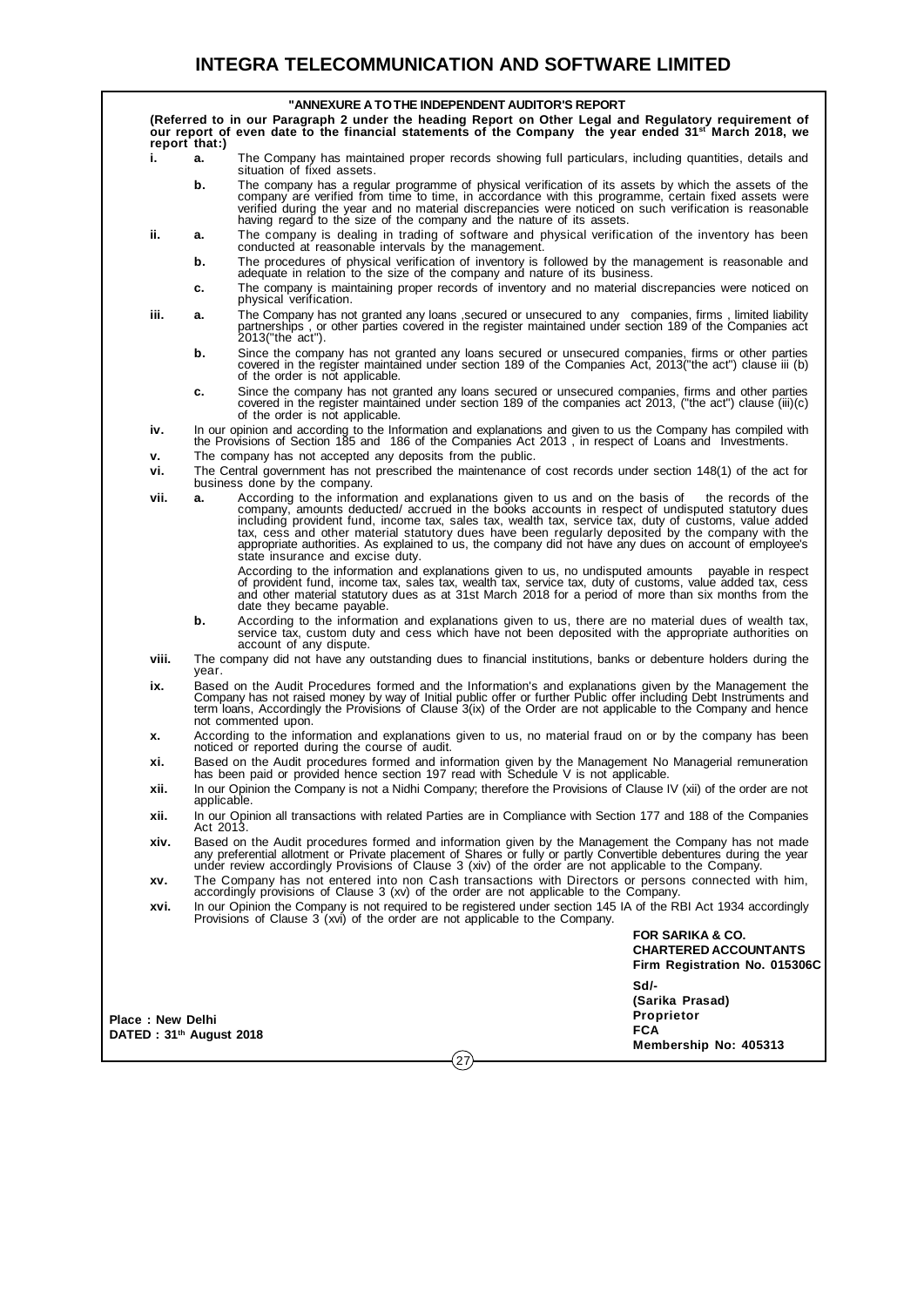#### **ANNEXURE B TO THE INDEPENDENT ADUITOR'S REPORT OF EVEN DATE OF THE AUDITOR'S TO THE MEMBERS OF INTEGRA TELECOMMUNICATIONS & SOFTWARE LIMITED, NEW DELHI FOR THE YEAR ENDED ON 31<sup>ST</sup> MARCH 2018**

#### **(Referred to in paragraph 1 (f) under ' Report on Other Legal and Regulatory Requirements' section of our Report to the members of Integra Telecommunications & Software limited**

We have audited the internal financial controls over financial reporting of Integra Telecommunications and Software Limited ("The Company") as of 31St March 2018 in conjunction with our audit of the standalone financial statements of the Company for the year ended on that date.

#### **Managements Responsibility for Internal Financial Controls**

The Company's management is responsible for establishing and maintaining internal financial controls. These responsibilities include the design, implementation and maintenance of adequate internal financial controls that were operating effectively for ensuring the orderly and efficient conduct of its business, including adherence to company's policies, the safeguarding of its assets, the prevention and detection of frauds and errors, the accuracy and completeness of the accounting records, and the timely preparation of reliable financial information, as required under the Companies Act, 2013.

#### **Auditor's Responsibility**

Our responsibility is to express an opinion on the Company's internal financial controls over financial reporting based on our audit. We conducted our audit in accordance with the Guidance Note on Audit of Internal Financial Controls over Financial reporting (the "Guidance Note") and the Standards on Auditing, issued by the ICAI and deemed to be prescribed under section 143(10) of the Companies Act 2013 to the extent applicable to an audit of internal financial controls and both, issued by the Institute of Chartered Accountants of India. Those standards and the Guidance note require that we comply with the ethical requirements and plan and perform our audit to obtain reasonable assurance about whether adequate internal financial controls over financial reporting was established and maintained and if such controls operated effectively in all material respects.

Our audit involves performing procedures to obtain audit evidence about the adequacy of the internal financial controls system over financial reporting and their operating effectiveness. Our audit of internal financial controls over financial reporting included obtaining an understanding of internal financial controls over financial reporting, assessing the risk that a material weakness exists and testing and evaluating the design and operating effectiveness of internal control based on the assessed risk. The procedures selected depend on the auditor's judgment, including the assessment of the risks of material misstatement of the financial statements, whether due to fraud or error.

We believe that the audit evidence we have obtained is sufficient and appropriate to provide a basis for our audit opinion on the Company's internal financial control system over financial reporting.

#### **Meaning of Internal Financial Controls over Financial Reporting**

A company's internal financial control over financial reporting is a process designed to provide reasonable assurance regarding the reliability of financial reporting and the preparation of financial statements for external purposes in accordance with generally accepted accounting principles. A company's internal financial control over financial reporting includes those policies and procedures that (1) pertain to the maintenance of records that, in reasonable detail , accurately and fairly reflect the transactions and dispositions of assets of the company; (2) provide reasonable assurance that transactions are recorded as necessary to permit preparation of financial statements in accordance with generally accepted accounting principles, and that receipts and expenditures of the company are being made only in accordance with the authorisations of the management and directors of the company ; and (3) provide reasonable assurance regarding prevention or timely detection of unauthorized acquisition, use, or disposition of the company's assets that could have a material effect on the financial statements.

#### **Inherent Limitations of Internal Financial Controls over Financial Reporting**

Because of the inherent limitations of internal financial controls over financial reporting , including the possibility of collusion or improper management override of controls, material misstatements due to errors or fraud may occur and not be detected. Also, projections of any evaluation of the internal financial controls over financial reporting to future periods are subject to the risk that the internal financial control over financial reporting may become inadequate because of the changes in conditions or that the degree of compliance with the policies or procedures may deteriorate.

#### **Opinion**

In our opinion, the Company has, in all material respects, an adequate internal financial control system over financial reporting and such internal financial controls over financial reporting were operating effectively as at 31st March 2018.

**Place : New Delhi DATED : 31th Augutst 2018** **FOR SARIKA & CO. CHARTERED ACCOUNTANTS Firm Registration No. 015306C**

**Sd/- (Sarika Prasad) Proprietor FCA Membership No: 405313**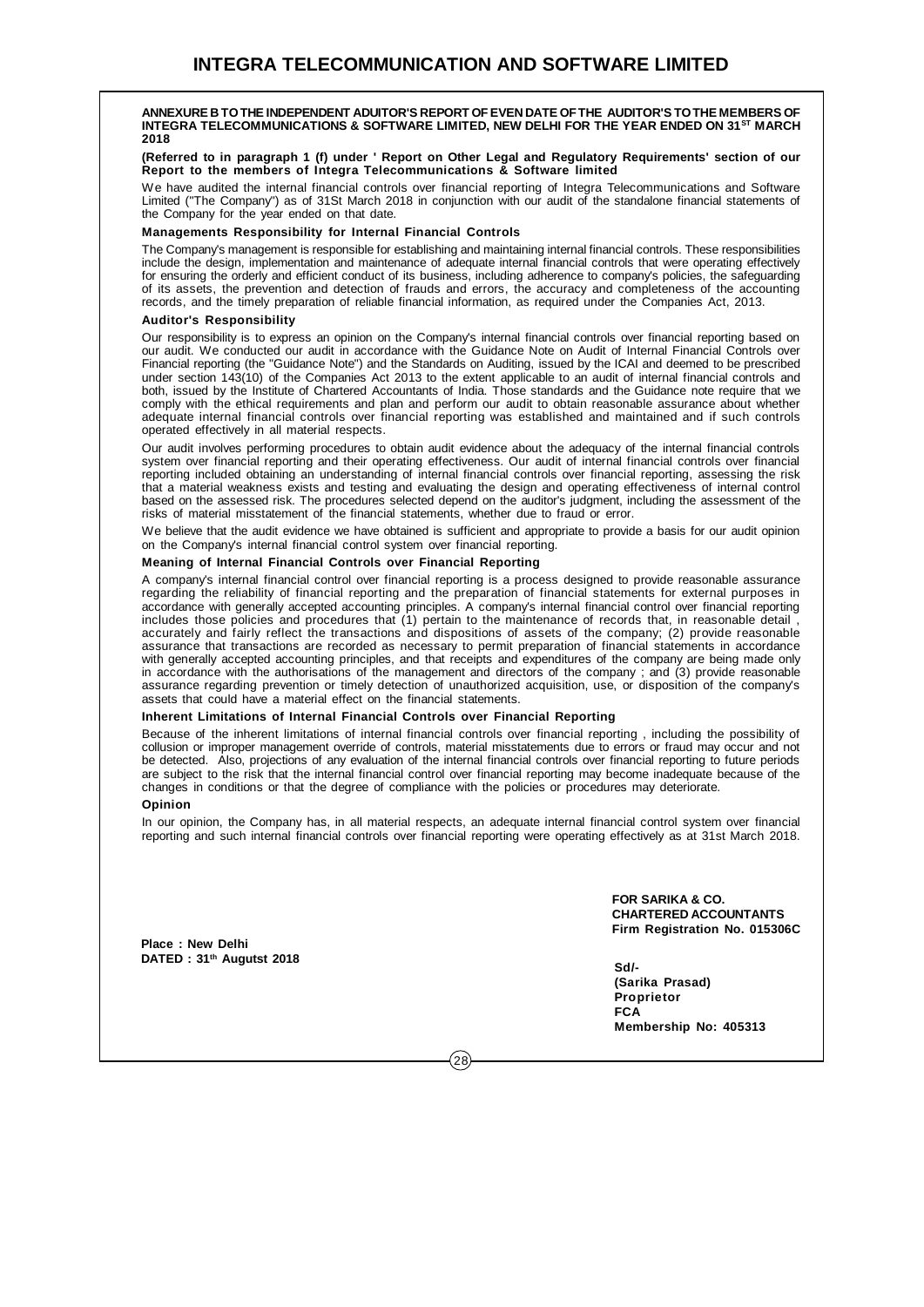|                | <b>BALANCE SHEET AS ON 31ST MARCH 2018</b><br>$($ In Rs. $)$<br>$($ ln Rs. $)$ |                                                                                                                                                                                 |                                                                                                                                                                               |  |  |  |  |  |
|----------------|--------------------------------------------------------------------------------|---------------------------------------------------------------------------------------------------------------------------------------------------------------------------------|-------------------------------------------------------------------------------------------------------------------------------------------------------------------------------|--|--|--|--|--|
| <b>Note</b>    | 31/03/2018                                                                     | 31/03/2017                                                                                                                                                                      | 31/03/2016                                                                                                                                                                    |  |  |  |  |  |
|                |                                                                                |                                                                                                                                                                                 |                                                                                                                                                                               |  |  |  |  |  |
|                |                                                                                |                                                                                                                                                                                 |                                                                                                                                                                               |  |  |  |  |  |
|                |                                                                                |                                                                                                                                                                                 |                                                                                                                                                                               |  |  |  |  |  |
|                |                                                                                |                                                                                                                                                                                 |                                                                                                                                                                               |  |  |  |  |  |
| 1              | 174,000.00                                                                     | 174,000.00                                                                                                                                                                      | 174,000.00                                                                                                                                                                    |  |  |  |  |  |
|                |                                                                                |                                                                                                                                                                                 |                                                                                                                                                                               |  |  |  |  |  |
| $\overline{2}$ | 28,725,700.00                                                                  | 28,725,700.00                                                                                                                                                                   | 28,725,700.00                                                                                                                                                                 |  |  |  |  |  |
|                |                                                                                |                                                                                                                                                                                 |                                                                                                                                                                               |  |  |  |  |  |
|                |                                                                                |                                                                                                                                                                                 |                                                                                                                                                                               |  |  |  |  |  |
|                |                                                                                |                                                                                                                                                                                 | 28,899,700.00                                                                                                                                                                 |  |  |  |  |  |
|                |                                                                                |                                                                                                                                                                                 |                                                                                                                                                                               |  |  |  |  |  |
|                |                                                                                |                                                                                                                                                                                 | 0.00                                                                                                                                                                          |  |  |  |  |  |
| 3              |                                                                                |                                                                                                                                                                                 | 1,000,000.00                                                                                                                                                                  |  |  |  |  |  |
|                |                                                                                |                                                                                                                                                                                 | 155,656.19                                                                                                                                                                    |  |  |  |  |  |
|                |                                                                                |                                                                                                                                                                                 | 19,020.81                                                                                                                                                                     |  |  |  |  |  |
|                |                                                                                |                                                                                                                                                                                 | 60,096,930.96                                                                                                                                                                 |  |  |  |  |  |
|                |                                                                                |                                                                                                                                                                                 |                                                                                                                                                                               |  |  |  |  |  |
|                |                                                                                |                                                                                                                                                                                 |                                                                                                                                                                               |  |  |  |  |  |
|                |                                                                                |                                                                                                                                                                                 |                                                                                                                                                                               |  |  |  |  |  |
|                |                                                                                |                                                                                                                                                                                 | 61,271,607.96<br>90,171,307.96                                                                                                                                                |  |  |  |  |  |
|                |                                                                                |                                                                                                                                                                                 |                                                                                                                                                                               |  |  |  |  |  |
|                |                                                                                |                                                                                                                                                                                 |                                                                                                                                                                               |  |  |  |  |  |
|                |                                                                                |                                                                                                                                                                                 | 105,600,000.00                                                                                                                                                                |  |  |  |  |  |
|                |                                                                                |                                                                                                                                                                                 | (15,724,379.14)                                                                                                                                                               |  |  |  |  |  |
|                |                                                                                |                                                                                                                                                                                 | 89,875,620.86                                                                                                                                                                 |  |  |  |  |  |
|                |                                                                                |                                                                                                                                                                                 |                                                                                                                                                                               |  |  |  |  |  |
|                |                                                                                |                                                                                                                                                                                 |                                                                                                                                                                               |  |  |  |  |  |
|                |                                                                                |                                                                                                                                                                                 |                                                                                                                                                                               |  |  |  |  |  |
|                |                                                                                |                                                                                                                                                                                 |                                                                                                                                                                               |  |  |  |  |  |
|                |                                                                                |                                                                                                                                                                                 |                                                                                                                                                                               |  |  |  |  |  |
|                |                                                                                |                                                                                                                                                                                 |                                                                                                                                                                               |  |  |  |  |  |
|                |                                                                                |                                                                                                                                                                                 |                                                                                                                                                                               |  |  |  |  |  |
|                | 0.00                                                                           | 0.00                                                                                                                                                                            | 0.00                                                                                                                                                                          |  |  |  |  |  |
|                |                                                                                |                                                                                                                                                                                 |                                                                                                                                                                               |  |  |  |  |  |
|                |                                                                                |                                                                                                                                                                                 |                                                                                                                                                                               |  |  |  |  |  |
|                |                                                                                |                                                                                                                                                                                 |                                                                                                                                                                               |  |  |  |  |  |
|                |                                                                                |                                                                                                                                                                                 |                                                                                                                                                                               |  |  |  |  |  |
|                |                                                                                |                                                                                                                                                                                 |                                                                                                                                                                               |  |  |  |  |  |
|                |                                                                                |                                                                                                                                                                                 |                                                                                                                                                                               |  |  |  |  |  |
|                |                                                                                |                                                                                                                                                                                 |                                                                                                                                                                               |  |  |  |  |  |
| 8              | 740,000.00                                                                     | 40,000.00                                                                                                                                                                       | 295,687.10                                                                                                                                                                    |  |  |  |  |  |
|                |                                                                                |                                                                                                                                                                                 | 295,687.10                                                                                                                                                                    |  |  |  |  |  |
|                | 88,522,568.02                                                                  | 88,593,533.52                                                                                                                                                                   | 90,171,307.96                                                                                                                                                                 |  |  |  |  |  |
| 1 to 14        |                                                                                |                                                                                                                                                                                 |                                                                                                                                                                               |  |  |  |  |  |
|                |                                                                                |                                                                                                                                                                                 |                                                                                                                                                                               |  |  |  |  |  |
|                | 4<br>4<br>5<br>6<br>7                                                          | 28,899,700.00<br>0.00<br>0.00<br>35,014.71<br>2,295.31<br>59,585,558.00<br>59,622,868.02<br>88,522,568.02<br>105,600,000.00<br>(17, 817, 431.98)<br>87,782,568.02<br>740,000.00 | 28,899,700.00<br>0.00<br>0.00<br>70,407.82<br>37,867.70<br>59,585,558.00<br>59,693,833.52<br>88,593,533.52<br>105,600,000.00<br>(17,046,466.48)<br>88,553,533.52<br>40,000.00 |  |  |  |  |  |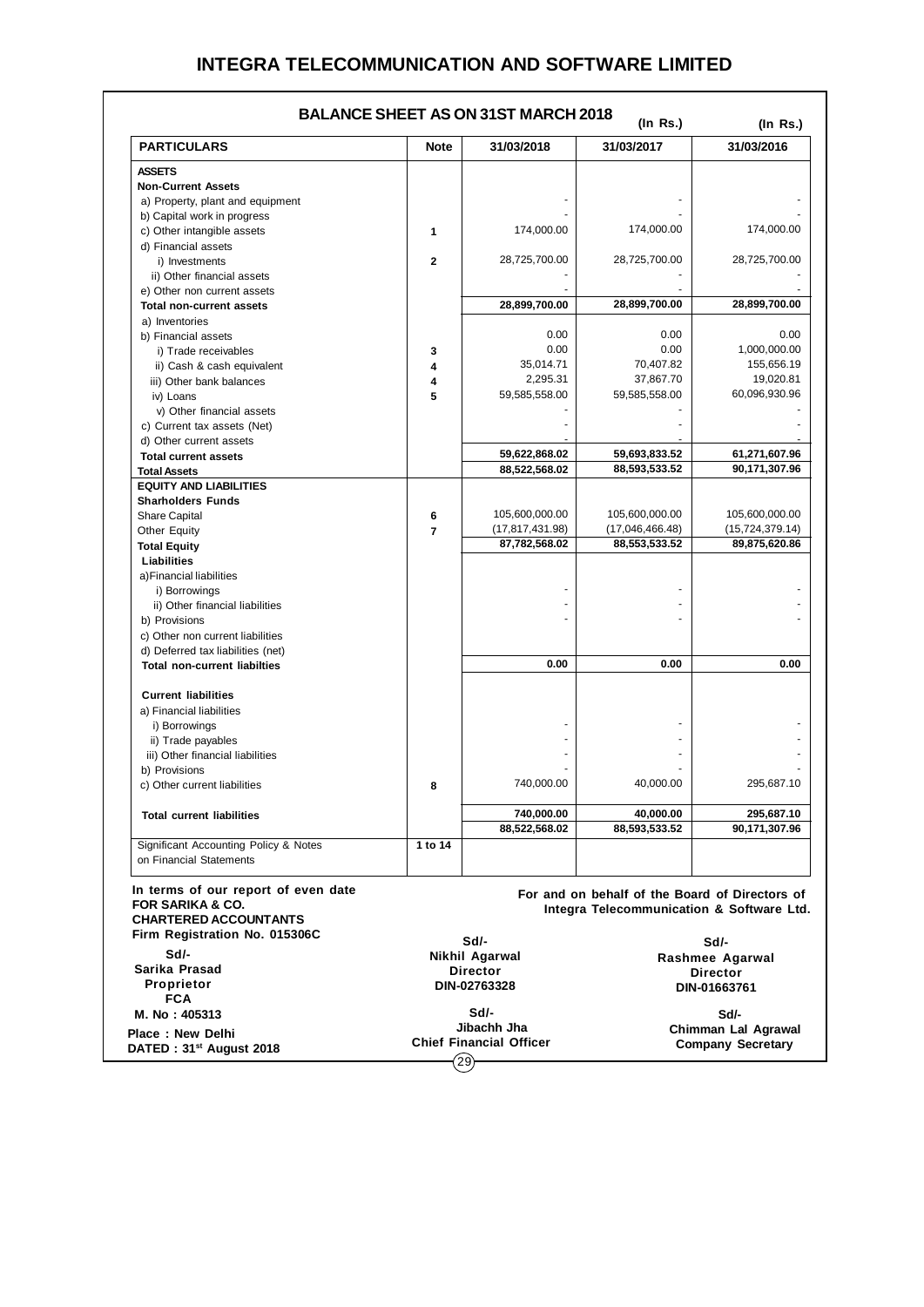|                                                                                                                                     |                                                           |               | $($ ln Rs. $)$                                                                              | (ln Rs.)                                                   |
|-------------------------------------------------------------------------------------------------------------------------------------|-----------------------------------------------------------|---------------|---------------------------------------------------------------------------------------------|------------------------------------------------------------|
| <b>PARTICULARS</b>                                                                                                                  | <b>Note</b>                                               | 31/03/2018    | 31/03/2017                                                                                  | 31/03/2016                                                 |
| Income                                                                                                                              |                                                           |               |                                                                                             |                                                            |
| Revenue from operations                                                                                                             | 9                                                         | 0.00          | 12,100.00                                                                                   | 95,400.00                                                  |
| Other Income                                                                                                                        | 10                                                        | 238,280.00    | 17,290.00                                                                                   | 132,213.00                                                 |
| <b>Total Revenue</b>                                                                                                                |                                                           | 238,280.00    | 29,390.00                                                                                   | 227,613.00                                                 |
| <b>EXPENDITURE:-</b>                                                                                                                |                                                           |               |                                                                                             |                                                            |
| Cost of materials consumed                                                                                                          |                                                           |               |                                                                                             |                                                            |
| Purchases of Stock-In-Trade                                                                                                         |                                                           |               |                                                                                             |                                                            |
| Changes In Inventories of Goods                                                                                                     | 11                                                        |               |                                                                                             | 2,245,000.00                                               |
| Empolyees benefit expenses                                                                                                          | 12                                                        | 243,480.00    | 453,495.00                                                                                  | 682,860.00                                                 |
| Depreciation and amortization expenses                                                                                              |                                                           |               |                                                                                             | 854,374.00                                                 |
| Other expenses                                                                                                                      | 13                                                        | 765,765.50    | 884,760.34                                                                                  | 967,366.36                                                 |
| <b>Total expenses</b>                                                                                                               |                                                           | 1,009,245.50  | 1,338,255.34                                                                                | 4,749,600.36                                               |
| Profit/(Loss) before Tax                                                                                                            |                                                           | (770, 965.50) | (1,308,865.34)                                                                              | (4,521,987.36)                                             |
|                                                                                                                                     |                                                           |               |                                                                                             |                                                            |
| Tax expense :                                                                                                                       |                                                           |               |                                                                                             |                                                            |
| <b>Current Tax</b>                                                                                                                  |                                                           | 0.00          | 0.00                                                                                        | 0.00                                                       |
| Profit/(Loss) after tax                                                                                                             |                                                           | (770, 965.50) | (1,308,865.34)                                                                              | (4,521,987.36)                                             |
| Other Comprehensive Income                                                                                                          |                                                           | 0.00          | 0.00                                                                                        | 0.00                                                       |
| Other Comprehensive Income for the Year, Net of Tax                                                                                 |                                                           | 0.00          | 0.00                                                                                        | 0.00                                                       |
| Total Comprehensive Income for the Year                                                                                             |                                                           | 0.00          | 0.00                                                                                        | 0.00                                                       |
| (Comprising Profit and Other Comprehensive Income                                                                                   |                                                           |               |                                                                                             |                                                            |
| for the Year)                                                                                                                       |                                                           |               |                                                                                             |                                                            |
| Earning Per Share                                                                                                                   |                                                           |               |                                                                                             |                                                            |
| (1) Basic                                                                                                                           |                                                           | 0.00          | 0.00                                                                                        | 0.00                                                       |
| (2) Diluted                                                                                                                         |                                                           | 0.00          | 0.00                                                                                        | 0.00                                                       |
| Significant Accounting Policy & Notes                                                                                               | 1 to 14                                                   |               |                                                                                             |                                                            |
| on Financial Statements                                                                                                             |                                                           |               |                                                                                             |                                                            |
| In terms of our report of even date<br><b>FOR SARIKA &amp; CO.</b><br><b>CHARTERED ACCOUNTANTS</b><br>Firm Registration No. 015306C |                                                           |               | For and on behalf of the Board of Directors of<br>Integra Telecommunication & Software Ltd. |                                                            |
| Sd/-<br>Sarika Prasad<br>Proprietor<br><b>FCA</b><br>M. No: 405313                                                                  | Sd/-<br>Nikhil Agarwal<br><b>Director</b><br>DIN-02763328 |               |                                                                                             | Sd/-<br>Rashmee Agarwal<br><b>Director</b><br>DIN-01663761 |
|                                                                                                                                     | Sd/-                                                      |               |                                                                                             | Sd/-                                                       |

### **STATEMENT OF PROFIT AND LOSS FOR THE YEAR ENDED ON 31ST MARCH 2018**

30

 **Jibachh Jha Chief Financial Officer**

**Place : New Delhi DATED : 31st August 2018**  **Chimman Lal Agrawal Company Secretary**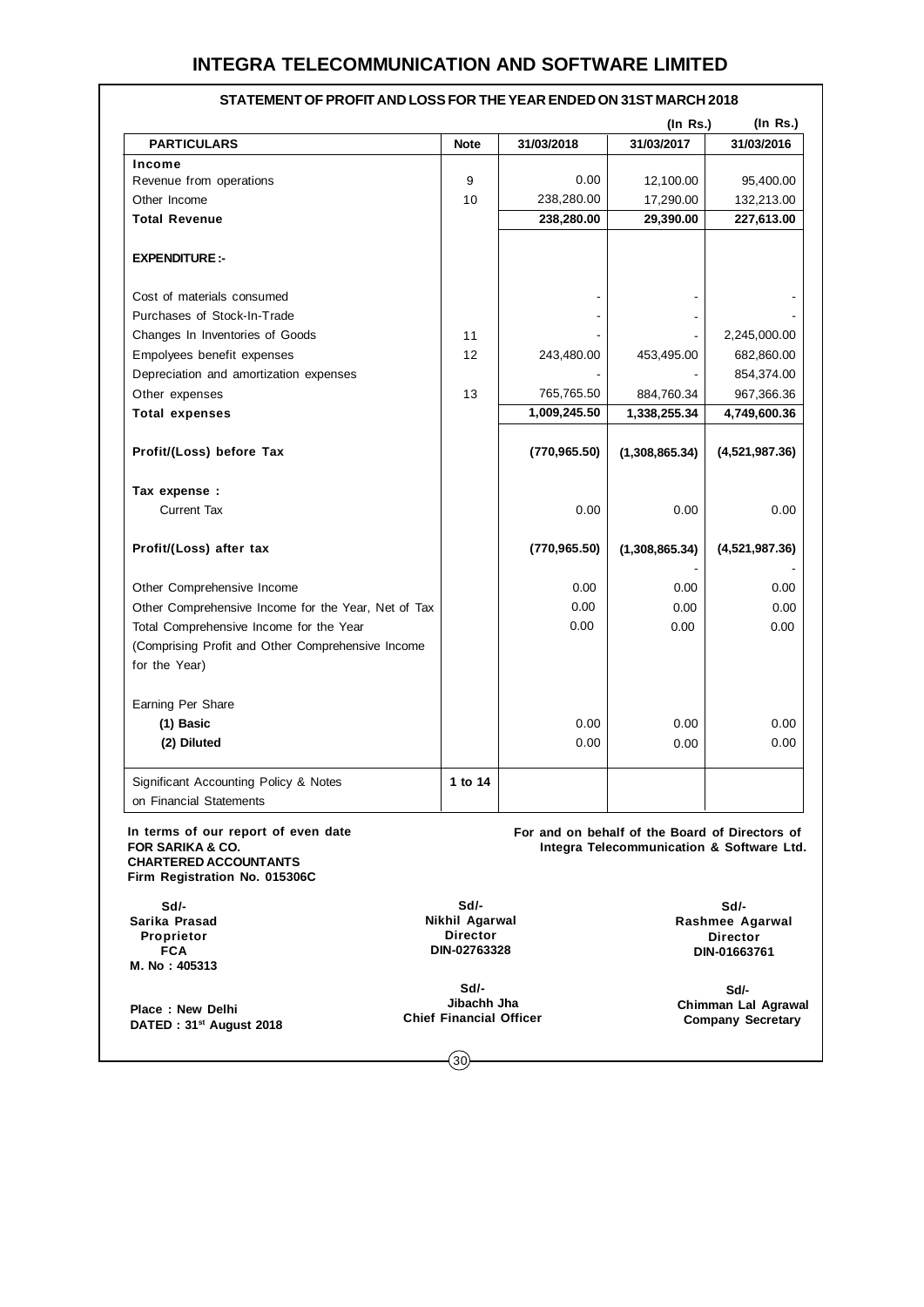### **CASH FLOW STATEMENT AS PER A.S.-3, (INDIRECT METHOD) FOR THE YEAR ENDED 31ST MARCH 2018**

| <b>PARTICULARS</b>                                                                        | Year ended<br>31st March 2018 | Year ended<br>31 <sup>st</sup> March 2017 |
|-------------------------------------------------------------------------------------------|-------------------------------|-------------------------------------------|
|                                                                                           |                               |                                           |
| Cash flows from used in operating activities<br>Profit before extraordinary items and tax | -770965                       | -1308865                                  |
| Adjustments for depreciation and amortisation expense                                     | 0                             | $\Omega$                                  |
| Other adjustments to reconcile profit (loss)                                              | 0                             | $\Omega$                                  |
| Total adjustments to profit (loss)                                                        | $\Omega$                      | $\Omega$                                  |
| Operating Profit before Working Capital Changes<br>Adjustments for working capital        | -770965                       | -1308865                                  |
| Decrease in inventories                                                                   | 0                             | $\Omega$                                  |
| Decrease in trade receivables                                                             | 0                             | 1000000                                   |
| Increase in Short Term Loan and Advances (assets)                                         | 0                             | 498150                                    |
| Decrease in trade payable                                                                 | 0                             | $-255687.1$                               |
| Increase in other current liabilities                                                     | 700,000                       |                                           |
| Total adjustments for working capital                                                     | $-70965$                      | $-66402.10$                               |
| Net cash flows from (used in) operations                                                  | $-70965$                      | $-66402.10$                               |
| Income taxes (paid) refund                                                                | 0                             | 0                                         |
| Net cash flows from (used in) operating activities before extraordinary items             | $-70965$                      | $-66402.10$                               |
| Net cash flows from (used in) operating activities (A)                                    | $-70965$                      | $-66402.10$                               |
| Cash flows from used in investing activities                                              |                               |                                           |
| Sale of tangible assets                                                                   | 0                             | 0                                         |
| Sale of Non-Current assets                                                                | 0                             | $\Omega$                                  |
| Income taxes (paid) refund                                                                |                               |                                           |
| Net cash flows from (used in) investing activities before extraordinary items             | 0                             | 0                                         |
| Net cash flows from (used in) investing activities (B)                                    | $\Omega$                      | 0                                         |
| Cash flows from used in financing activities                                              |                               |                                           |
| Proceeds from issuing shares                                                              |                               |                                           |
| Repayments of borrowings                                                                  |                               |                                           |
| Interest paid                                                                             |                               |                                           |
| Net cash flows from (used in) financing activities before                                 |                               |                                           |
| Extraordinary items                                                                       | 0                             | 0                                         |
| Net cash flows from (used in) financing activities (C)                                    | $\Omega$                      | $\Omega$                                  |
| Net increase (decrease) in cash and cash equivalents (A)+(B)+(C)                          | $-70965$                      | $-66402.10$                               |
| Cash and cash equivalents as on 1st April 2017                                            | 108275                        | 174677.58                                 |
| Cash and cash equivalents as on 31st March 2018                                           | 37310                         | 108275.48                                 |

**In terms of our report of even date**

**FOR SARIKA & CO. CHARTERED ACCOUNTANTS Firm Registration No. 015306C**

**Sd/- Sarika Prasad Proprietor FCA M. No : 405313**

**Place : New Delhi DATED : 31st August 2018**

**Sd/- Nikhil Agarwal Director DIN-02763328**

**Sd/- Jibachh Jha Chief Financial Officer**

 $(31)$ 

**Sd/- Rashmee Agarwal Director DIN-01663761**

**For and on behalf of the Board of Directors of Integra Telecommunication & Software Ltd.**

> **Sd/- Chimman Lal Agrawal Company Secretary**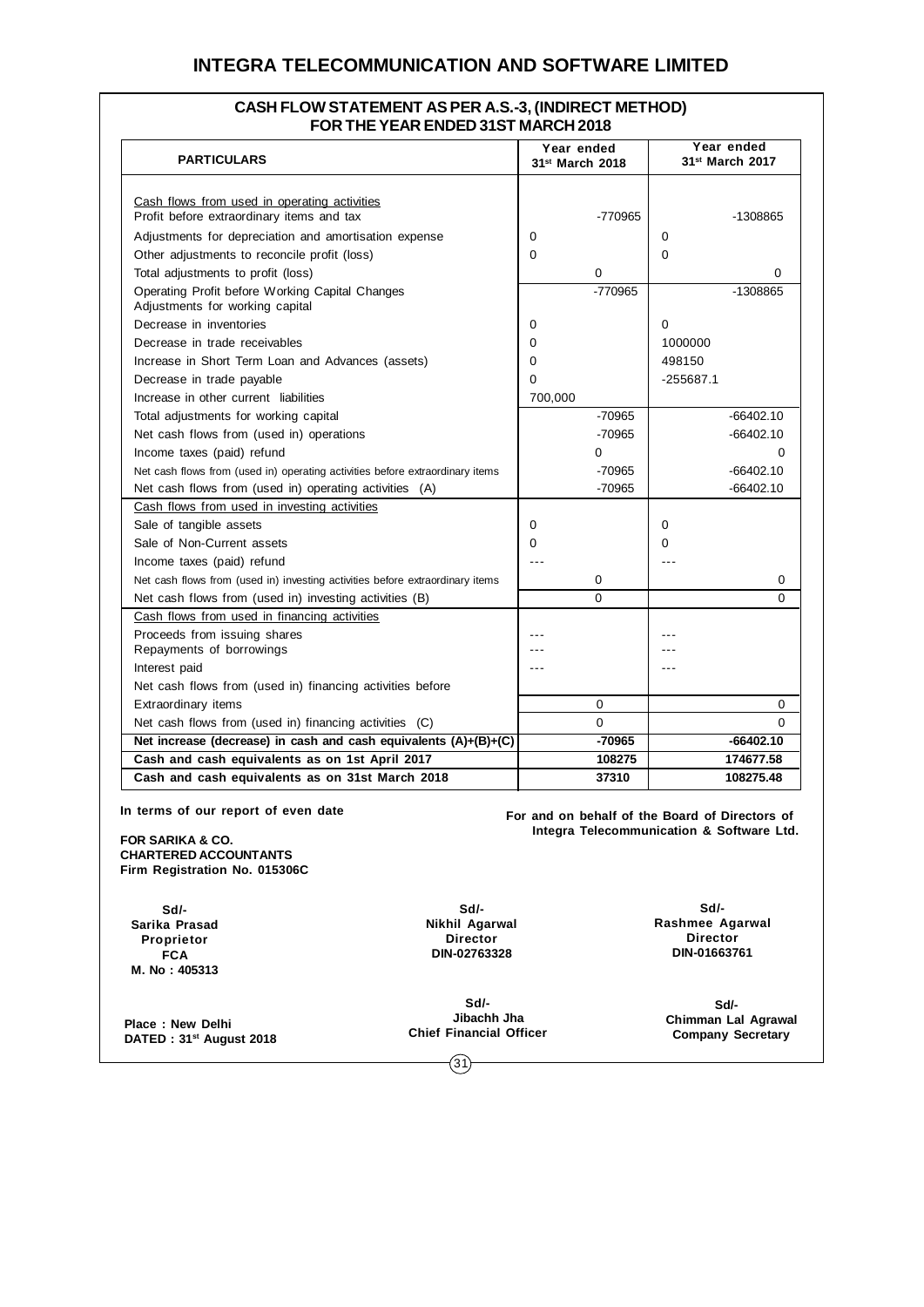#### **14-SIGNIFICANT ACCOUNTING POLICIES**

#### **A . CORPORATE INFORMATION**

The Company was incorporated on 27th Febraury 1985. The registered office of the company is located at 108/ 9 Prem appartments , Kishngarh, Vasant Kunj, New Delhi - 110070, The Principal activities of the company is to carry out business of trading of Computer Hardware and Software

#### **B BASIS OF PREPARATION**

#### **B.1 Statement of Compliance**

These financial statements are prepared in accordance with Indian Accounting Standards (Ind AS),under the historical cost convention on the accrual basis , the provisions of the Companies Act, 2013 ('the Act') (to the extent notified) and the guidelines issued by the Securities Exchange Board of India (SEBI). The Ind AS are prescribed under Section 133 of the Act read with Rule 3 of the Companies (Indian Accounting Standards) Rules, 2015 and the relevant amendment rules issued thereafter. The Company has adopted all the Ind AS standards and the adoption was carried out in accordance with Ind AS 101, First-time Adoption of Indian Accounting Standards, with April 1, 2017 as the transition date. The transition was carried out from Indian Accounting Principles generally accepted in India as prescribed under Section 133 of the Act, read with Rule 7 of the Companies (Accounts) Rules, 2014 (IGAAP), which was the previous GAAP.

Accounting policies have been consistently applied except where a newly issued accounting standard is initially adopted or a revision to an existing accounting standard requires a change in the accounting policy hitherto in use.

As the year-end figures are taken from the source and rounded to the nearest digits, the figures reported for the previous quarters might not always add up to the year-end figures reported in this statement.

#### **B.2 Use of estimates and judgments**

The preparation of the financial statements in conformity with Ind AS requires the Management to make estimates, judgments and assumptions. These estimates, judgements and assumptions affect the application of accounting policies and the reported amounts of assets and liabilities, the disclosures of contingent assets and liabilities at the date of the financial statements and reported amounts of revenues and expenses during the period. Accounting estimates could change from period to period. Actual results could differ from those estimates. Appropriate changes in estimates are made as the Management becomes aware of changes in circumstances surrounding the estimates. Changes in estimates are reflected in the financial statements in the period in which changes are made.

#### **B.3 Going Concern Assumption**

The validity of the going concern assumption on which the financial statements are prepared depends on the continuance of the ability of the company to generate sufficient cash flows from their operations.

#### **B.4 Functional currency & presentation currency:**

The financial statement are presented in Indian Rupees (INR) which is the functional and presentation currency of the Company and all values are rounded to the lakhs with two decimals, except where otherwise indicated.

#### **B.5 Measurement of fair values:**

Historical cost is generally based on the fair value of the consideration given in exchange for goods and services. Fair value is the price that would be received to sell an asset or paid to transfer a liability in an orderly transaction between market participants at the measurement date, regardless of whether that price is directly observable or estimated using another valuation technique. In estimating the fair value of an asset or a liability, the company takes into account the characteristics of the asset or liability if market participants would take those characteristics into account when pricing the asset or liability at the measurement date.

#### **B.6 Property Plant and Equipment**

The Company does not own any Property Plant and Equipment

#### **B.7 Financial Instruments**

#### **Trade receivables**

Trade receivables are initially recognised at fair value. Subsequently, these assets are held at amortised cost net of any expected credit losses. Loss allowance on trade receivables is measured at an amount equal to life time expected losses i.e., expected cash shortfall based on the management decision.

 $\overline{32}$ 

During the financial year 2017-18, there were no trade receivables as the company did not have any operations.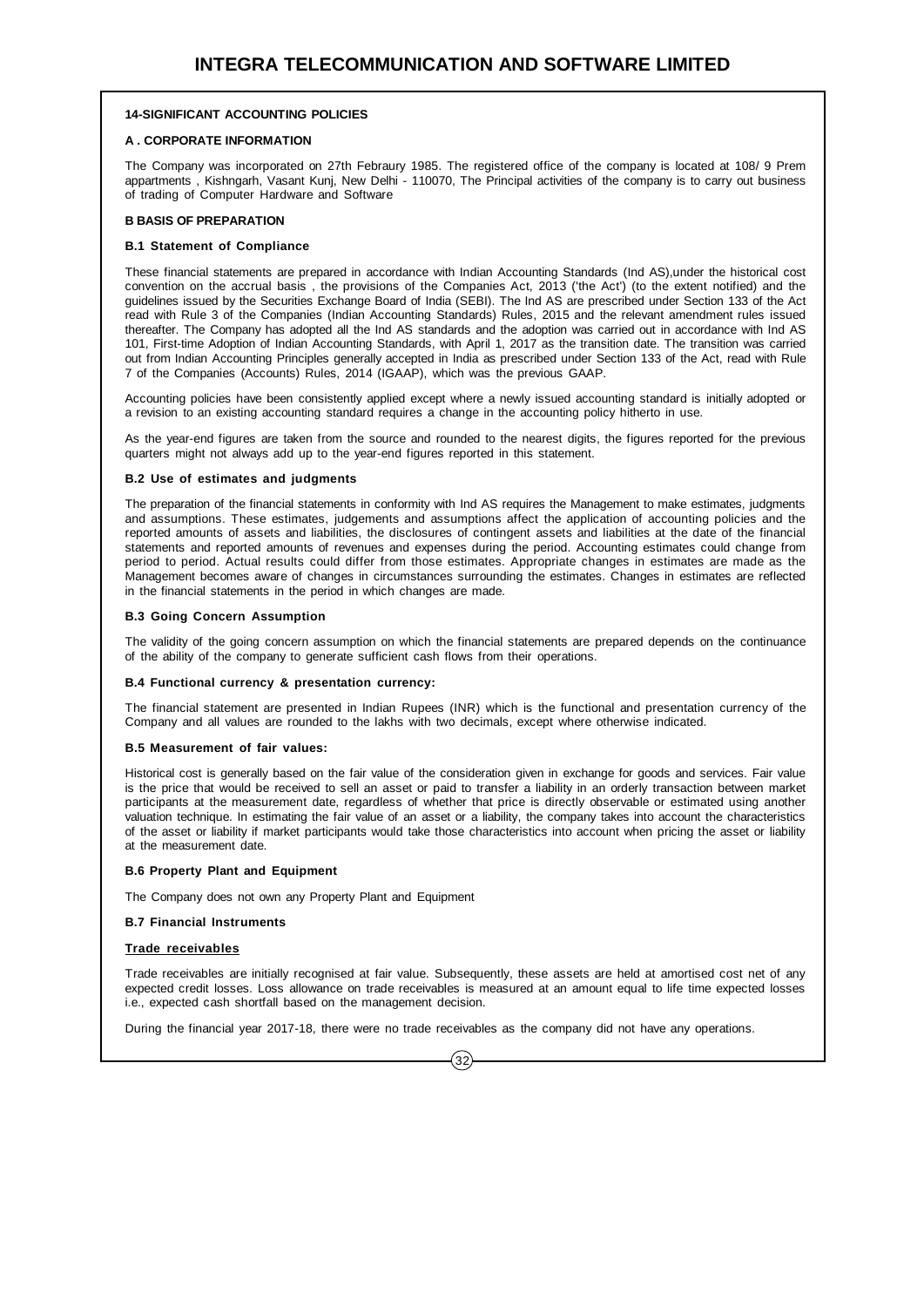#### **Impairment of financial assets**

A financial asset is regarded as credit impaired when one or more events that may have a detrimental effect on estimated future cash flows of the asset have occurred. The company applies the expected credit loss model for recognizing impairment loss on financial assets (i.e. the shortfall between the contractual cash flows that are due and all the cash flows (discounted) that the company expects to receive).

#### **De-recognition of financial assets**

The company derecognises a financial asset when the contractual rights to the cash flows from the asset expire, or when it transfers the financial asset and substantially all the risks and rewards of ownership of the asset to another party. If the company neither transfers nor retains substantially all the risks and rewards of ownership and continues to control the transferred asset, the company recognises its retained interest in the asset and an associated liability for amounts it may have to pay. On de-recognition of a financial asset in its entirety, the difference between the asset's carrying amount and the sum of the consideration received and receivable is recognised in the Statement of profit and loss.

#### **B.8 Inventories**

There was not Inventory as on 31st March 2018

#### **B.9 Provisions**

The company recognizes a provision when there is a present obligation to transfer economic benefits as a result of past events, it is probable (more likely than not) that such a transfer will be required to settle the obligation, and a reliable estimate of the amount of the obligation can be made. The amount recognized as a provision is the best estimate of the consideration required to settle the present obligation at the end of the reporting period, taking into account the risks and uncertainties surrounding the obligation. When a provision is measured using the cash flows estimated to settle the present obligation, its carrying amount is the present value of those cash flows (when the effect of the time value of money is material). When some or all of the economic benefits required to settle a provision are expected to be recovered from a third party, a receivable is recognised as an asset if it is certain that reimbursements will be received and the amount of the receivable can be measured reliably.

Contingent assets are disclosed in the Financial Statements by way of notes to accounts when an inflow of economic benefits is probable.

Contingent liabilities are disclosed in the Financial Statements by way of notes to accounts, unless possibility of an outflow of resources embodying economic benefit is remote.

#### **B.10 Revenue recognition**

Revenue is recognized to the extent that it is probable that the economic benefits will flow to the Company and the revenue can be reliably measured, regardless of when the payment is being made.

Revenue is measured at the fair value of the consideration received or receivable, taking into account contractually defined terms of payment and excluding taxes or duty. Goods & Service Tax (GST) is tax collected on value added to the commodity by the seller on behalf of the government. Accordingly, it is excluded from revenue. There has been no operations during the year and hence no income has been recognized from Operating Activities

#### **B:11 Employee Benefits**

#### **Short -Term Employees benefits**

A liability is recognized for benefits accruing to employees in respect of salaries ,wages , performance ,incentives , medical benefits and other short term benefits in the period the related service is rendered at the undiscounted amount of the benefits expected to be paid in exchange for the service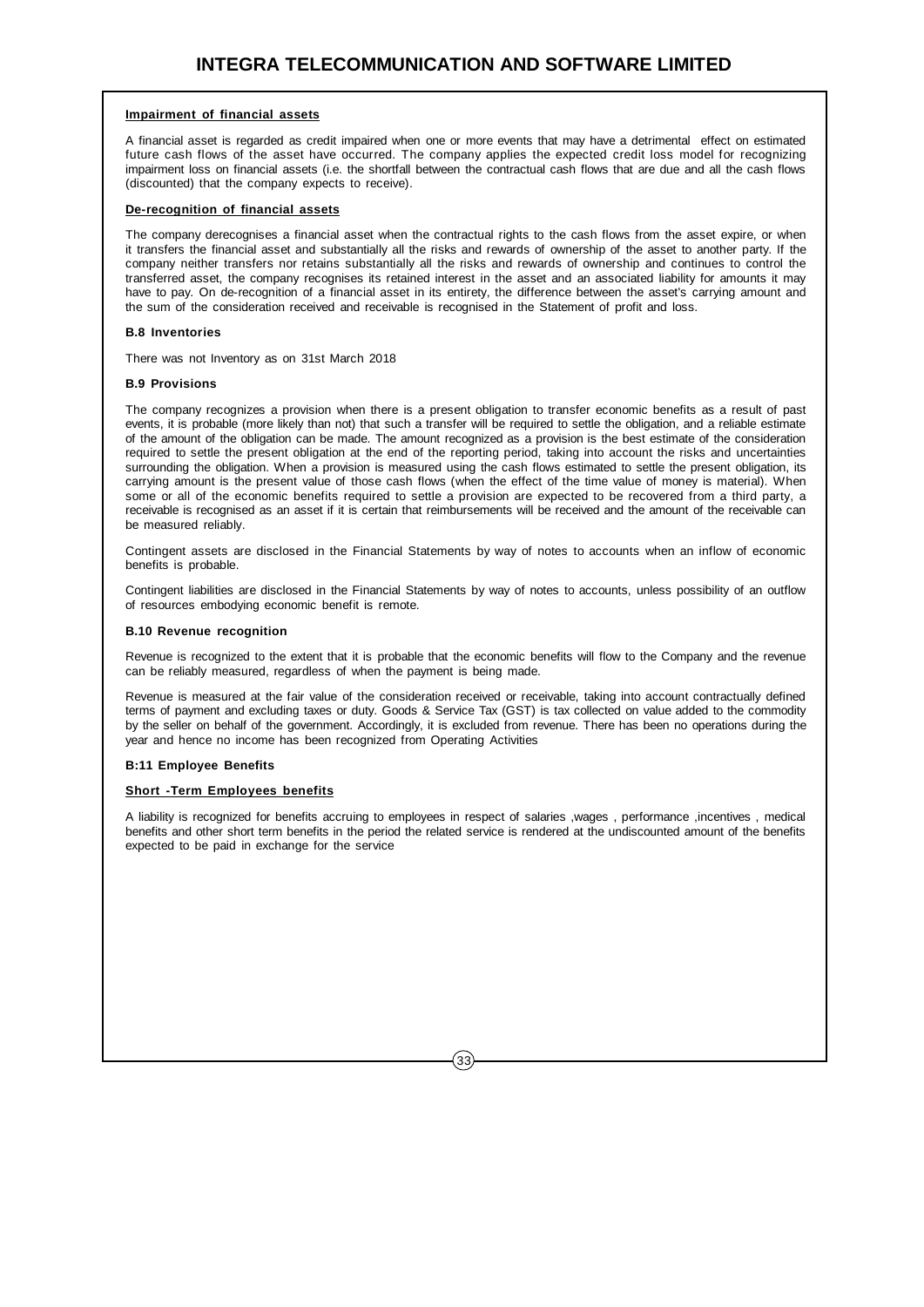### **NOTES ON FINANCIAL STATEMENTS FOR THE YEAR ENDED ON 31ST MARCH 2018**

#### **1. Other intangible Assets**

|                                        | <b>Gross Block</b>  |                |                                                         | Depreciation |         |                 |                                      | <b>Net Block</b> |                     |                     |
|----------------------------------------|---------------------|----------------|---------------------------------------------------------|--------------|---------|-----------------|--------------------------------------|------------------|---------------------|---------------------|
| <b>Particulars</b>                     | As at<br>01.04.2017 |                | Addtions Deductions/<br>Adjustment 31.03.2018 1.04.2017 | As at        | Upto    | For the<br>Year | Deductions/<br>Adjustment 31.03.2018 | Upto             | As at<br>31.03.2018 | As at<br>31.03.2017 |
| Computer & Software                    | 174,000             |                | $\Omega$                                                | 174,000      | 174,000 |                 | $\Omega$                             | 174,000          | 174,000             | 174,000             |
| <b>Books &amp; Course Creation</b>     |                     |                | $\mathbf 0$                                             |              | U       |                 |                                      |                  |                     |                     |
| Furniture & Furnishing                 |                     |                | $\Omega$                                                |              | 0       |                 |                                      |                  | n                   | 0                   |
| Air Conditioners & Electrical Fittings |                     |                | $\Omega$                                                |              | 0       |                 |                                      |                  |                     |                     |
| Other & Electrical Equipments          |                     |                | $\Omega$                                                |              | 0       |                 |                                      |                  |                     |                     |
| <b>TOTAL</b>                           | 174,000             | $\blacksquare$ | $\Omega$                                                | 174,000      | 174.000 |                 | $\Omega$                             | 174,000          | 174,000             | 174,000             |
|                                        |                     |                |                                                         |              |         |                 |                                      |                  |                     |                     |
| PREVIOUS YEAR                          | 174,000             |                |                                                         | 174,000      | 174,000 |                 | 0                                    | 174,000          | 174000              | 174,000             |

#### **2. NON CURRENT INVESTMENT**

| <b>Particulars</b>                                                                                                                                                            | 31/03/2018    | 31/03/2017    | 31/03/2016    |
|-------------------------------------------------------------------------------------------------------------------------------------------------------------------------------|---------------|---------------|---------------|
| Investment in Equity Instrument----<br>Non trade Unquoted, at cost:-<br>58930 Equity share( Previous Year: 58930) Eagle<br>Hunter Solution Ltd of Rs.10/- each fully paid-up. | 28,725,700.00 | 28,725,700.00 | 28,725,700.00 |
| TOTAL                                                                                                                                                                         | 28,725,700.00 | 28,725,700.00 | 28,725,700.00 |

#### **3. Trade Receivables**

| <b>Particulars</b>              | 31/03/2018 | 31/03/2017 | 31/03/2016   |
|---------------------------------|------------|------------|--------------|
| <b>Sundry Debtors</b>           | 0.00       | 0.00       | 1,000,000.00 |
| (Unsecured and Considered Good) | 0.00       | 0.00       | 0.00         |
| <b>TOTAL</b>                    | 0.00       | 0.00       | 1,000,000.00 |

| 4. Cash and Bank Balances                |            |            | In Rs.     |
|------------------------------------------|------------|------------|------------|
| <b>Particular</b>                        | 31/03/2018 | 31/03/2017 | 31/03/2016 |
| Cash In Hand                             | 35,014.71  | 70,407.82  | 155,656.77 |
| Balances with Bank (In Current Accounts) | 2.295.31   | 37,867.70  | 19,020.81  |
| TOTAL                                    | 37,310.02  | 108,275.52 | 174,677.58 |

**In Rs.**

**In Rs.**

**In Rs.**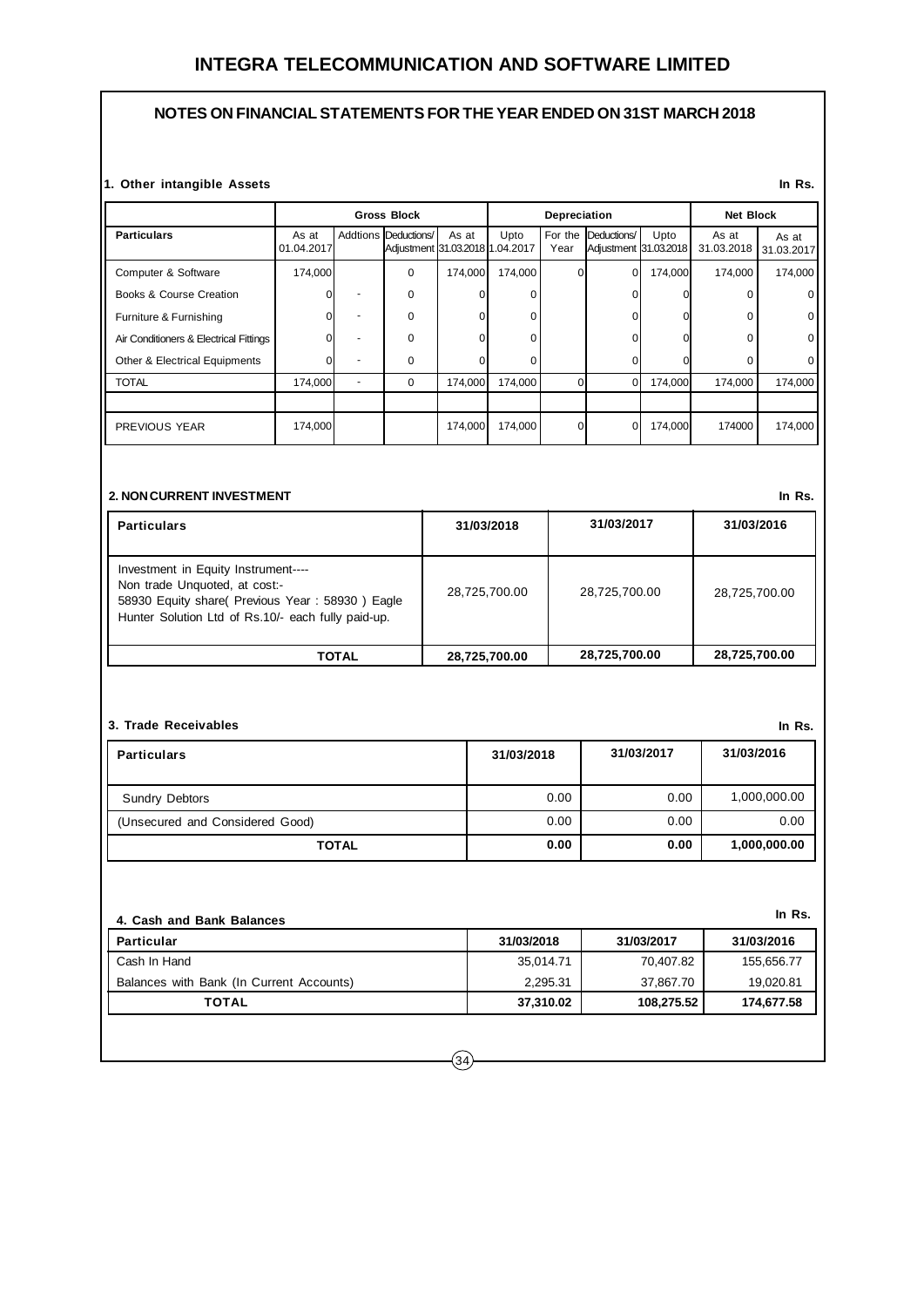| 5. Short Term Loans and Advances |               |               | In Rs.        |
|----------------------------------|---------------|---------------|---------------|
| <b>Particular</b>                | 31/03/2018    | 31/03/2017    | 31/03/2016    |
| <b>Fixed Deposit</b>             |               |               | 4,232,213.00  |
| VAT Receivable                   | 558.00        | 558.00        | 4717.38       |
| <b>Others</b>                    | 59,570,000.00 | 59,570,000.00 | 55,860,000.00 |
| <b>Security Deposit</b>          | 15,000.00     | 15,000.00     |               |
| <b>TOTAL</b>                     | 59,585,558.00 | 59,585,558.00 | 60,096,930.38 |

#### **6. Share Capital**

| 6. Share Capital<br>In Rs.            |                |                |                |  |  |  |
|---------------------------------------|----------------|----------------|----------------|--|--|--|
| <b>PARTICULAR</b>                     | 31/03/2018     | 31/03/2017     | 31/03/2016     |  |  |  |
| <b>Authorised Share Capital</b>       |                |                |                |  |  |  |
| 11000000 (11000000) Equity Shares     | 110,000,000.00 | 110,000,000.00 | 110,000,000.00 |  |  |  |
| (with voting rights) of Rs. 10/- each |                |                |                |  |  |  |
|                                       | 110,000,000.00 | 110,000,000.00 | 110,000,000.00 |  |  |  |
| <b>Issued, Subscribed and Paid up</b> |                |                |                |  |  |  |
| 10560000 (10560000) Equity Shares     | 105.600.000.00 | 105,600,000.00 | 105,600,000.00 |  |  |  |
| (with voting rights) of Rs. 10/- each |                |                |                |  |  |  |
| <b>TOTAL</b>                          | 105,600,000.00 | 105,600,000.00 | 105,600,000.00 |  |  |  |

#### **Details of Shareholders Holding more than 5%**

| <b>PARTICULAR</b>   | As on 31/03/2018        |        |                  | As on 31/03/2017 | As on 31/03/2016        |        |
|---------------------|-------------------------|--------|------------------|------------------|-------------------------|--------|
|                     | No. of<br><b>Shares</b> | % Held | No. of<br>Shares | % Held           | No. of<br><b>Shares</b> | % Held |
| C.L. AGRAWAL        | 1656672                 | 15.69% | 1656672          | 15.69%           | 1656672                 | 15.69% |
| RASHMEE AGRAWAL     | 4320541                 | 40.92% | 4320541          | 40.92%           | 1742048                 | 16.50% |
| SHANTI DEV AGGARWAL | $- - -$                 | 0%     | ---              | $0\%$            | 2578488                 | 24.42% |
| CRAINFOTECHPVT.LTD. | 1355816                 | 12.84% | 1355821          | 12.84%           | 1355821                 | 12.84% |

**In Rs.**

**In Rs.**

### **Details of Equity Shares Issued In Preceeding 5 Years**

| <b>PARTICULAR</b>                                                                                                                                                                                     | As on 31/03/2018    | As on 31/03/2017    | As on 31/03/2016    |
|-------------------------------------------------------------------------------------------------------------------------------------------------------------------------------------------------------|---------------------|---------------------|---------------------|
|                                                                                                                                                                                                       | <b>Total Shares</b> | <b>Total Shares</b> | <b>Total Shares</b> |
| 1) Number of Equity Shares Isuued as Bonus<br>Share (Fully Paid up) In last 5 years<br>2) Number of Equity Shares Alloted For<br>Contract without payments<br>received in cash (Fully Paid up) in the |                     |                     | 6,96000<br>600000   |

### $(35)$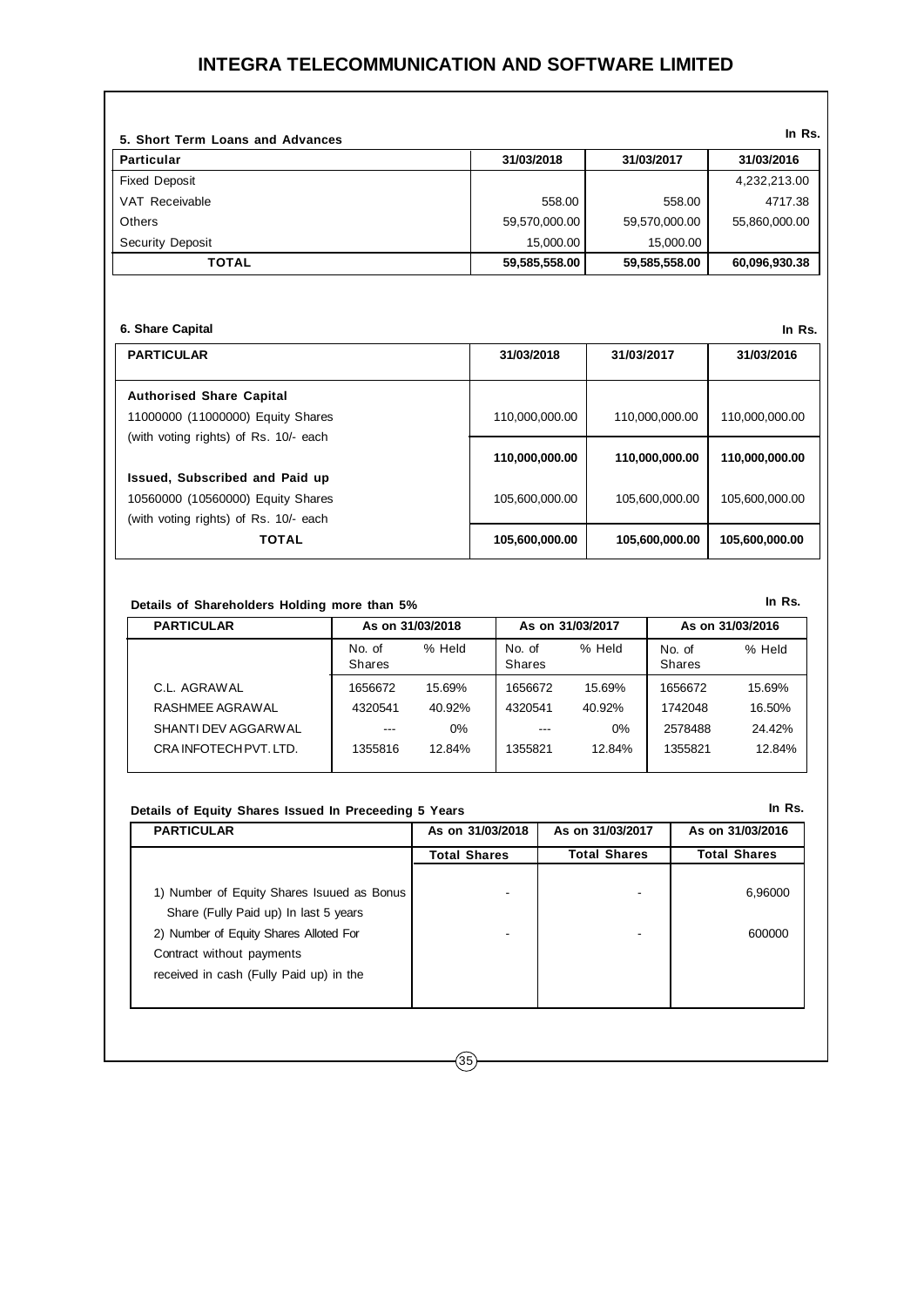|                   | 31/03/2017               | 31/03/2016           |
|-------------------|--------------------------|----------------------|
|                   |                          |                      |
| 4,000,000.00      | 4,000,000.00             | 4,000,000.00         |
| 4,000,000.00      | 4,000,000.00             | 4,000,000.00         |
|                   |                          |                      |
| (21,046,466.48)   | (19, 724, 379.14)        | (3,060,659.78)       |
| (770, 965.50)     | (1,308,865.34)           | (4,521,987.36)       |
|                   |                          | (12, 141, 732.00)    |
|                   | 13,222.00                |                      |
| (21, 817, 431.98) | (21,046,466.48)          | (19, 724, 379.14)    |
| (17, 817, 431.98) | (17,046,466.48)          | (15,724,379.14)      |
|                   |                          | In Rs.               |
| 31/03/2018        | 31/03/2017               | 31/03/2016           |
| 40,000.00         | 40,000.00                | 40,000.00            |
| 700,000.00        | $\overline{\phantom{a}}$ | 255,687.10           |
| 740,000.00        | 40,000.00                | 295,687.10           |
|                   |                          |                      |
|                   | 31/03/2017               | In Rs.<br>31/03/2016 |
|                   |                          |                      |
| 31/03/2018        | 12,100.00                | 95,400.00            |
|                   |                          |                      |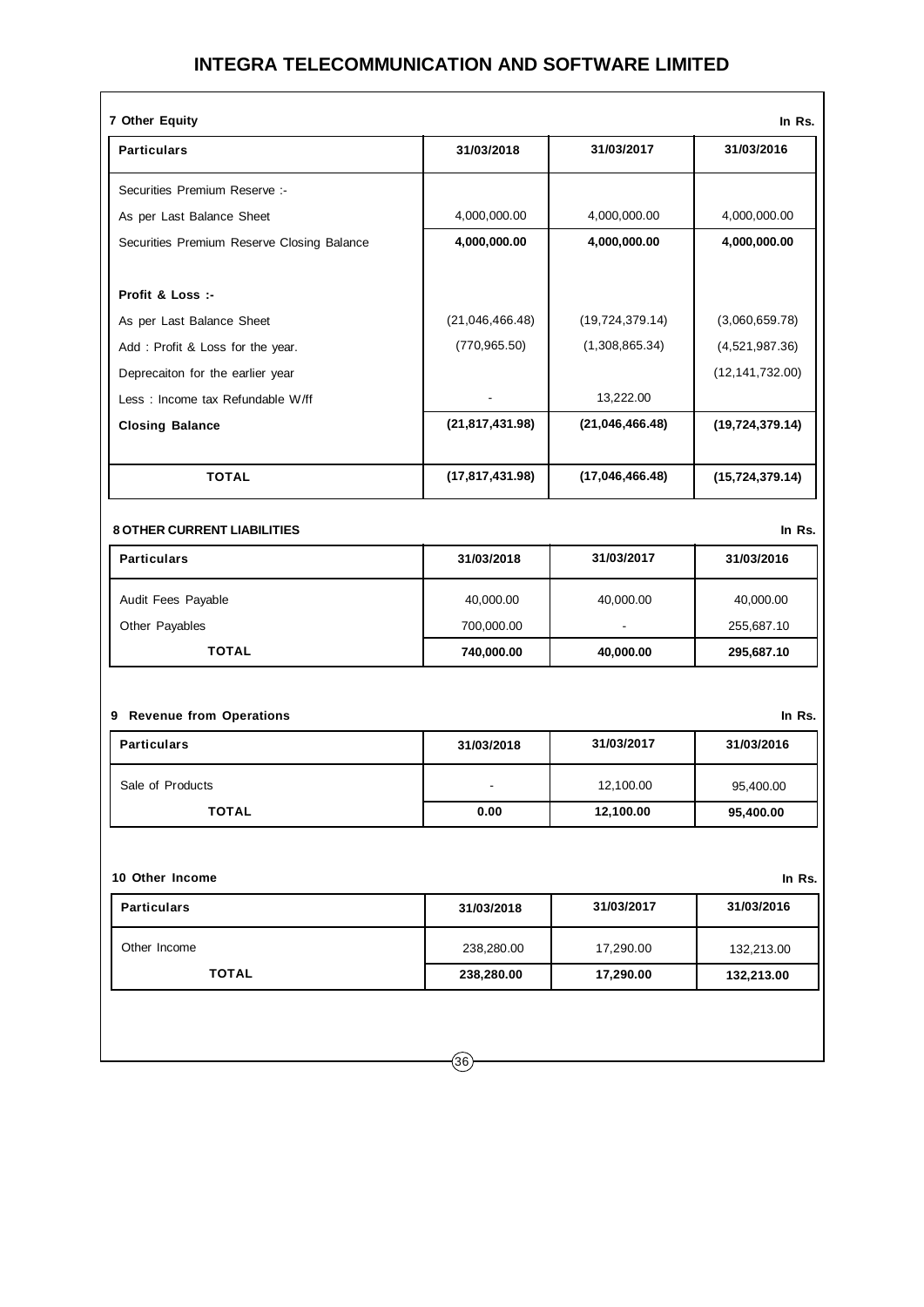| 11 Changes In Inventory                                                                            |            |                                                                                             | In Rs.                                                     |
|----------------------------------------------------------------------------------------------------|------------|---------------------------------------------------------------------------------------------|------------------------------------------------------------|
| <b>Particulars</b>                                                                                 | 31/03/2018 | 31/03/2017                                                                                  | 31/03/2016                                                 |
| Opening Amount                                                                                     |            |                                                                                             | 2,245,000.00                                               |
| Closing Amount                                                                                     |            |                                                                                             |                                                            |
| Increase / Decrease in Amount                                                                      |            |                                                                                             | 2,245,000.00                                               |
|                                                                                                    |            |                                                                                             |                                                            |
| 12 Employees Benefit Expense                                                                       |            |                                                                                             | In Rs.                                                     |
| <b>Particulars</b>                                                                                 | 31/03/2018 | 31/03/2017                                                                                  | 31/03/2016                                                 |
| Salary, Wages and Bonus                                                                            | 240,000.00 | 436,775.00                                                                                  | 678,600.00                                                 |
| Staff Welfare                                                                                      | 3,480.00   | 16,720.00                                                                                   | 4,260.00                                                   |
| <b>TOTAL</b>                                                                                       | 243,480.00 | 453,495.00                                                                                  | 682,860.00                                                 |
| 13 Other Expenses                                                                                  |            |                                                                                             | In Rs.                                                     |
| <b>Particulars</b>                                                                                 | 31/03/2018 | 31/03/2017                                                                                  | 31/03/2016                                                 |
| <b>Administrative and General Expenses</b>                                                         |            |                                                                                             |                                                            |
| <b>Telephone Expenses</b>                                                                          | 5,688.00   | 8,510.00                                                                                    | 16,146.00                                                  |
| Printing & Stationery                                                                              | 9,060.00   | 9,830.00                                                                                    | 7,920.00                                                   |
| Postage and Courier                                                                                | 460.00     | 540.00                                                                                      | 640.00                                                     |
| Rent                                                                                               | 180,000.00 | 259,000.00                                                                                  | 358,400.00                                                 |
| Auditor's Remmuneration                                                                            | 40,000.00  | 40,000.00                                                                                   | 40,000.00                                                  |
| Office Maintainence                                                                                | 9,000.00   | 6,200.00                                                                                    | 1,490.00                                                   |
| Electricity & Water Expenses                                                                       | 4,670.00   | 10,570.00                                                                                   | 33,060.00                                                  |
| Travelling & Conveyance                                                                            | 2,305.00   | 860.00                                                                                      | 1,120.00                                                   |
| ROC & Listing Fees                                                                                 | 2,400.00   | 2,400.00                                                                                    | 3,000.00                                                   |
| Legal and professional charges                                                                     | 461,140.00 | 450,259.00                                                                                  | 413,431.00                                                 |
| <b>Business Promotion</b>                                                                          | 840.00     | 730.00                                                                                      | 870.00                                                     |
| <b>Advertisment Expenses</b>                                                                       | 48,488.00  | 47,300.00                                                                                   | 63,474.00                                                  |
| <b>Bank Charges</b>                                                                                | 504.50     | 517.00                                                                                      | 140.36                                                     |
| Miscellaneous exps.                                                                                | 1,210.00   | 18,159.34                                                                                   | 27,675.00                                                  |
| Finance Cost                                                                                       | 0.00       | 29,885.00                                                                                   | 0.00                                                       |
| <b>TOTAL</b>                                                                                       | 765,765.50 | 884,760.34                                                                                  | 967,366.36                                                 |
| In terms of our report of even date<br><b>FOR SARIKA &amp; CO.</b><br><b>CHARTERED ACCOUNTANTS</b> |            | For and on behalf of the Board of Directors of<br>Integra Telecommunication & Software Ltd. |                                                            |
| Firm Registration No. 015306C<br>Sd/-<br>Sarika Prasad<br>Proprietor<br><b>FCA</b>                 |            | Sd/-<br>Nikhil Agarwal<br><b>Director</b><br>DIN-02763328                                   | Sd/-<br>Rashmee Agarwal<br><b>Director</b><br>DIN-01663761 |
| M. No: 405313<br>Place: New Delhi<br>DATED: 31 <sup>st</sup> August 2018                           | $^{'}37$   | Sd/-<br>Jibachh Jha<br><b>Chief Financial Officer</b>                                       | Sd/-<br>Chimman Lal Agrawal<br><b>Company Secretary</b>    |